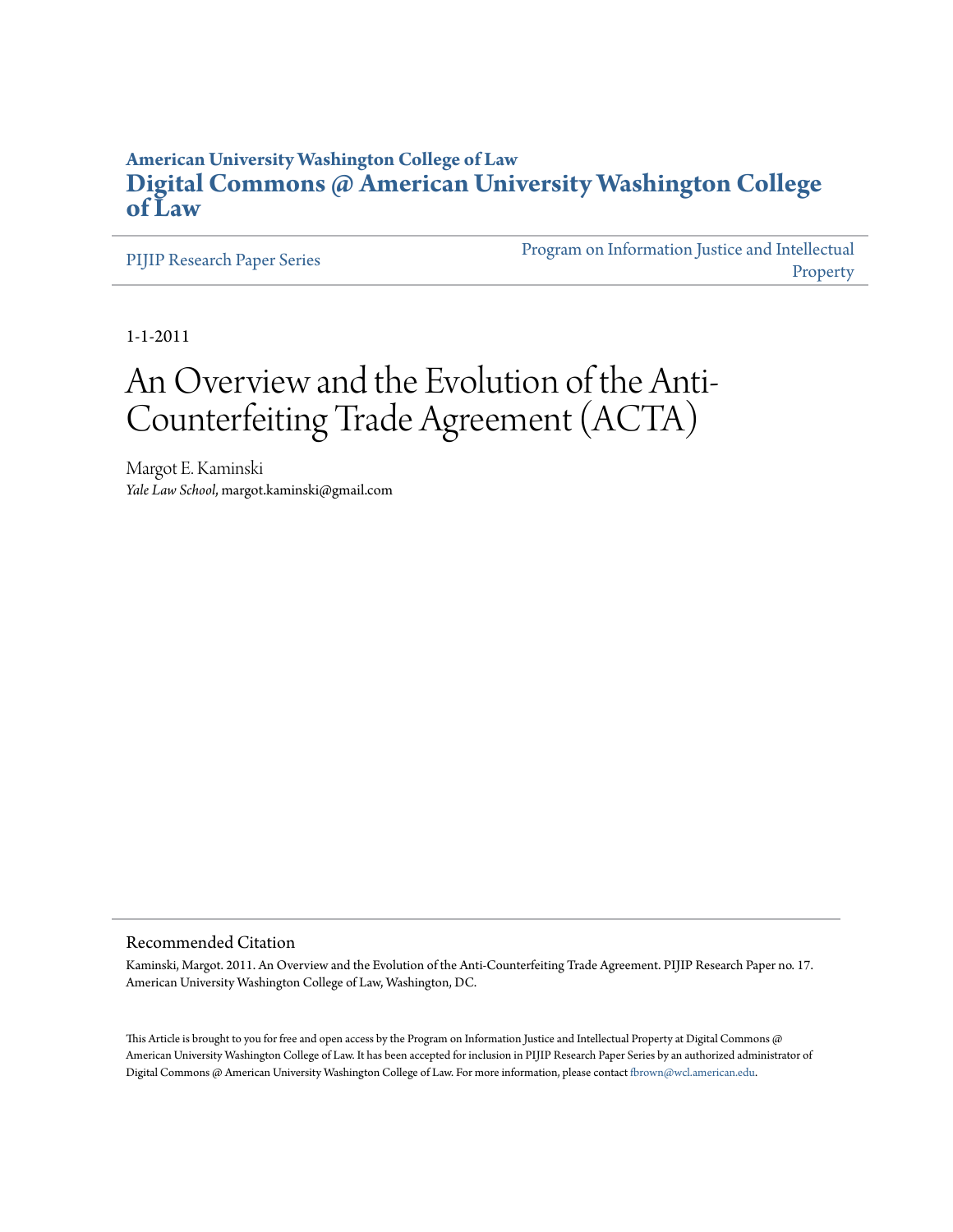# AN OVERVIEW AND THE EVOLUTION OF THE ANTI-COUNTERFEITING TRADE AGREEMENT (ACTA)

# *Margot E. Kaminski\**

| I.  |               |    |                                                                           |  |
|-----|---------------|----|---------------------------------------------------------------------------|--|
| П.  |               |    |                                                                           |  |
| Ш.  |               |    |                                                                           |  |
|     | Α.            |    |                                                                           |  |
|     | В.            |    |                                                                           |  |
|     | C.            |    |                                                                           |  |
|     | D.            |    |                                                                           |  |
|     | E.            |    |                                                                           |  |
|     | F.            |    | Enforcement of Intellectual Property Rights in the Digital Environment 20 |  |
|     | G.            |    |                                                                           |  |
|     | Н.            |    |                                                                           |  |
|     | $\mathcal{L}$ |    |                                                                           |  |
|     | J.            |    |                                                                           |  |
| IV. |               |    |                                                                           |  |
|     | А.            |    | Ways in which the December 3 Draft Expands on the April Draft27           |  |
|     |               | 1. |                                                                           |  |
|     |               | 2. |                                                                           |  |
|     | В.            |    |                                                                           |  |
|     |               | 1. |                                                                           |  |
|     |               | 2. |                                                                           |  |
|     |               | 3. |                                                                           |  |
|     |               | 4. | Relationships Between Right Holders and Other Businesses  37              |  |
|     |               | 5. |                                                                           |  |
|     |               | 6. |                                                                           |  |
|     |               | 7. |                                                                           |  |
|     |               | 8. |                                                                           |  |

<sup>\*</sup> J.D. from Yale Law School. I would like to thank Annemarie Bridy, Sean Flynn, Gwen Hinze, and other members of American University Washington College of Law's Public Interest Analysis of the International Intellectual Property Enforcement Agenda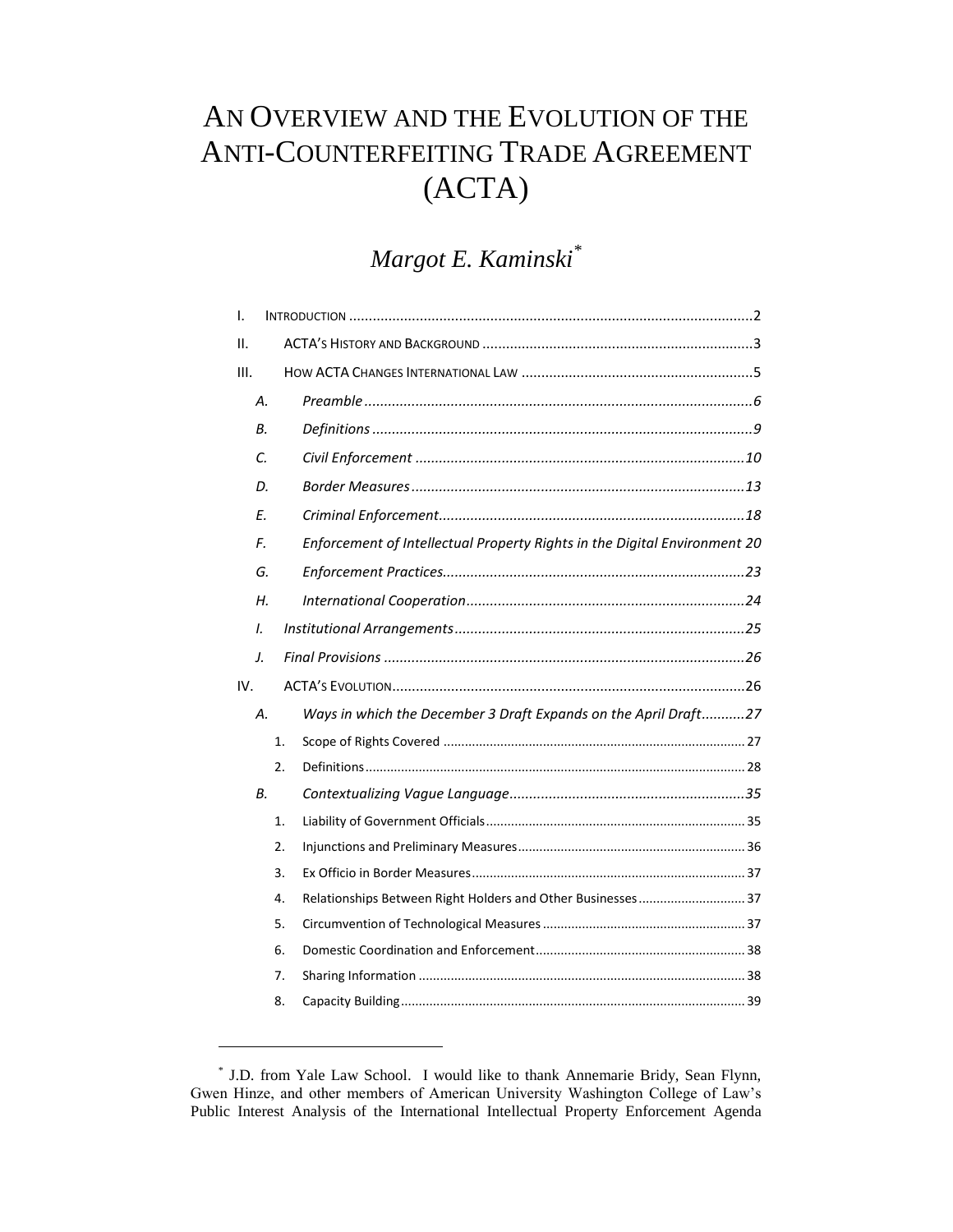|    | 9. |                                                                      |  |
|----|----|----------------------------------------------------------------------|--|
|    |    | What Was Cut from the December Draft and Will Come Up in the Future  |  |
|    |    | 39                                                                   |  |
|    | 1. | What May Be Mandatory instead of Permissive in Future Agreements  40 |  |
|    | 2. |                                                                      |  |
|    | 3. |                                                                      |  |
|    | 4. |                                                                      |  |
| V. |    |                                                                      |  |
|    |    |                                                                      |  |

## I. INTRODUCTION

<span id="page-2-0"></span>The Anti-Counterfeiting Trade Agreement (ACTA), a plurilateral intellectual property agreement developed outside of the World Intellectual Property Organization (WIPO) and the World Trade Organization (WTO), represents an attempt to introduce maximalist intellectual property standards in the international sphere, outside of existing institutional checks and balances. ACTA is primarily a copyright treaty, masquerading as a treaty that addresses dangerous medicines and defective imports. The latest ACTA draft, which is the final text available to the public before the signed text is released,<sup>1</sup> contains significant shifts away from earlier draft language towards more moderate language, although it poses the same institutional problems and many of the same substantive problems as the agreement's earlier incarnations. ACTA will be the new international standard for intellectual property enforcement, and will likely cause legislative changes in countries around the world.

This paper compares the December 3, 2010  $Text^2$  of the Anti-Counterfeiting Trade Agreement (ACTA) to existing international intellectual property law and to a prior draft of ACTA. This paper (1) outlines the scope of ACTA as it is likely to be signed, and (2) preserves the evolution of ACTA's language for predictive purposes, to better understand the probable parameters of future plurilateral agreements, such as the Trans-Pacific Partnership (TPP) between the United States and other countries, including Australia, Brunei, Chile, Malaysia, New Zealand, and Peru.<sup>3</sup>

ACTA's most significant points of departure from existing international

Workshop, along with the Yale Information Society Project (ISP).

<sup>1</sup> Kenneth Corbin, *Final ACTA Draft Spares Groups' Worst Fears*, Oct. 11, 2010, www.internetnews.com/government/article.php/3907641/Final-Acta-Draft-Spares-Groups-Worst-Fears.htm.

<sup>2</sup> Draft of December 3, 2010, *available at* http://www.ustr.gov/webfm\_send/2417.

<sup>&</sup>lt;sup>3</sup> See generally www.ustr.gov/trade-agreements/free-trade-agreements/trans-pacificpartnership/tpp-outreach-and-updates.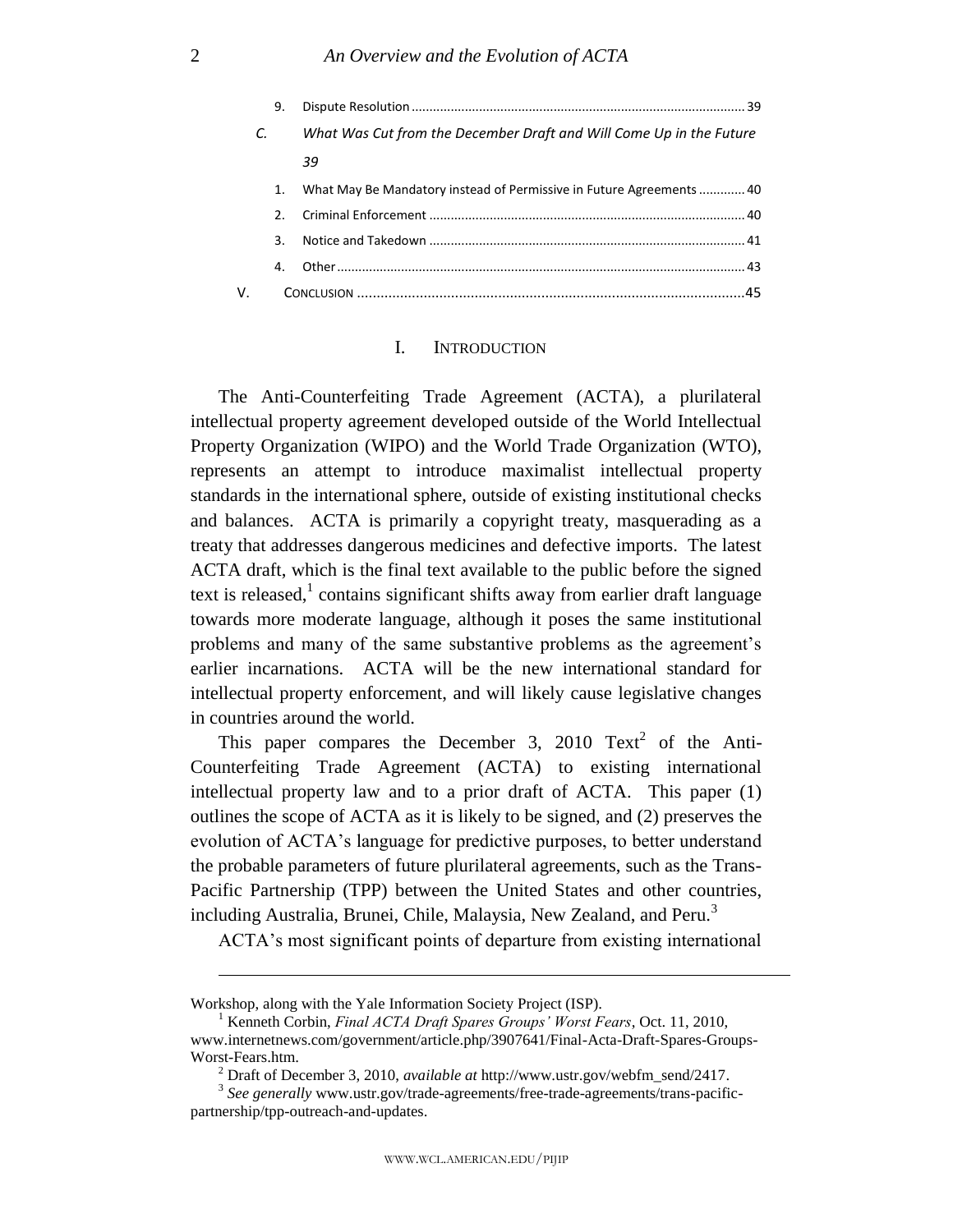intellectual property law include: (1) expansive coverage of multiple kinds of IP and changes to the international definitions used in the WTO Agreement on Trade Related Aspects of Intellectual Property Law (TRIPS Agreement); (2) the expansion of what constitutes criminal copyright violations; (3) more stringent border measures; (4) mandating closer cooperation between governments and right holders, threatening privacy and co-opting government resources for private-sector benefit; and (5) the creation of a new international institution (an ACTA "Committee") to address IP enforcement. These changes indicate a push for standardization around a rights regime that may not be appropriate for all countries, endangering existing institutional processes and legitimacy.

This paper begins by briefly covering the history of ACTA. It then outlines the scope of the most recent draft, comparing it to existing international intellectual property law. It looks at the scope of definitions and coverage of different rights; civil enforcement, including the language on digital enforcement; criminal enforcement; border measures; international cooperation; and institutional arrangements.

The final section then turns to how the language of ACTA has developed. Comparing the current language in ACTA to the language of its previous officially released incarnation in April, 2010 shows the interests that are likely to be raised again in future plurilateral agreements such as the Trans-Pacific Partnership (TPP). Comparisons with the April draft also lend clarity and perspective to the final draft's vaguer language.

## II. ACTA'S HISTORY AND BACKGROUND

<span id="page-3-0"></span>This section briefly covers the history of ACTA to provide context for examining its language.

ACTA arose out of countries' frustrations with negotiating intellectual property agreements in existing international fora such as the World Trade Organization (WTO) and the World Intellectual Property Organization  $(WIPO)<sup>4</sup>$  International intellectual property law, insofar as it existed, was initially covered by WIPO, a specialized agency of the United Nations. Countries with maximalist IP agendas pushed to transfer IP from WIPO to the WTO with the Agreement on Trade-Related Aspects of Intellectual Property Rights (TRIPS) in 1994,<sup>5</sup> but became frustrated with the WTO in

<span id="page-3-1"></span><sup>4</sup> *See generally* Margot Kaminski, *Recent Development: The Origins and Potential Impact of the Anti-Counterfeiting Trade Agreement (ACTA)*, 34 YALE J. INT'L L. 247 (2009).

<sup>5</sup> Laurence R. Helfer, *Regime Shifting: The TRIPs Agreement and New Dynamics of International Intellectual Property Lawmaking*, 29 YALE J. INT'L L. 1 (2004).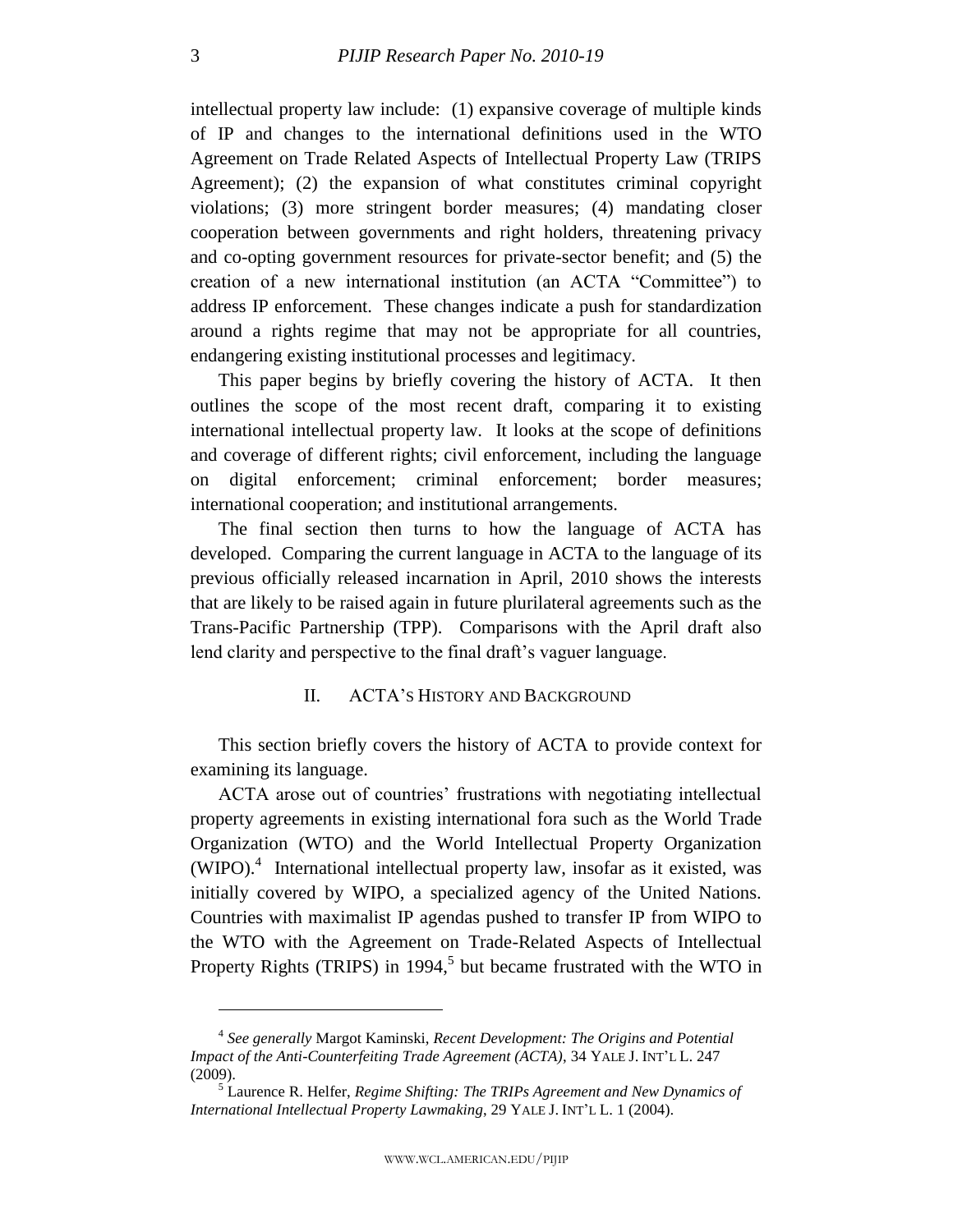<span id="page-4-0"></span>recent years and began negotiating bilateral agreements outside of the WTO with stronger IP provisions.<sup>6</sup> The international shift of IP law from WIPO to the WTO represented regime shifting by more powerful countries;<sup>7</sup> the shift from the WTO to ACTA, which forms its own international institution in the "ACTA Committee," evidences the same politics at play. $8$ 

ACTA first arose as a concept in 2005. Japan announced a proposal for an anti-counterfeiting agreement in late  $2005$ ,<sup>9</sup> and the United States proposed a similar agreement in late 2006. In October 2007, the U.S. and Japan announced a more formal joint treaty, joined by Switzerland and the European Community.<sup>10</sup> Nine additional countries participated in informal discussions in the following months, and official negotiations were held in 2008 over the course of meetings in June, July, and October.<sup>11</sup> The final list of countries negotiating ACTA includes: Australia, Austria, Belgium, Bulgaria, Canada, Cyprus, the Czech Republic, Denmark, Estonia, Finland, France, Germany, Greece, Hungary, Ireland, Italy, Japan, the Republic of Korea, Latvia, Lithuania, Luxembourg, Malta, Morocco, the Netherlands, New Zealand, Poland, Portugal, Romania, Singapore, Slovakia, Slovenia, Spain, Sweden, Switzerland, the United Kingdom, the United Mexican States, the United States, and the European Union.<sup>12</sup>

Notably, Argentina, Brazil, India, and China—countries who have vested interest in more flexible IP regimes—were not invited to participate in negotiations.

When TRIPS was first introduced, it was seen as an IP-maximalist agreement. It set the first international standards for copyright, trademarks, geographical indications, industrial designs, patents, integrated circuit designs, and trade secrets.<sup>13</sup> TRIPS also included subject material in patent law that had not been internationally standardized, and granted copyright in

<sup>6</sup> *See* Peter Drahos, *BITs and BIPs: Bilateralism in Intellectual Property*, 4 J. WORLD INTELL. PROP. 791, 792-807 (2001) (describing the bilateral agreements negotiated by the European Community and the United States with developing country governments as ―TRIPS-plus‖); Susan K. Sell, *The Global IP Upward Ratchet, Anti-Counterfeiting and Piracy Enforcement Efforts* (June 9, 2008) (unpublished manuscript), available at http://www.ip- watch.org/files/SusanSellfinalversion.pdf.

<sup>7</sup> Helfer, *supra* not[e 5.](#page-3-1)

<sup>8</sup> Sell, *supra* not[e 6.](#page-4-0) *See also* Kimberlee Weatherall, *ACTA as a New Kind of International Law-Making*, http://digitalcommons.wcl.american.edu/research/12/.

<sup>9</sup> Tove Iren S. Gerhardsen, *Japan Proposes New IP Enforcement Treaty*, INTELL. PROP. WATCH, Nov. 15, 2005, http://www.ip-watch.org/weblog/index.php?p=135.

<sup>10</sup> Press Release, The Hon. Simon Crean MP, Austl. Minister for Trade, *Australia To Negotiate an Anti-Counterfeiting Trade Agreement* (ACTA) (Feb. 1, 2008), *available at* http://www.trademinister.gov.au/releases/2008/sc\_012.html.

<sup>11</sup> *Id.*

 $12$  Ch. 6, Art. 6.1, n. 17, p. 23.

<sup>&</sup>lt;sup>13</sup> INTERNATIONAL INTELLECTUAL PROPERTY: PROBLEMS, CASES, AND MATERIALS 26 (Daniel Chow & Edward Lee eds., 2006).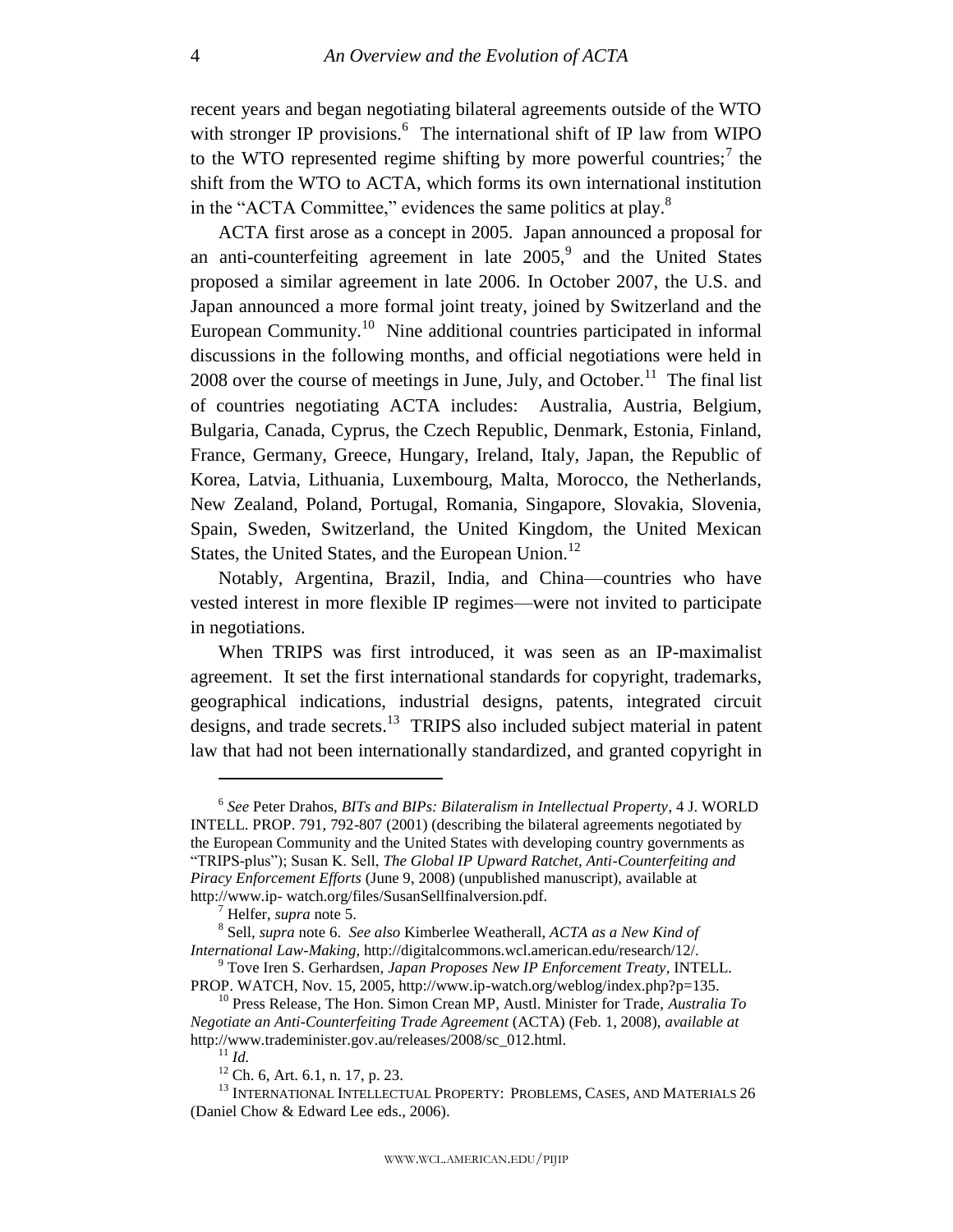<span id="page-5-2"></span>computer programs, where prior to TRIPS, only twenty countries protected computer programs through copyright.<sup>14</sup>

ACTA builds on the language of TRIPS outside of the context of any institutional checks-and-balances built into the WTO. ACTA was negotiated for the most part among IP-maximalist countries, with incentives to leave other parties out of the negotiations. ACTA is part of an ongoing agenda advanced in bilateral free trade agreements outside of international institutions, pushing toward U.S. IP law, including notice-and-takedown provisions, criminalization measures against copyright infringement, and anticircumvention provisions. This agenda has been referred to by Susan K. Sell as the "TRIPS-Plus-Plus regime."<sup>15</sup>

The negotiating process for ACTA has been opaque. Despite the fact that negotiations began in 2008, the first available draft of ACTA, dated January 18, 2010, was not leaked until March of  $2010$ .<sup>16</sup> The first official draft of ACTA was not released by the United States until April,  $2010$ .<sup>17</sup> A third draft was leaked in July,  $2010$ .<sup>18</sup> Another draft, dated August 25, 2010, was leaked in September of  $2010<sup>19</sup>$  and the final available draft was released on December 3, 2010,<sup>20</sup> after a nearly identical consolidated draft was released on October 2,  $2010.<sup>21</sup>$  The December draft is the last that will be made available before the signed text of the agreement is released.<sup>22</sup>

The latest draft of ACTA, as will be discussed at greater length below, is relatively less draconian than previous incarnations. It does, however, still make significant changes to international law.

## <span id="page-5-3"></span><span id="page-5-1"></span>III. HOW ACTA CHANGES INTERNATIONAL LAW

<span id="page-5-0"></span>The United States has explicitly outlined its goals under the latest draft

 $\overline{a}$ 

http://trade.ec.europa.eu/doclib/docs/2010/april/tradoc\_146029.pdf.

<sup>&</sup>lt;sup>14</sup> PETER DRAHOS & JOHN BRAITHWAITE, INFORMATION FEUDALISM: WHO OWNS THE KNOWLEDGE ECONOMY? 135, 124, 133 (2002).

<sup>15</sup> Susan K. Sell, *supra* note [6.](#page-4-0)

<sup>16</sup> ACTA Draft – Jan. 18, 2010, *available at* 

euwiki.org/ACTA/Informal\_Predecisional\_Deliberative\_Draft\_18\_January\_2010. <sup>17</sup> Official Consolidated Text – April 21, 2010, *available at*

<sup>18</sup> ACTA July 2010 draft, *available at* publicintelligence.net/anti-counterfeiting-tradeagreement-acta-july-2010-draft/.

<sup>19</sup> ACTA August 2010 draft, *available at* http://publicintelligence.net/anticounterfeiting-trade-agreement-acta-august-2010-draft/.

<sup>20</sup> ACTA - December 3, 2010, *available at* http://www.ustr.gov/webfm\_send/2417.

<sup>21</sup> Informal Predecisional/Deliberative Draft of October 2, 2010, *available at* www.ustr.gov/webfm\_send/2338.

 $22$  *See* http://www.ustr.gov/acta (explaining that this is "the finalized text of the agreement" and "[f]ollowing legal verification of the drafting, the proposed agreement will then be ready to be submitted to the participants' respective authorities to undertake relevant domestic processes.").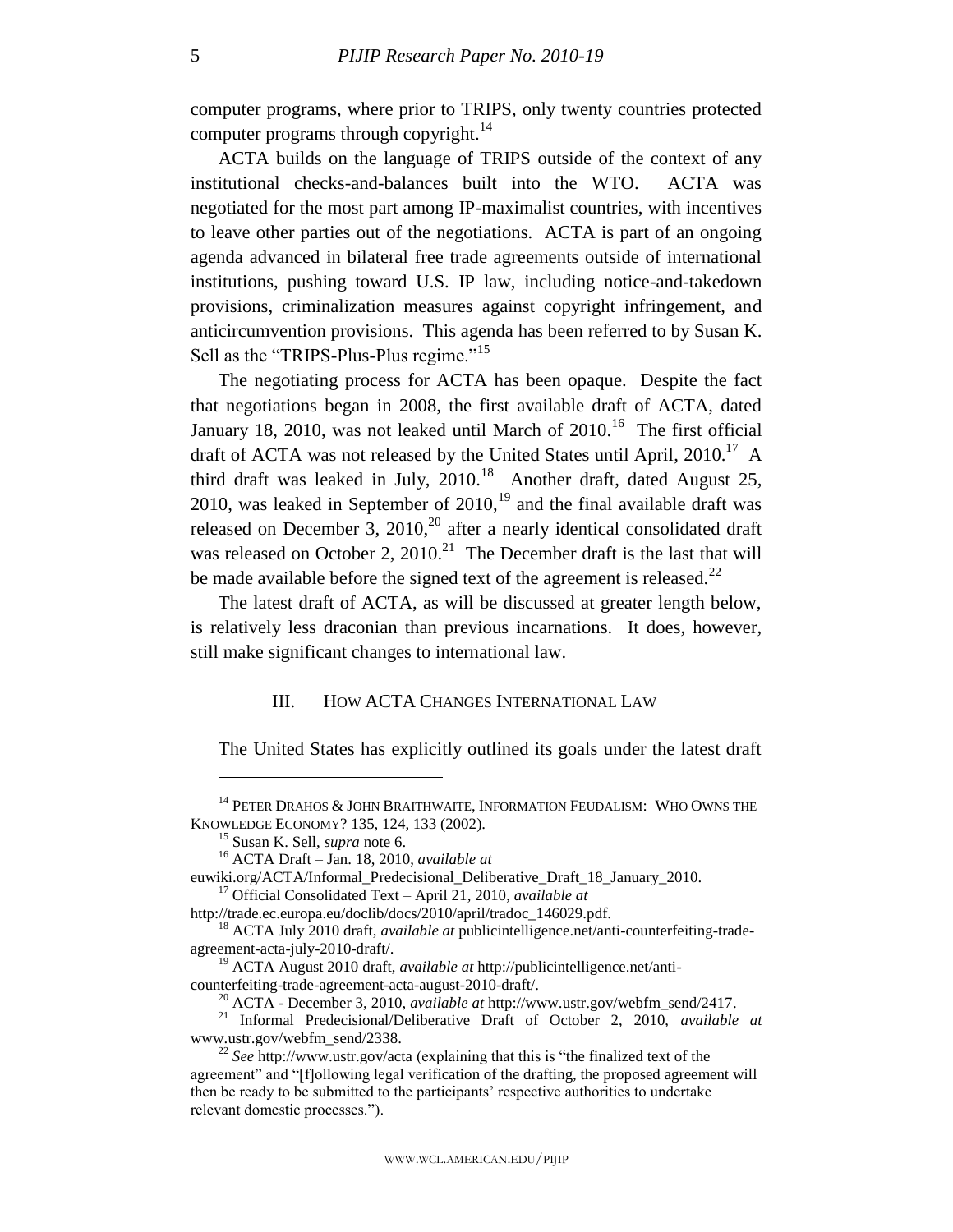of ACTA: (1) to enable authorities responsible for enforcing criminal laws to act on their own initiative (ex officio); (2) to expose companies that benefit from using pirated products, such as software, to criminal penalties; (3) to create new obligations on the criminal seizure and destruction of infringing goods; (4) to criminalize circumvention of digital security technologies; (5) to "address piracy on digital networks;" and (6) in the arena of civil enforcement, to create damages, provisional measures, recovery of costs and attorney's fees, and destruction of infringing goods. $^{23}$ The December 3 draft accomplishes these desired changes.

On a practical level, ACTA expands international law on civil enforcement, digital enforcement, border measures, and criminal enforcement of IP law. On a thematic level, ACTA evinces the trend towards increased international cooperation over increased enforcement of all intellectual property rights, harnessing government resources to enforce rights held by private companies instead of letting those companies protect rights through civil lawsuits. It is particularly perplexing that during a time of recession, the U.S. government has been so eager to create, and encourage other countries to create, costly mechanisms for the enforcement of what are essentially privately held rights. Some of these means of enforcement, such as restrictions on technological circumvention, squelch innovation.<sup>24</sup> Many create civil liberties concerns for large portions of countries' populations.

This section goes through the text of the December 3, 2010 draft of ACTA section by section to outline how the final agreement differs from existing international law.

#### <span id="page-6-0"></span>*A. Preamble*

 $\overline{a}$ 

The preamble to ACTA provides a backdrop against which the agreement will likely be read. It also indicates common themes that will likely arise again in the negotiations of future international IP agreements.

First, the preamble evidences a disproportionately skewed conception of the risk to public safety posed by counterfeit and pirated goods, observing that "in some cases" such goods provide "a source of revenue for organized crime and otherwise pose<sup>[]</sup> risks to the public.<sup>225</sup> Second, the preamble

<sup>23</sup> *Talking Points of the United States for TRIPS Council Meeting of October 26, 2010*, http://keionline.org/node/1008.

<sup>24</sup> Press Release, Elec. Frontier Found., *EFF Marks 10th Anniversary of DMCA with Report on Law's Unintended Consequences* (Oct. 27, 2008), http://www.eff.org/press/archives/2008/10/27.

<sup>25</sup> ACTA– Dec. 3, 2010, *supra* note [20,](#page-5-1) at 1.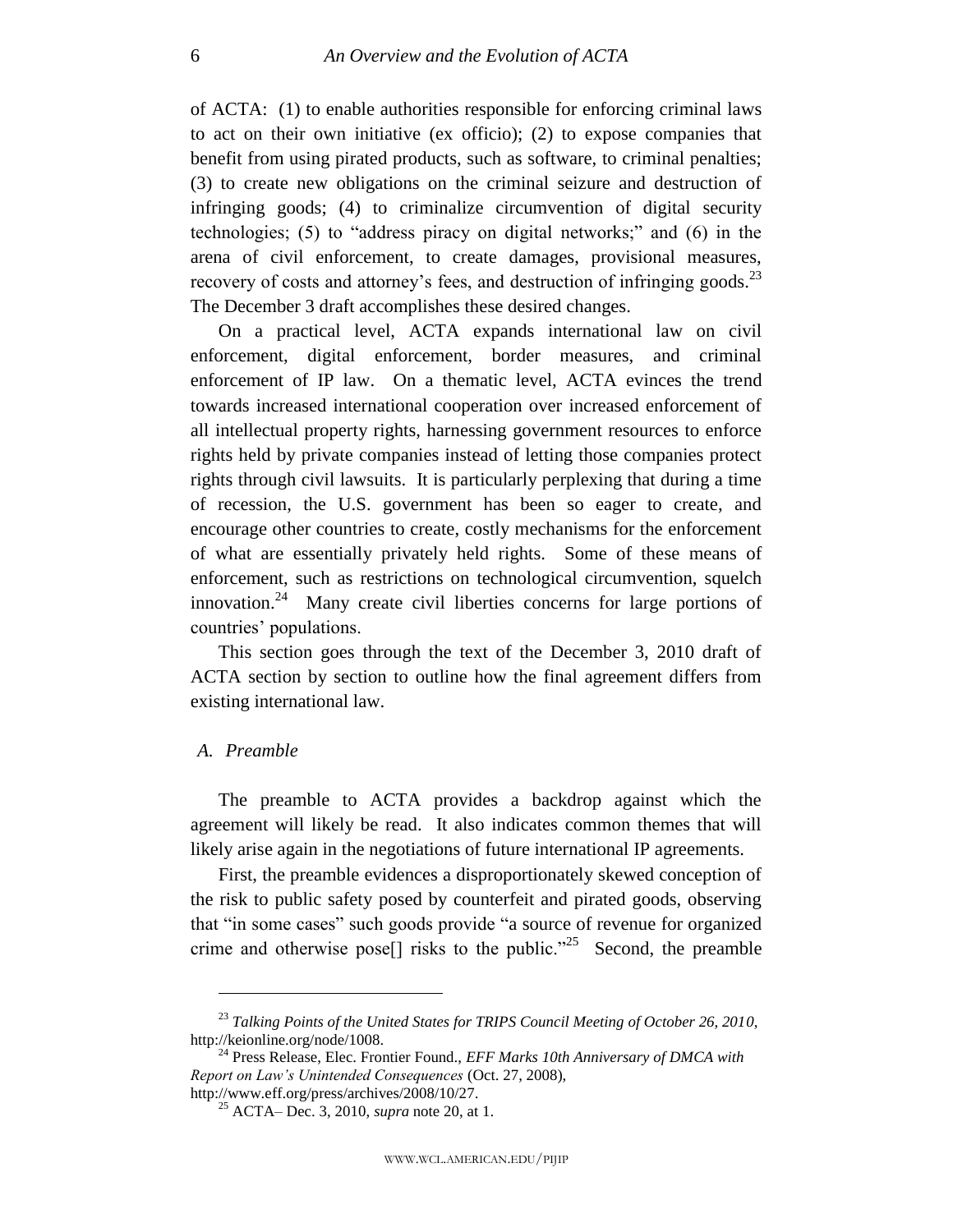twice emphasizes international cooperation, through "more effective international enforcement" and "within relevant international organizations."<sup>26</sup> This emphasizes both that ACTA is an enforcement agreement and that the ACTA Committee is envisioned as part of a broader framework of international cooperation and structure. Third, the preamble includes language from previous drafts now cut from the body of the agreement, concerning "cooperation between service providers and right holders to address relevant infringements in the digital environment.<sup>227</sup> This language refers to public or private ordering graduated response arrangements between service providers and right holders, either required by law or encouraged by policy, that provide right holders with information about user identities and behavior, and require service providers to terminate the accounts of suspected infringers. $^{28}$  Fourth, the preamble links intellectual property protection to "sustaining economic growth across all industries and globally," ignoring arguments that maximalist IP policy is not to the benefit of developing countries.<sup>29</sup>

<span id="page-7-0"></span>The preamble does contain instances of balancing language, aspiring to address infringement "in a manner that balances the rights and interests of ... right holders, service providers and users," and desiring to ensure that procedures to enforce IP rights "do not themselves become barriers to legitimate trade.<sup>30</sup> ACTA recognizes the Doha Declaration on the TRIPS Agreement and Public Health. $31$  ACTA also does not require parties to protect IP that is not domestically recognized as IP.<sup>32</sup>

ACTA, however, notably lacks introductory language concerning fair use or "limitations and exceptions." Language permitting countries to adopt limitations and exceptions to exclusive intellectual property rights appears throughout international copyright law, from WIPO agreements to TRIPS. $^{33}$ 

 $\overline{a}$ 

<sup>29</sup> *See generally* DRAHOS & BRAITHWAITE, *supra* note [14,](#page-5-2) at 135 (2002).

<sup>26</sup> *Id.*

 $^{27}$  *Id.* 

<sup>28</sup> Annemarie Bridy, *ACTA and the Specter of Graduated Response*, *available at* http://digitalcommons.wcl.american.edu/research/2.

<sup>30</sup> ACTA - Dec. 3, 2010, *supra* note [20,](#page-5-1) at 1.

<sup>31</sup> *Id*.

<sup>32</sup> *Id.*, Ch. 1, Art. 3.2, p. 2.

<sup>&</sup>lt;sup>33</sup> Berne Convention for the Protection of Literary and Artistic Works, Article 9, *available at* http://www.wipo.int/treaties/en/ip/berne/ (adopted 1886, last amended 1979) (providing that countries may permit for exceptions to the reproduction right "in certain special cases, provided that such reproduction does not conflict with a normal exploitation of the work and does not unreasonably prejudice the legitimate interests of the author."); WIPO Copyright Treaty (WCT), Article 10, *available at*

http://www.wipo.int/treaties/en/ip/wct/ (adopted 1996) (providing that parties "may, in their national legislation, provide for limitations of or exceptions to the rights granted to authors… under this Treaty in certain special cases that do not conflict with a normal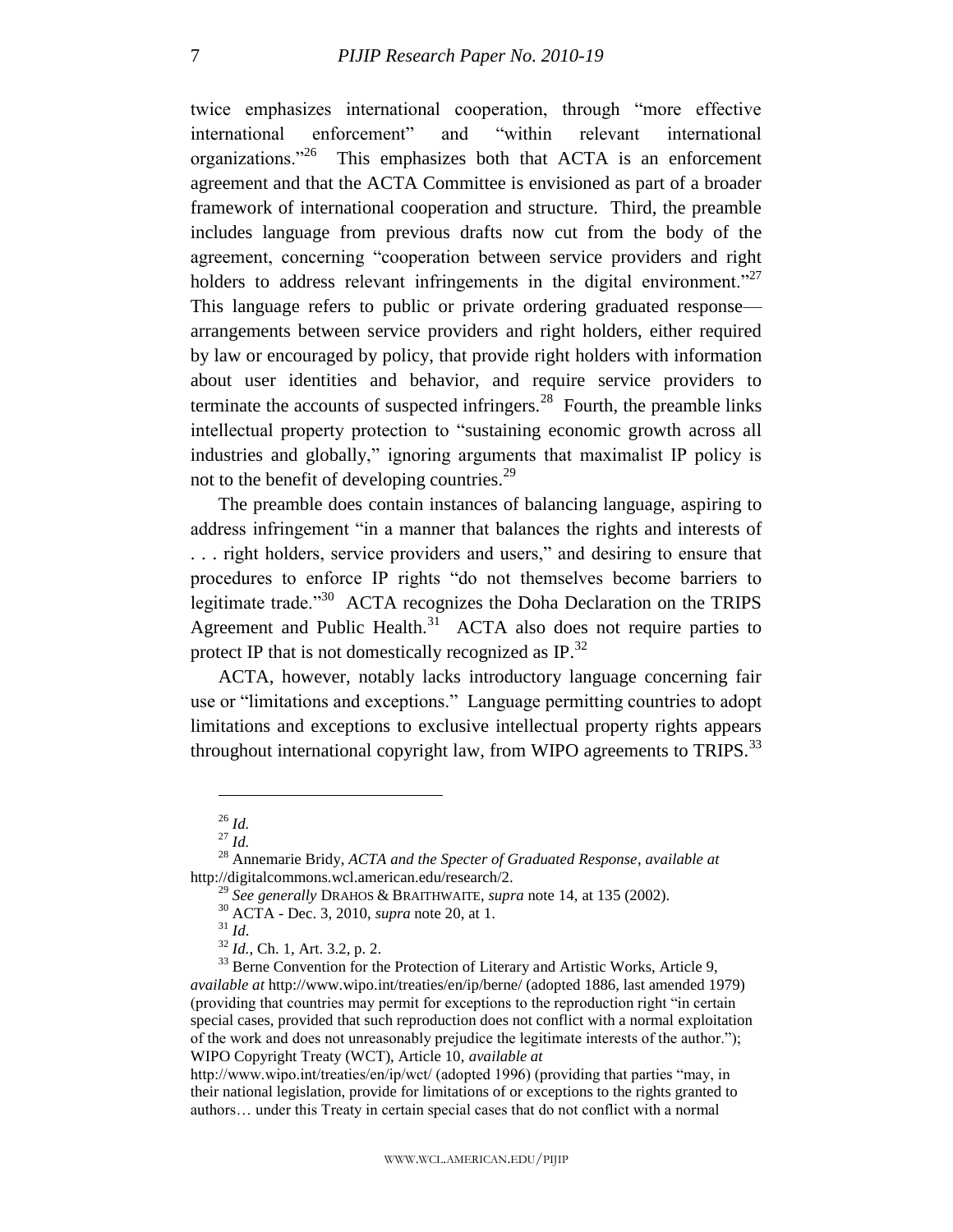ACTA provides that a signatory party may implement more extensive enforcement of IP rights than required,  $34$  but nowhere allows a party to implement less enforcement. Nor does it explicitly outline the traditional international language on limitations and exceptions present in TRIPS,  $35$  in the WIPO Copyright Treaty,  $36$  and in the Berne Convention.  $37$  The only time ACTA mentions limitations or exceptions is in its discussion of technological circumvention measures, $38$  stating that "appropriate" limitations or exceptions may be maintained or adopted by parties in providing for remedies for the circumvention of technological measures. However, the inclusion of language on limitations or exceptions in this one spot only suggests by exclusion that they may not apply to the rest of the agreement.

ACTA does not in its final draft contain language stating that it is subject to other international agreements, explaining instead that it does not "derogate from any obligation of a Party . . . under existing agreements," including TRIPS. $39$  This doesn't envision the transfer of exceptions to obligations from other agreements, only of the obligations themselves.

ACTA does contain a privacy provision potentially restricting the scope of enforcement cooperation. Article 4 allows parties to opt out of disclosing information that would be contrary to laws "protecting privacy rights." <sup>40</sup> The privacy provision also prevents receivers of information from "disclosing or using the information for a purpose other than that for which the information was requested," except with the prior consent of the

exploitation of the work and do not unreasonably prejudice the legitimate interests of the author"); TRIPS, Article 13 (providing that "Members shall confine limitations or exceptions to exclusive rights to certain special cases which do not conflict with a normal exploitation of the work and do not unreasonably prejudice the legitimate interests of the right holder").

<sup>34</sup> ACTA - Dec. 3, 2010, *supra* note [20,](#page-5-1) Ch. 1, Sec. 1, Art. 2.1, p. 2.

<sup>35</sup> TRIPS Art. 13.

<sup>&</sup>lt;sup>36</sup> WIPO Copyright Treaty Art. 10, p. 4. The WIPO Internet p. 9 n. 9 envisions applying and even extending limitations and exceptions in the digital environment. "Agreed *statement concerning Article 10:* It is understood that the provisions of Article 10 permit Contracting Parties to carry forward and appropriately extend into the digital environment limitations and exceptions in their national laws which have been considered acceptable under the Berne Convention. Similarly, these provisions should be understood to permit Contracting Parties to devise new exceptions and limitations that are appropriate in the digital network environment.

It is also understood that Article 10(2) neither reduces nor extends the scope of applicability of the limitations and exceptions permitted by the Berne Convention."

 $37$  Berne Convention for the Protection of Literary and Artistic Works, Article 9, *available at* http://www.wipo.int/treaties/en/ip/berne/ (adopted 1886, last amended 1979). <sup>38</sup> ACTA - Dec. 3, 2010, *supra* note [20,](#page-5-1) Art. 27.8, p. 17.

<sup>39</sup> *Id.*, Ch. 1, Sec. 1, Art. 1, p. 2.

 $^{40}$  *Id.*, Ch. 1, Art. 4.1(a), p. 2.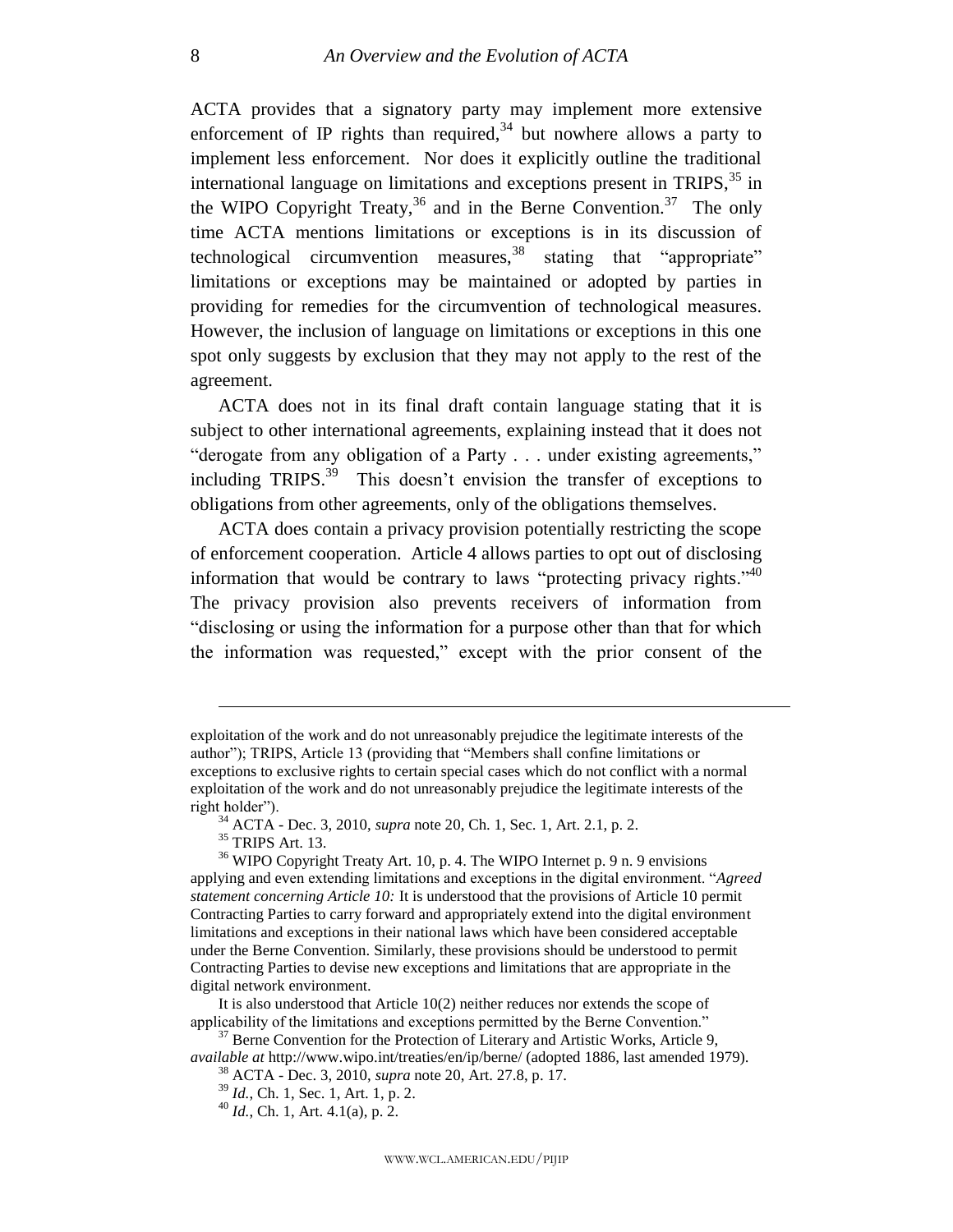information giver. $41$  Without an enforcement or auditing mechanism, however, it is unclear how countries could ensure that recipients of information would adhere to this requirement in practice. Strangely, Article 4 additionally protects confidential law enforcement information and evidently trade secrets, neither of which are usual elements of Fair Information Practices (FIPs) on privacy protection benefiting the general public. $42$ 

## <span id="page-9-0"></span>*B. Definitions*

ACTA alters the definitions used in TRIPS, expanding the scope of enforcement coverage.

In TRIPS, "counterfeit trademark goods" and "pirated copyright goods" were defined as infringing "under the law of the country of importation."  $43$ In ACTA, "counterfeit trademark goods" and "pirated copyright goods" are defined as infringing "under the law of the country in which the procedures ... are invoked."<sup>44</sup> ACTA's definition allows countries through which shipped goods pass, but never enter, to seize goods that would be infringing under their laws, even if the goods are not infringing under the laws of the countries of import or export. This process, known as transshipment, traps goods from countries with less stringing IP laws as they pass through countries with more stringent IP laws, effectively maximizing IP standards for all internationally transported goods. This gives rise to "Dutch Seizure" cases, where goods are seized en route despite their legal status.<sup>45</sup>

ACTA's definition of "territory" is another example of definitional overreach. ACTA defines "territory" as including not just customs territory, but "free zones", or parts of the territory "generally regarded  $\ldots$ as being outside the customs territory.<sup> $,46$ </sup> In an international agreement about border measures, it is strange to define a major term—"territory" more expansively than it is conventionally used.

The definition of "intellectual property" itself is broad. ACTA defines

<sup>41</sup> *Id.*, Ch. 1, Art. 4.2, p. 3.

<sup>42</sup> *Id.*, Ch. 1, Art. 4.1(b) & (c), pp. 3-4. *See* Paul M. Schwartz, *Preemption and Privacy*, 18 YALE L.J. 902, 908 (2009) (outlining the common elements of Fair Information Practices enacted in Western Europe in the 1970s (1) limits on information use; (2) limits on data collection, or "data minimalization";  $(3)$  limits on disclosure of personal information; (4) requirements for data quality; (5) notice, access, and correction rights for the individual; (6) requirements for transparent processing systems; and (7) security of personal data).

 $43$  TRIPS, Art. 51, n. 14.

<sup>44</sup> ACTA - Dec. 3, 2010, *supra* note [20,](#page-5-1) Sec. 2, Art. 5, pp. 4-5.

<sup>45</sup> Sean Flynn, *ACTA and Access to Medicines*.

<sup>46</sup> ACTA - Dec. 3, 2010, *supra* note [20,](#page-5-1) Ch. 1, Sec. 2, Art. 5, p. 4, n. 1.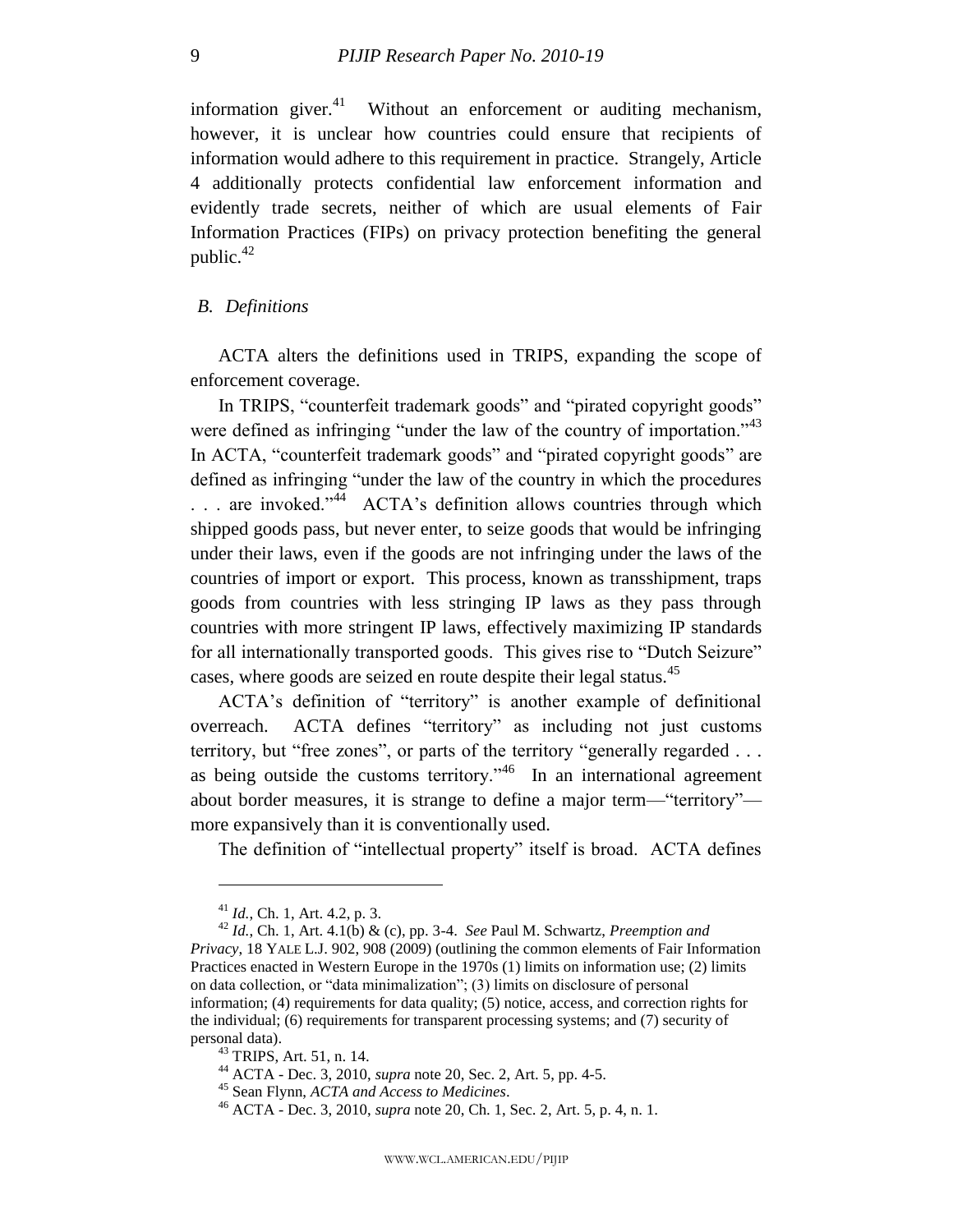"intellectual property" as including all categories of intellectual property from Sections 1 through 7 of Part II of TRIPS. This definition by reference includes the full spectrum of IP rights: copyrights, trademarks, geographical indications, industrial designs, patents, the layout designs of integrated circuits, and "undisclosed information," *i.e.* trade secrets. This broad term is used throughout the agreement, in provisions on both civil enforcement and border measures. ACTA does exclude patents and trade secrets from its border measures section. TRIPS, by contrast, mandated border measures only for counterfeit trademark and pirated goods, and contained permissive language for all other offenses. ACTA's default coverage of civil enforcement also includes patents, although countries are permitted to exclude patents from civil enforcement.<sup>47</sup>

In its definitions, ACTA expands the scope of who may bring suits and whom they may bring suits against. ACTA defines "person" as meaning "a natural person or a legal person."<sup>48</sup> This definition may heighten liability for companies challenged as direct infringers, such as search engines or peer-to-peer services. Instead of going after companies for vicarious infringement, rights holders may be able to go after them for direct infringement. And for the purposes of ACTA, "rights holders" are not just the individuals who have created the infringed product; under ACTA, "right" holders" also include "a federation or an association having the legal standing to assert rights in intellectual property.<sup>149</sup>

## <span id="page-10-0"></span>*C. Civil Enforcement*

ACTA's section on civil enforcement makes significant changes to international law. ACTA allows suspected goods to be seized, and allows civilly infringing goods to be destroyed. It expands injunctive relief and provisional measures before trial. At trial, ACTA attempts to change the calculation of damages, establishes statutory damages for copyright and trademark, and mandates attorney's fees. In the area of privacy, ACTA provides information to the right holder and requires that judges be able to employ provisional measures against third parties such as Internet Service Providers (ISPs), encouraging them to gather information about users.

The civil enforcement provision covers all IP rights, including patents. $50$ Parties can choose to exclude patents, but this is not the default reading of the section.

<sup>47</sup> *Id.*, Sec. 2, p. 5.

 $^{48}$  *Id.*, Art. 5, p. 4.

 $^{149}$  *Id.*, Art. 5, p. 4.

<sup>50</sup> *Id.*, Sec. 2, n.2, p. 5.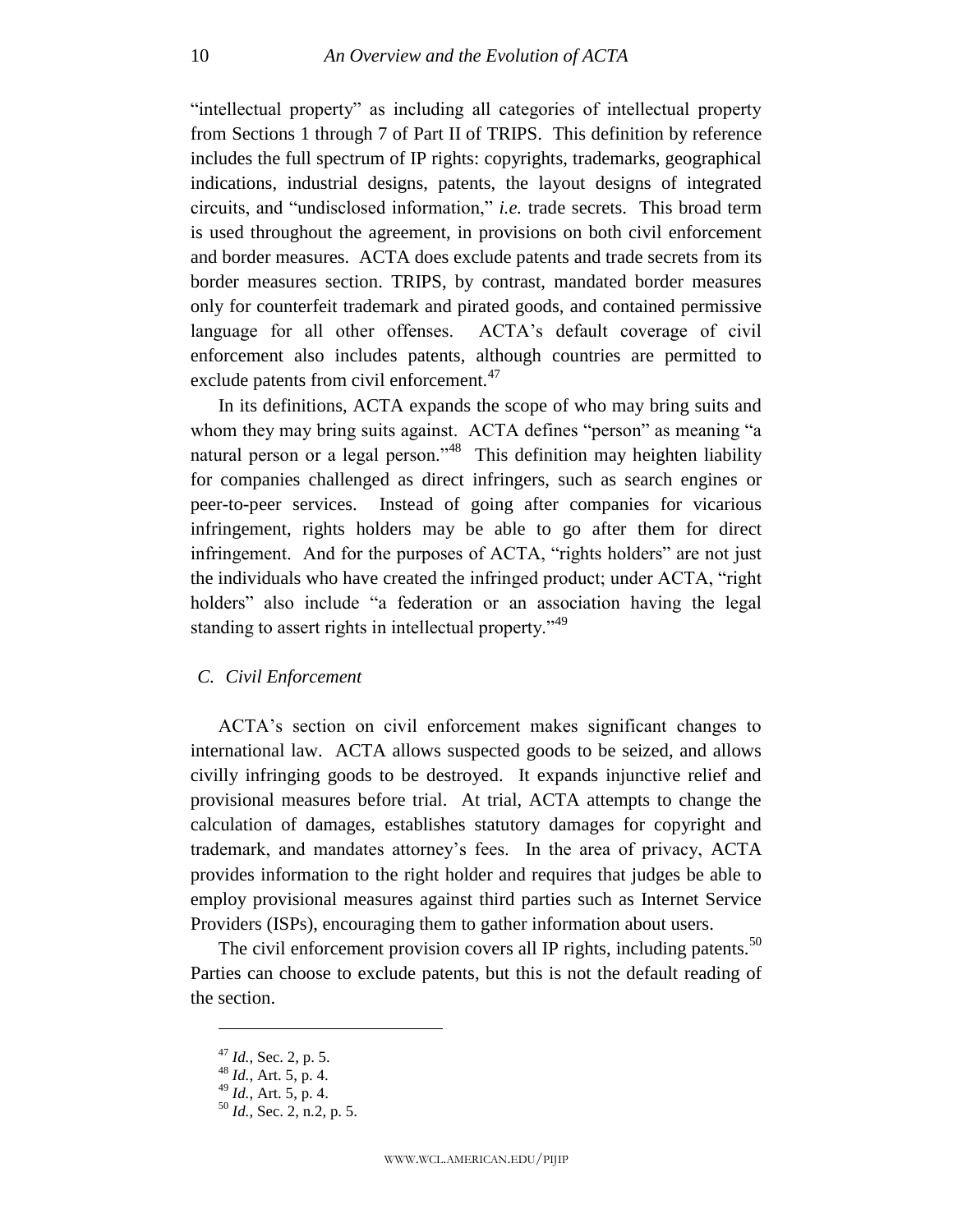Under ACTA, authorities can seize "suspected infringing goods" in civil judicial proceedings concerning at least copyright and trademark infringement.<sup>51</sup> ACTA does import requirements regarding seizure from the TRIPS section on border measures, requiring a security or equivalent assurance,  $52$  and requiring the applicant to compensate the defendant for any injury caused by seizure, preserving evidence, and other actions.<sup>53</sup>

Under ACTA, civilly infringing goods may be destroyed at the right holder's request at all times "except in exceptional circumstances,"<sup>54</sup> where TRIPS does not mandate that judicial authorities be able to order the destruction of civilly infringing goods, providing alternatively for such goods to be disposed outside the channels of commerce instead of destroyed.<sup>55</sup> ACTA requires that parties give judicial authorities the authority to order the destruction of infringing goods, without compensation.<sup>56</sup> If patents are included in the scope of this section, this will mean that civilly infringing medicines will be destroyed instead of used. Notably, ACTA does not contain TRIPS's requirement that "the need for proportionality between the seriousness of the infringement and the remedies ordered as well as the interests of third parties shall be taken into account" with regards to disposal or destruction of seized goods. $57$ 

Like TRIPS, ACTA requires that judges be able to order provisional measures to prevent an infringement from occurring, and to preserve relevant evidence.<sup>58</sup> ACTA specifies, however, that such provisional measures may be used "against a third party" such as an ISP or OSP. Provisional measures are not determined on the merits. ACTA provides that right holders may request provisional measures *inaudita altera parte* without one party present to argue—and authorities must be given the ability to act in response to such requests without undue delay.<sup>59</sup> TRIPS contains a requirement that the other party to such proceedings be given notice; ACTA contains no such requirement. $60$ 

The scope of injunctive relief is expanded. ACTA provides for injunctions issued by judicial authorities against both directly infringing parties and third parties within that authority's jurisdiction, to prevent

<sup>51</sup> ACTA - Dec. 3, 2010, *supra* note [20,](#page-5-1) Art. 12.3, p. 8.

<sup>52</sup> *Id.*, Art. 12.4, pp. 8-9.

<sup>53</sup> *Id.*, Art. 12.5, p. 9.

<sup>54</sup> *Id*., Art. 10.1, p. 7.

<sup>55</sup> TRIPS Art. 46.

<sup>56</sup> ACTA - Dec. 3, 2010, *supra* note [20,](#page-5-1) Art. 10.1, p. 7.

<sup>57</sup> TRIPS Art. 46.

<sup>58</sup> *Id.*, Art. 12, p. 8.

<sup>59</sup> *Id.*, Art. 12.2, p. 8.

 $60$  TRIPS Art. 50, ¶4.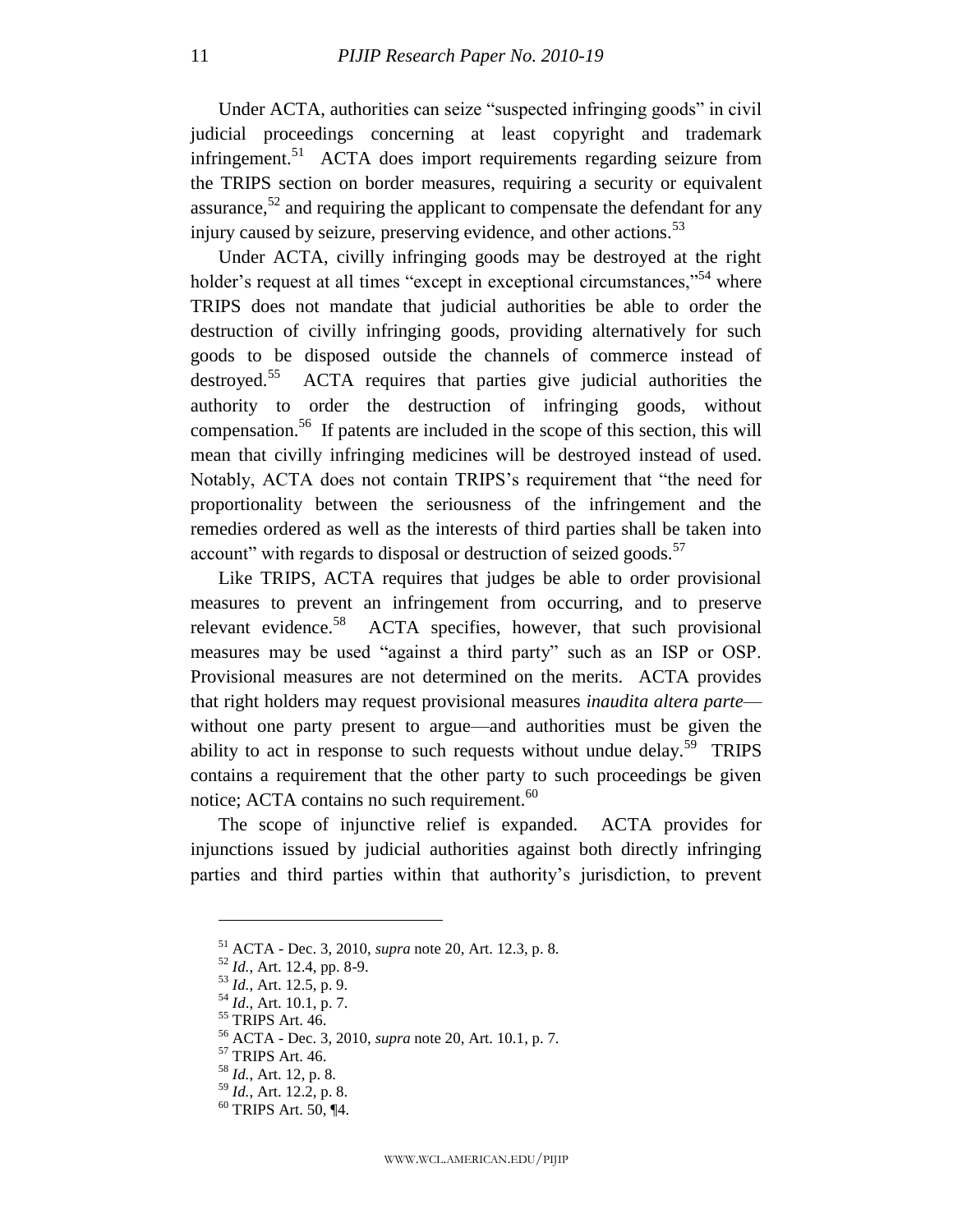infringing goods from entering the channels of commerce.<sup>61</sup> TRIPS does not envision injunctions against third parties.<sup>62</sup> In U.S. law, at least, there appear to be significant limitations on the use of injunctions in IP cases. $^{63}$ These limitations are appropriate, as IP often intersects with expression, posing concerns over prior restraint. ACTA additionally refers to such injunctions as "provisional measures," which was defined in the April draft of the agreement as being measures that occur prior to proceedings on the merits.<sup>64</sup> ACTA may envision injunctions prior to merit hearings.

ACTA also provides a damages remedy. The calculation of damages in civil IP cases is controversial, given how hard it is to estimate the value of infringement. ACTA encourages judges to consider "any legitimate measure of value the right holder submits, which may include lost profits, the value of the infringed goods or services measured by the market price, or the suggested retail price.<sup> $1055$ </sup> In practice, the appropriateness of this measurement is debated. Estimates of lost profits in IP cases are notoriously inflatable; one downloaded song is not equivalent to a lost sale of a CD, as many downloaders will not alternatively consider purchasing the product. Right holders have every incentive to inflate the estimated loss. ACTA also imposes the presumption that infringers' profits are equivalent to the amount of damages suggested by the right holder, which often is not the case at all, as infringers don't sell infringing products for anywhere near the price of the right holder, and sometimes don't sell the products at all.<sup>66</sup>

In a marked change from existing international law, ACTA establishes statutory damages for copyrights and trademark counterfeiting. These "preestablished" damages are not required by TRIPS, and don't exist in all countries party to the agreement; Australia, for example, does not require statutory damages for copyright infringement. Statutory damages are an arguably unsound policy decision,  $67$  and can be grossly overvalued, from \$750-150,000 per work in the United States.<sup>68</sup> The text of ACTA might provide a loophole for countries like Australia; instead of establishing "preestablished damages," they may be able to establish "additional damages,"

<sup>61</sup> *Id.*, Sec. 2., Art. 2.X.1, p. 6.

<sup>62</sup> *Id.*, Art. 44.

<sup>63</sup> *See, e.g.,* 17 U.S.C. § 512(j) (2010).

<sup>64</sup> ACTA Draft – April 2010, *supra* note [17,](#page-5-3) Art. 2.5.X. p. 8.

<sup>65</sup> ACTA - Dec. 3, 2010, *supra* note [20,](#page-5-1) Sec. 2, Art. 9.1, p. 6.

<sup>66</sup> *Id.*, Sec. 2, Art. 9.2, p. 6.

<sup>67</sup> Pamela Samuelson & Tara Wheatland, *Statutory Damages in Copyright Law: A Remedy in Need of Reform*, 51 WM. & MARY L. REV. 439 (2009).

<sup>68</sup> 17 U.S.C. §504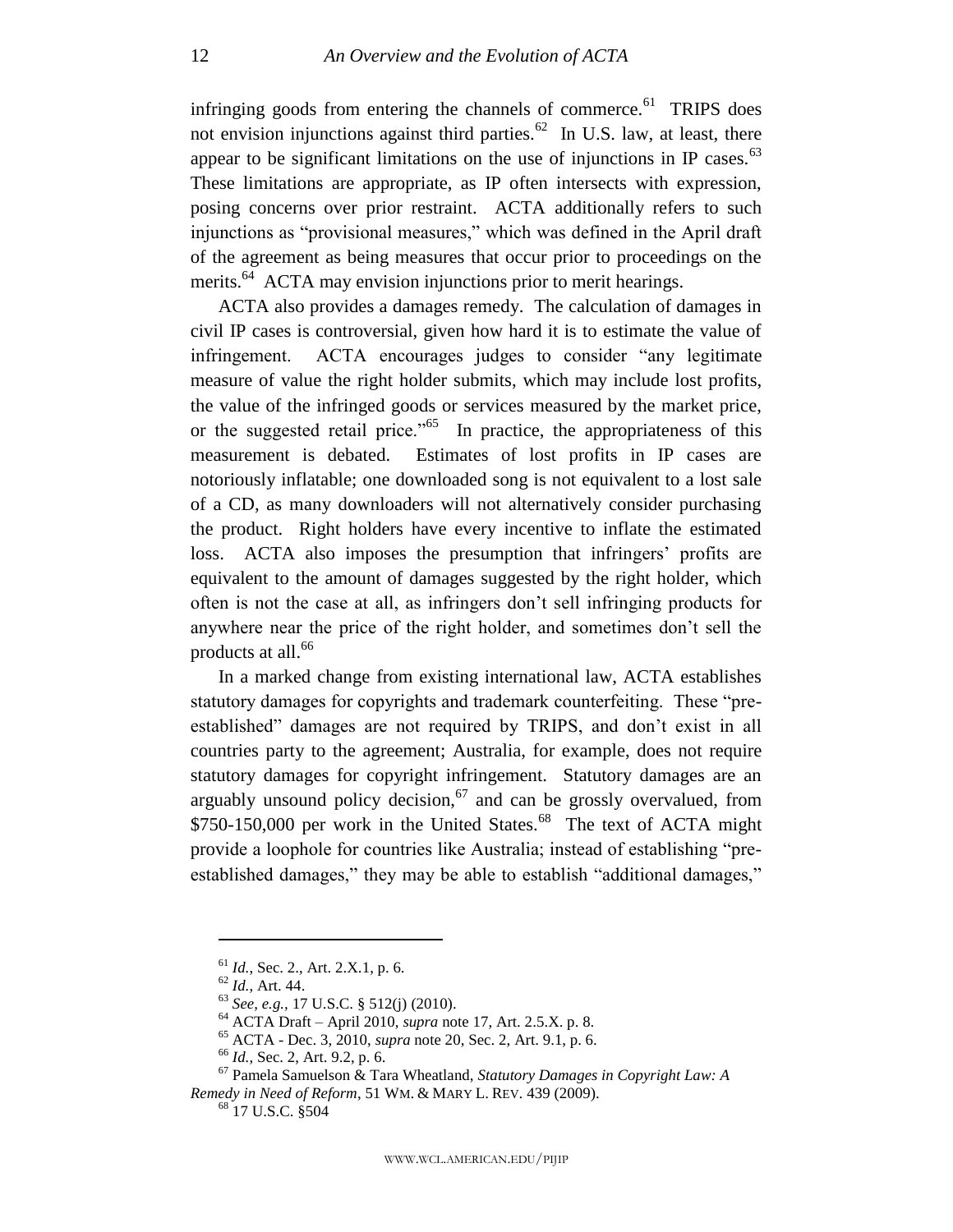though it is unclear what such damages would be if not pre-established.<sup>69</sup> Where a country establishes statutory damages, ACTA requires that it must also ensure that the right holder can choose statutory damages instead of actual damages, leaving immense power in the hands of the right holder in the absence of a provable case of actual damage to profits.<sup>70</sup>

ACTA mandates attorney's fees in civil cases.<sup>71</sup> Attorney's fees are permitted but not mandated under TRIPS.<sup>72</sup>

Under ACTA, if a right holder requests destruction of the infringing goods, judicial authorities have the authority to order those goods to be destroyed without compensation.<sup>73</sup> ACTA does not specify that this destruction occurs after conclusion of trial. Destruction is to occur at the expense of the infringer, imposing an additional penalty on them.<sup>74</sup>

Even in its latest draft, ACTA encourages the breach of privacy of Internet users for the benefit of right holders. ACTA gives judicial authorities the power on request of the right holder to order the infringer or alleged infringer "to provide  $\dots$  relevant information" to the right holder or to the judicial authorities.<sup>75</sup> This "relevant" information may include information regarding other persons involved in infringement, the means of production or distribution channel, and identification of third parties involved in producing or distributing the infringing goods. This language requires OSPs challenged for digital copyright infringement to turn over identifying information about infringers to the right holder and the court.

#### <span id="page-13-0"></span>*D. Border Measures*

ACTA expands the scope of border measures by including all IP rights except for patents, lessening the allowance for de minimis importation of goods, and including transshipped goods. The border measures section also shifts what balance TRIPS maintained between the legitimate interests of right holders and the equally legitimate interests of importers of goods, and moves the power towards right holders, providing them additional protections and retracting protections for importers of accused goods. It exhorts countries to protect right holders from being discouraged from using procedures to enforce IP rights, and expands cooperation between right holders and border officials. ACTA allows authorities to seize and

<sup>69</sup> ACTA - Dec. 3, 2010, *supra* note [20,](#page-5-1) Sec. 2., Art.9.3(c), p. 7.

<sup>70</sup> *Id*., Sec. 2, Art. 9.4, p. 7.

<sup>71</sup> *Id*., Art. 9.5, p. 7.

 $72$  TRIPS, Art. 48,  $\P$  1.

<sup>73</sup> ACTA - Dec. 3, 2010, *supra* note [20,](#page-5-1) Art. 10.1, p. 8.

<sup>74</sup> *Id*., Art. 10.3, p. 8.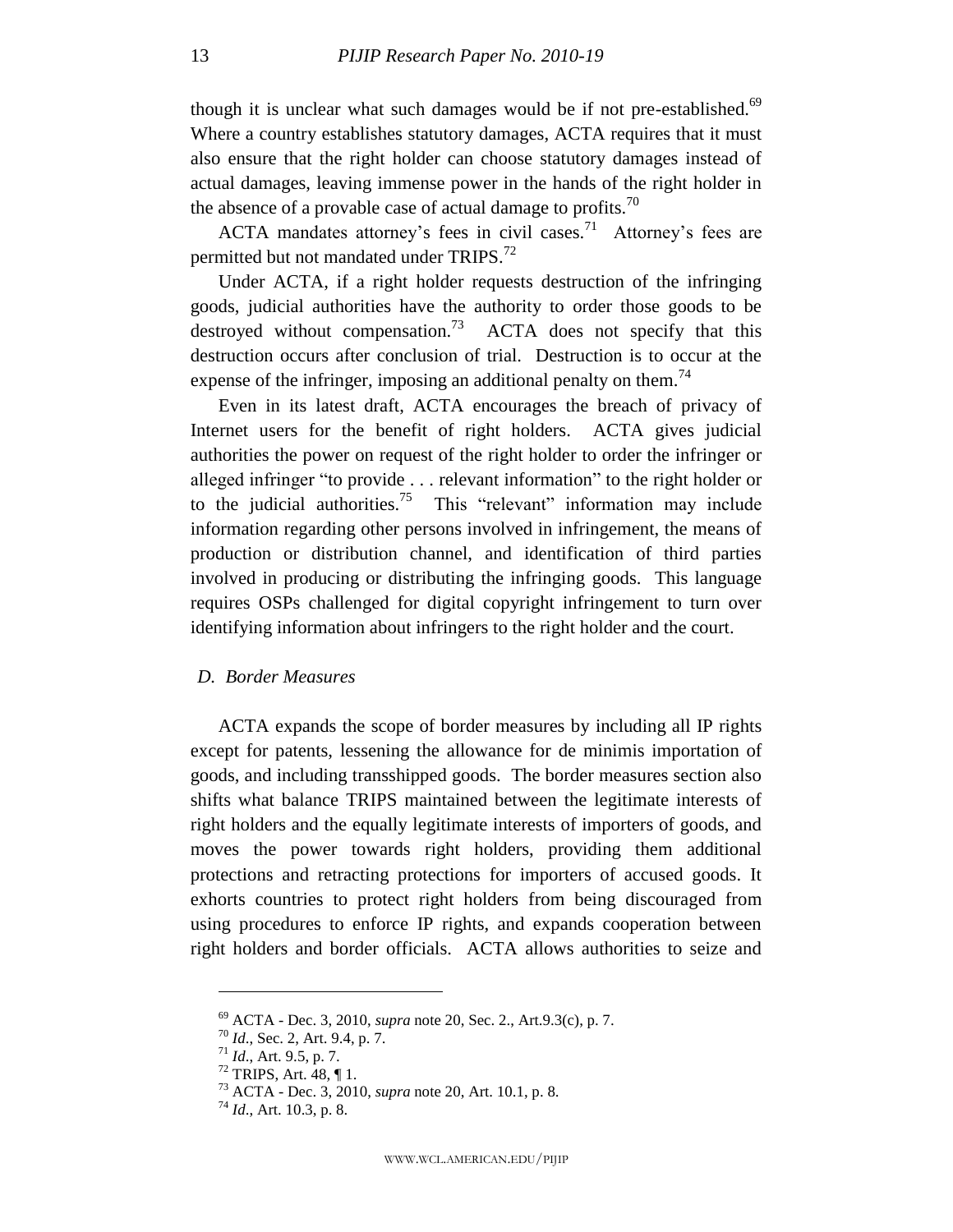retain suspect goods on their own initiative, at a lower burden of proof than required by TRIPS. It reduces the recourses importers have once goods have been seized, and increases the possible penalties they might suffer.

The scope of ACTA's border measures section is broad, including trademarks and other IP. Currently, ACTA indicates in a footnote that patents and undisclosed information (trade secrets) shall be excluded from the scope of the Border Measures section.<sup>76</sup> However, all other intellectual property rights as defined in Sections I–VII of TRIPS are included.

ACTA provides for a de minimis importation of goods that departs from the TRIPS standard. ACTA, like TRIPS Article 60 on De Minimis Imports, provides that a "[p]arty may exclude from the application of this Section small quantities of goods of a non-commercial nature contained in travelers' personal luggage."<sup>77</sup> However, TRIPS specifically allows parties to exclude goods sent in small consignments,<sup>78</sup> while ACTA mandates that parties apply border measures to "goods of a commercial nature sent in small consignments."<sup>79</sup> By emphasizing the commercial or non-commercial nature of the goods rather than the size of the shipment, ACTA requires parties to apply IP laws at the border to even small shipments, with the determination of whether they are commercial or non-commercial in nature to be left to the discretion of the untrained border agent. ACTA does not explicitly allow parties to exclude non-commercial goods sent in small consignments, so it is questionable whether any goods may be shipped at all; the TRIPS de minimis provision is now limited by ACTA to personal luggage, either effectively or actually.

ACTA specifically envisions and allows for the seizure of in-transit (transshipped) goods, which pass through a country's customs control but neither originated nor are bound for that country.<sup>80</sup> As mentioned, this policy gives rise to the seizure of goods that do not infringe in either originating or importing country, (1) maximizing IP internationally to the standard of the IP maximalist countries through which goods are shipped, and (2) thereby challenging the sovereignty of the shipping countries, whose citizens risk confiscation of their goods by third-party countries. As with import and export shipments, under ACTA right holders can request the seizure of such goods, and officials can act on their own initiative to seize them. And as with imported and exported shipments, customs

<sup>75</sup> *Id*., Sec. 2, Art. 11, p. 8.

<sup>76</sup> *Id.*, Sec. 3, n.6, p. 9.

<sup>77</sup> ACTA - Dec. 3, 2010, *supra* note [20,](#page-5-1) Sec. 3, Art. 14.2, p. 9.

<sup>78</sup> TRIPS Article 60.

<sup>79</sup> ACTA - Dec. 3, 2010, *supra* note [20,](#page-5-1) Sec. 3, Art. 14.1, p. 9.

<sup>80</sup> ACTA - Dec. 3, 2010, *supra* note [20,](#page-5-1) Sec. 3, Art. 16.2, p. 10.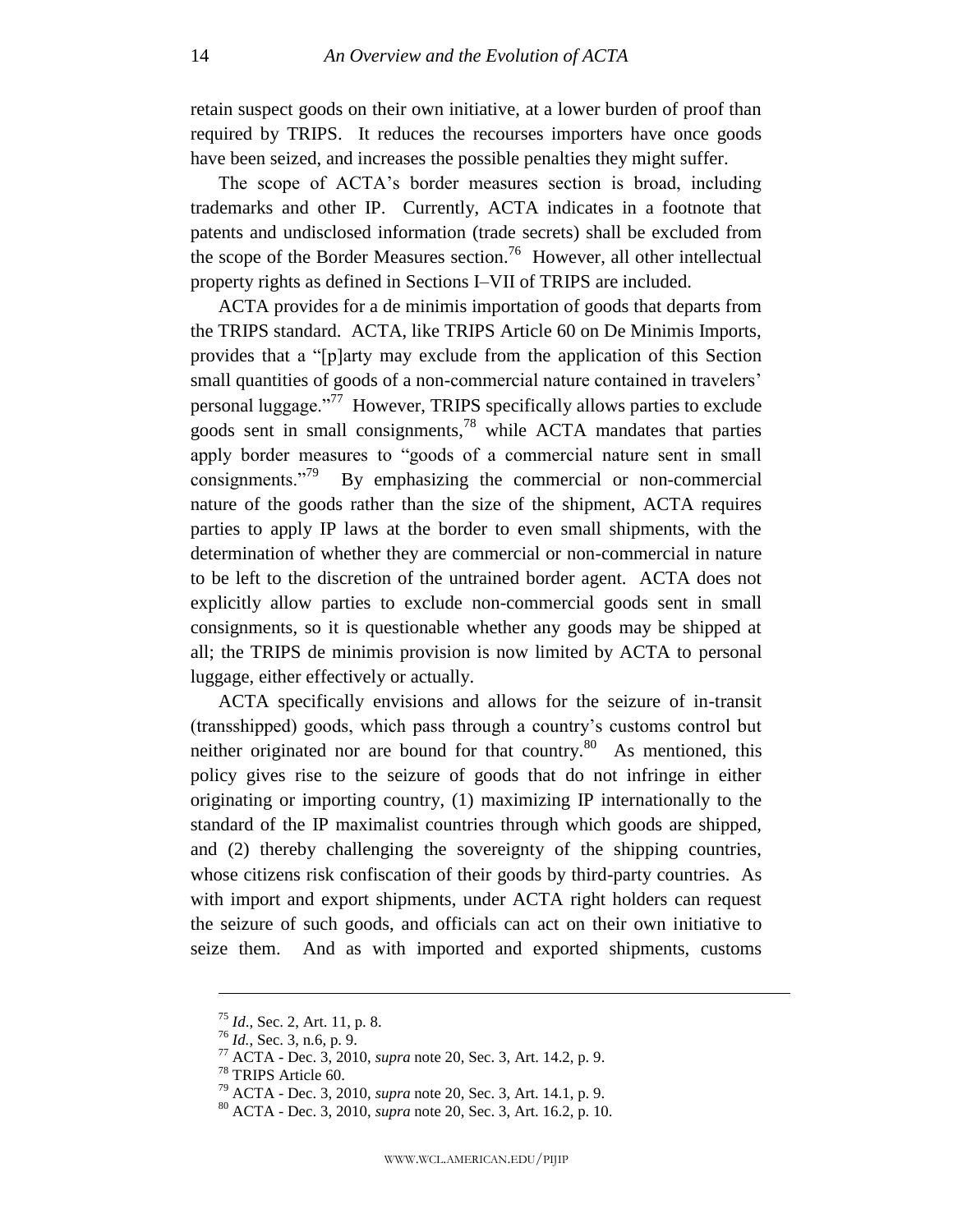officials need not have evidence arising to a *prima facie* case of infringement; they need only "suspect" the goods of infringement.  $81$ 

It is clear whose side of the equation of right holders versus importers ACTA is on. Throughout the Border Measures section, ACTA repeats that any balancing measures providing for compensation for owners of seized goods must "not unreasonably deter recourse" by right holders to procedures for the seizure of goods.<sup>82</sup> ACTA allows for the destruction of goods seized at the border after a non-judicial determination, potentially by border authorities, that the goods are infringing. $83$  TRIPS allows for destruction *or* disposal of such goods.<sup>84</sup>

ACTA expands cooperation between border officials and right holders, allowing parties to authorize officials to sua sponte provide right holders with information about specific shipments of goods—even goods that haven't been seized as suspect, so may not be infringing at all—including the name and address of the consignor, importer, exporter or consignee and the name of the manufacturer.<sup>85</sup> ACTA in fact mandates such cooperation when suspect (not *prima facie* infringing) goods have actually been seized.<sup>86</sup> When combined with ACTA's smaller de minimis provision, this cooperation provision allows customs officials to share the names and addresses of individuals shipping commercial goods in small consignments with right holder federations or corporations. Given the amount of resources invested by right holders in civil investigation and enforcement, this information provides a trove of potential defendants supplied by the government.

ACTA makes it easier for right holders to request the suspension of goods at the border, and consequently uses more government resources for supporting right holders. TRIPS requires a procedure by which rights holders with "valid grounds for suspecting the importation of counterfeit trademark or pirated copyright goods" could apply in writing for suspension of release of such goods.<sup>87</sup> Individual members of TRIPS could also apply such procedures to other IP rights, as long as they were in conformity with the agreement.<sup>88</sup> In ACTA, however, to trigger this procedure, the right holder is required to provide adequate evidence to demonstrate *prima facie* an infringement of the IP right belonging to the right holder. ACTA

<sup>81</sup> *Id.*

<sup>82</sup> *Id*., Sec. 3, Art. 17.1, p. 10; Art. 18, p. 11; Art. 21, p. 12.

<sup>83</sup> *Id*., Sec. 3, Art. 20.1, p. 11.

<sup>84</sup> TRIPS Art. 59.

<sup>85</sup> *Id.*, Sec. 3, Art. 22, p. 12.

<sup>86</sup> *Id*., Sec. 3, Art. 22(c), p. 12.

<sup>87</sup> TRIPS Art. 51.

<sup>88</sup> *Id.*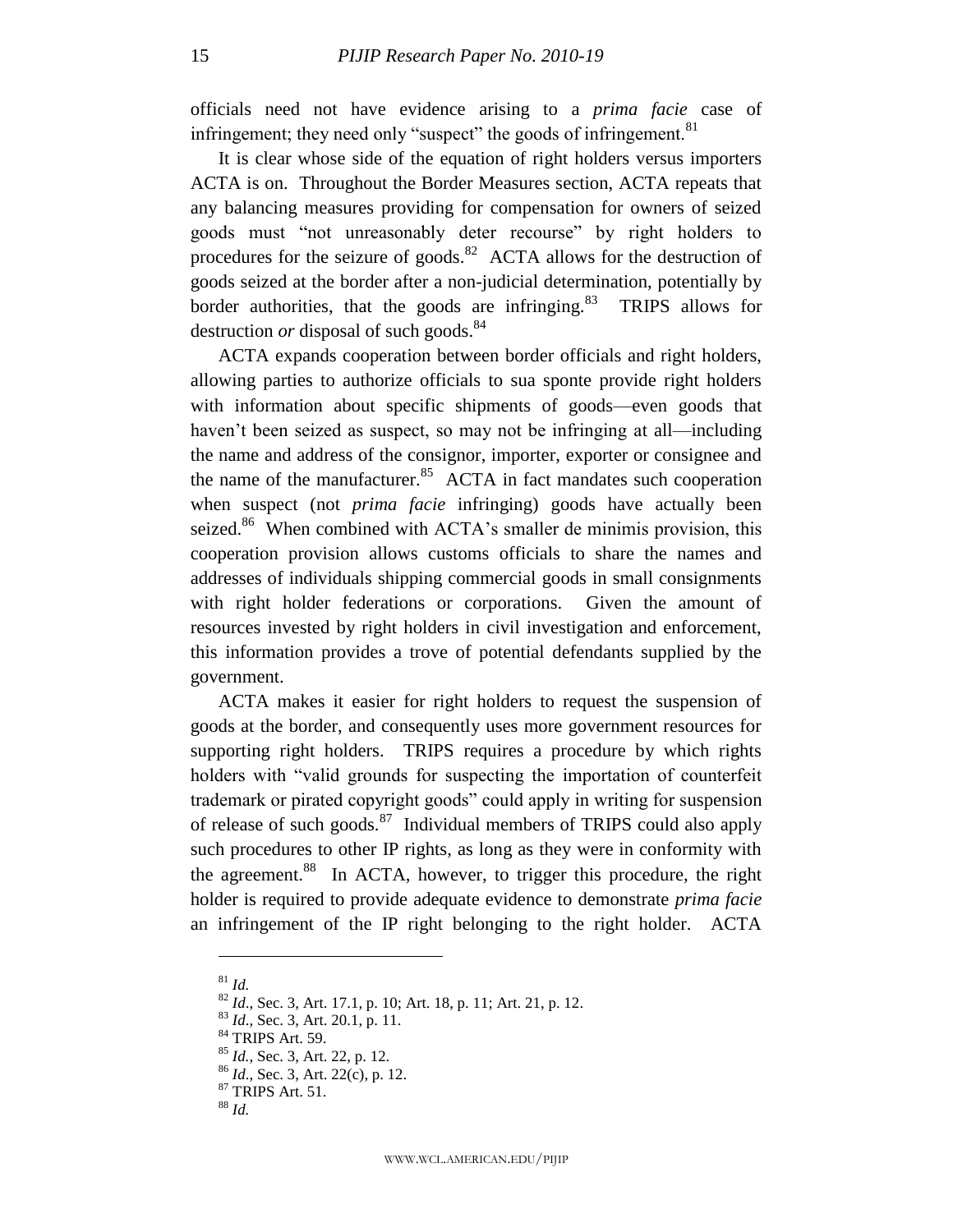provides for the same procedure, but (1) expands it to exports as well as imports, (2) expands it beyond counterfeit trademark or pirated copyright goods to all IP rights (excepting patents), and (3) adds a sentence that "the requirement" on right holders "to provide sufficient information shall not unreasonably deter recourse to the procedures.<sup>89</sup> This language suggests that ACTA lowers the TRIPS standard for "adequate evidence" by requiring parties not to make the evidentiary standard too difficult on right holders. ACTA also makes this procedure easier for right holders by allowing "such applications to apply to multiple shipments. $\cdot$ <sup>90</sup>

ACTA allows ex officio action at a lower standard of proof than TRIPS. In the context of border measures, ex officio action is action initiated by border enforcement authorities rather than right holders. TRIPS permits but does not require member countries to allow border authorities to act on their own initiative to suspend the release of goods, and TRIPS places restrictions on how these authorities may act.<sup>91</sup> To seize goods on their own initiative, the authorities must have *prima facie* evidence that an IP right is being infringed. Under ACTA, however, there is no such evidentiary restriction; authorities may seize and retain "suspect goods," a considerably lower standard than requiring *prima facie* evidence before seizure.<sup>92</sup> Authorities can seize goods they suspect, without any actual evidence, and certainly without evidence arising to a *prima facie* standard, are infringing.

Not only does ACTA allow government officials to initiate actions on their own accord on the behalf of right holders, but it also creates a permissive exemption from liability for government officials. ACTA states that "no provision" in the agreement shall require a party to "make its" officials subject to liability for acts undertaken in the performance of their official duties."<sup>93</sup> This contrasts with the implication in TRIPS that border officers may be liable for anything except in circumscribed circumstances: ―Members shall only exempt both public authorities and officials from liability to appropriate remedial measures where actions are taken or intended in good faith."<sup>94</sup>

ACTA narrows the financial responsibility of right holders, which provided a check on overeager enforcement activity. TRIPS gave officials the authority to order right holders to pay importers, consignees, and the owner of seized goods "appropriate compensation for any injury caused to

<sup>89</sup> ACTA - Dec. 3, 2010, *supra* note [20,](#page-5-1) Sec. 3, Art. 17.1, p 10.

<sup>90</sup> ACTA - Dec. 3, 2010, *supra* note [20,](#page-5-1) Sec. 3, Art. 17.2, p. 10.

<sup>91</sup> TRIPS Art. 58.

<sup>92</sup> ACTA - Dec. 3, 2010, *supra* note [20,](#page-5-1) Sec. 3., Art. 16.1(a), p. 10.

<sup>93</sup> *Id*. Art. 6.4, p. 5.

 $94$  TRIPS Art 58 (c).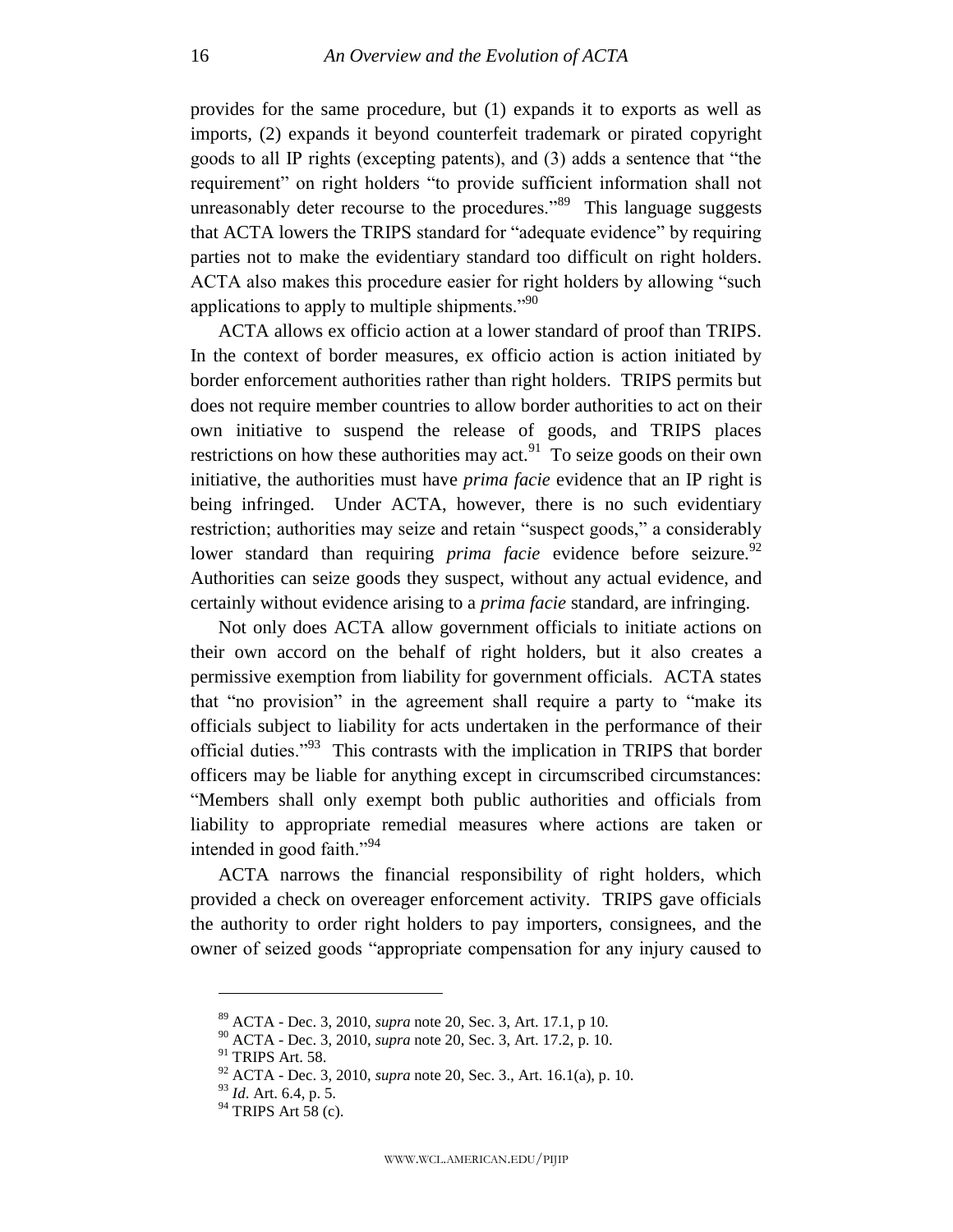them through the wrongful detention of goods<sup> $95$ </sup> requested detained by right holders, and goods released by time-limit.<sup>96</sup> ACTA restricts such payment to release of goods "in the event the competent authorities determine that the goods are not infringing," and limits payment to "any loss or damage resulting from suspension of the release of, or detention of, the goods" rather than "any injury", a broader category.<sup>97</sup> ACTA also limits payment of such damages to "the defendant", rather than the owner, importer, or consignee.<sup>98</sup>

ACTA doesn't allow importers the same recourse as TRIPS once goods are seized. TRIPS required parties to allow the owner, importer, or consignee of goods involving industrial designs, layout-designs, or undisclosed information (i.e., trade secrets) to post a security sufficient to protect a right holder from any infringement and in turn have the goods released.<sup>99</sup> ACTA, however, prevents signatory parties from permitting defendants to post security to obtain possession of seized goods except "in exceptional circumstances or pursuant to a judicial order."<sup>100</sup> ACTA, unlike TRIPS, does not provide for a limit on the duration of suspension of goods.<sup>101</sup> TRIPS provides for concrete time limits, where ACTA refers only to a "reasonable period of time" for proceedings. Presumably, then, under ACTA goods may be detained until as late as the end of proceedings determining that the goods are noninfringing.<sup>102</sup>

The TRIPS provision on the destruction of goods found to be infringing includes a reference to Article 46, which provides for consideration of the ―need for proportionality between the seriousness of the infringement and the remedies ordered as well as the interests of third parties." $103$  ACTA has no such reference to proportionality or consideration of third-party interests in the destruction of goods seized at borders. ACTA adds a requirement that infringing goods be disposed of outside the channels of commerce "to avoid any harm to the right holder. $104$ 

Finally, ACTA does not provide for notice to importers that goods have been seized.<sup>105</sup> And ACTA allows for its member parties to provide authorities with the ability to impose administrative penalties, in addition to

 $\overline{a}$ 

<sup>103</sup> TRIPS Art. 59.

<sup>95</sup> *Id.* Art. 56.

<sup>96</sup> *Id.* Art 56 and Art. 55.

<sup>97</sup> ACTA - Dec. 3, 2010, *supra* note [20,](#page-5-1) Sec. 2, Art. 18, p. 11.

<sup>98</sup> *Id.*

<sup>99</sup> TRIPS Art. 53, ¶2.

<sup>100</sup> ACTA - Dec. 3, 2010, *supra* note [20,](#page-5-1) Sec. 2, Art 18, p. 11.

<sup>101</sup> TRIPS Art. 55.

<sup>102</sup> *See, e.g.*, ACTA - Dec. 3, 2010, *supra* not[e 20,](#page-5-1) Sec. 2, Art. 19, p. 11.

<sup>104</sup> ACTA - Dec. 3, 2010, *supra* note [20,](#page-5-1) Sec. 3, Art. 20.1, p. 11.

<sup>105</sup> TRIPS Art. 54.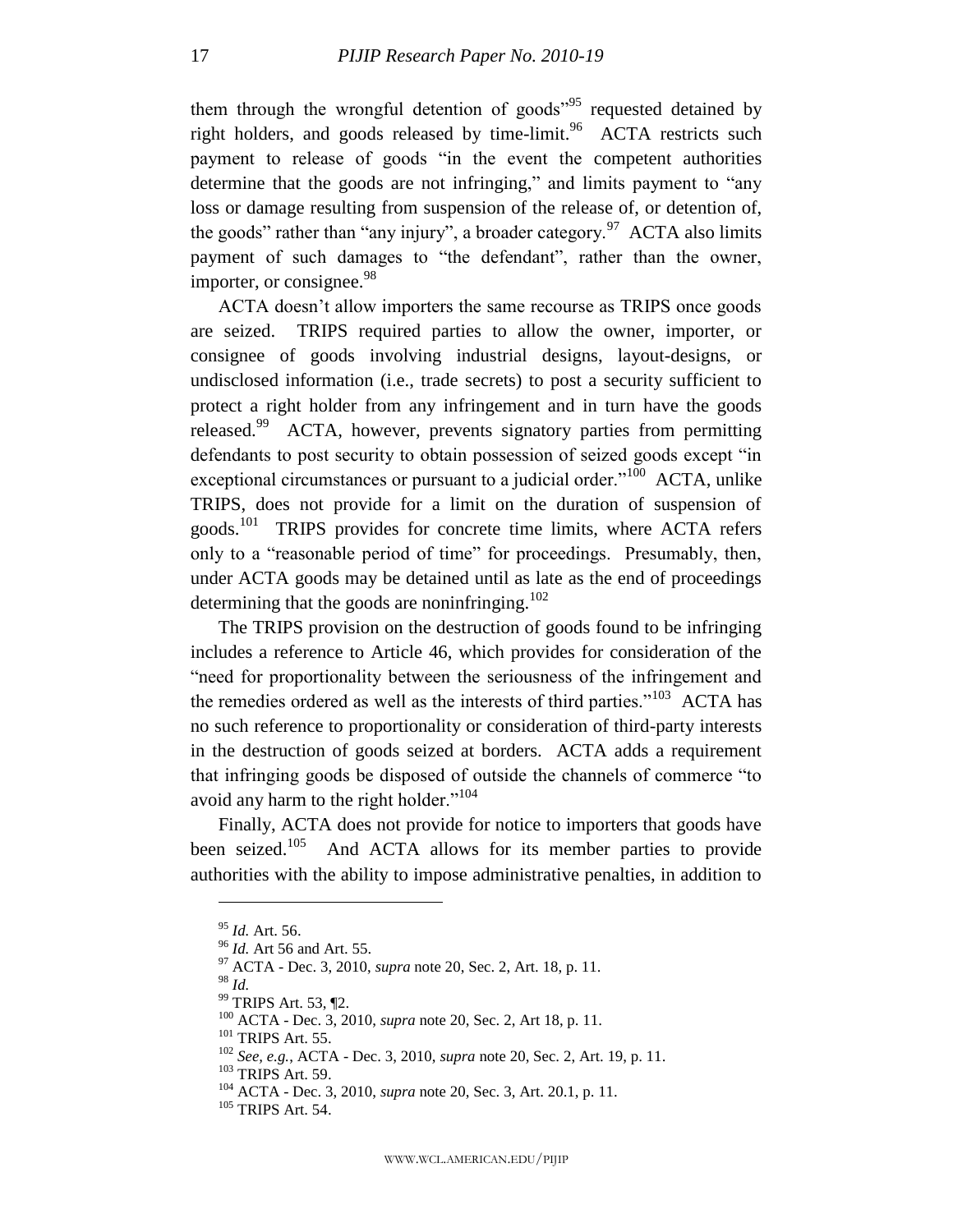destroying the infringing goods.<sup>106</sup>

#### <span id="page-18-0"></span>*E. Criminal Enforcement*

ACTA significantly expands international law on criminal enforcement. TRIPS contains only one paragraph on criminal procedures; ACTA contains more than ten. ACTA expands the scope of criminalized behavior and criminal remedies. Under ACTA, criminal authorities can act ex officio, without a complaint from right holders.

The criminal enforcement section is broader in its coverage than TRIPS. TRIPS requires members to provide for criminal procedures and penalties at least in cases of willful trademark counterfeiting or copyright piracy on a commercial scale.<sup>107</sup> ACTA replaces "copyright piracy" with "copyright or related rights piracy," which presumably includes more than just copyright.<sup>108</sup>

The more significant definitional change concerns the term "commercial scale." TRIPS does not define "commercial scale." ACTA contains a definition: "at least those carried out as commercial activities for direct or indirect economic or commercial advantage. $109$  One important question concerning this term is how it applies to online infringement. ACTA's inclusion of "indirect economic . . . advantage" is troubling, because it may criminalize a wider swath of behavior than straightforward sales of infringing goods. This raises the question of what indirect economic advantage is, and whether it includes such benefits as advertising revenue or even the prevention of expenditures. Third parties may also be inadvertently brought into the spectrum of ACTA's criminal provisions by unknowingly shipping infringing goods, thereby receiving indirect economic advantages.

ACTA additionally criminalizes behavior TRIPS doesn't touch: the importation and domestic use of labels and packaging on a commercial scale;<sup>110</sup> aiding and abetting;<sup>111</sup> and filming movies in movie theaters.<sup>112</sup> The latter, on "copying" movies in motion picture exhibition facilities, is an exportation of the U.S. Camcorder Act—the Family Entertainment and Copyright Act of 2003—the result of a clear push by U.S.-based interest

<sup>106</sup> ACTA - Dec. 3, 2010, *supra* note [20,](#page-5-1) Sec. 3, Art. 20.3, pp. 11-12.

<sup>107</sup> TRIPS Art. 61.

<sup>108</sup> ACTA - Dec. 3, 2010, *supra* note [20,](#page-5-1) Sec. 4, Art. 23.1, p. 13.

<sup>109</sup> *Id.*, Art. 23.1, p. 13.

<sup>110</sup> *Id.*, Sec. 4, Art. 23.2, p. 13.

<sup>&</sup>lt;sup>111</sup> *Id.*, Sec. 4, Art. 23.4, p. 13.

<sup>112</sup> *Id.*, Sec. 4, Art. 23.3, p. 13.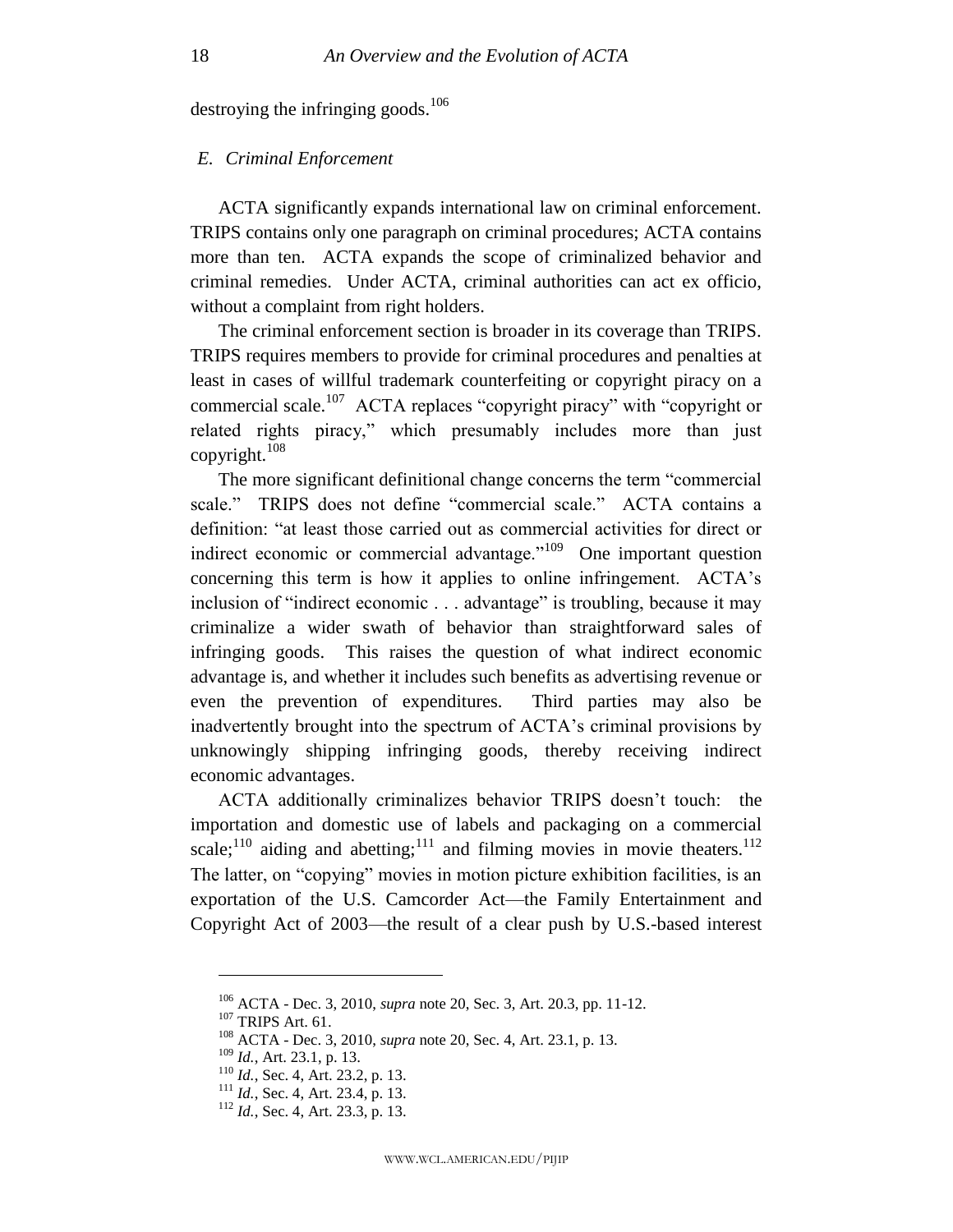groups.<sup>113</sup>

The most significant of these additions is the combination of ACTA's explicit criminalization of aiding and abetting with its language on liability for legal persons.<sup>114</sup> These two paragraphs create the probable specter of criminal prosecution against companies such as Google or Facebook, for infringement by their members.

ACTA expands on the criminal remedies provided for by TRIPS. ACTA mandates that countries provide for imprisonment for these criminalized acts, $^{115}$  while TRIPS gives member countries the discretion to chose between imprisonment and monetary fines for individual criminal offenses.<sup>116</sup> This change is significant because the criminal law systems of different countries handle judicial and prosecutorial discretion in different ways, so one country's enforcement may be far more draconian in practice than others.<sup>117</sup> ACTA's mandate of imprisonment covers its provision on aiding and abetting, and presumably applies to legal persons as well as natural persons. Against the backdrop of Italy's conviction of Google executives for privacy violations, $118$  the explicit mandate of criminal liability for legal persons will create barriers to expansion and innovation for global online companies.

In addition to mandatory imprisonment, ACTA outlines extensive procedures for the seizure, forfeiture, and destruction of defendants' assets. While the destruction of the actual infringing assets may not seem unreasonable for a criminal case, ACTA additionally permits parties to provide for the seizure and forfeiture of "assets the value of which corresponds to that of the assets derived from, or obtained directly or indirectly through, the allegedly infringing activity."<sup>119</sup> This is not the seizure of profits derived from infringing assets, which would require a showing of connection between the infringement and the estimated value of assets to be seized; as with the civil damages provision, this vague standard suggests that authorities overestimate the value of "indirect" infringement and seize not actual profits but assets corresponding to their overestimation. A defendant may end up with assets seized and forfeited that have no direct relation to actual value gained from actual infringement. Thus ACTA both

<sup>113</sup> 18 U.S.C. § 2319B (2010).

<sup>114</sup> *Id.*, Sec. 4, Art. 23.5, p. 13.

<sup>115</sup> *Id.*, Sec. 4, Art. 24, p. 14.

<sup>116</sup> TRIPS, Art. 61.

<sup>117</sup> *See Prosecution: Prosecutorial Discretion*, Gerald E. Lynch,

law.jrank.org/pages/1870/Prosection-Prosecutorial-Discretion.html.

<sup>118</sup> *Larger Threat is Seen in Google Case*, Rachel Donadio, N.Y. TIMES, Feb. 24, 2010, www.nytimes.com/2010/02/25/technology/companies/25google.html.

<sup>119</sup> ACTA - Dec. 3, 2010, *supra* note [20,](#page-5-1) Art. 25.5(a), p. 15.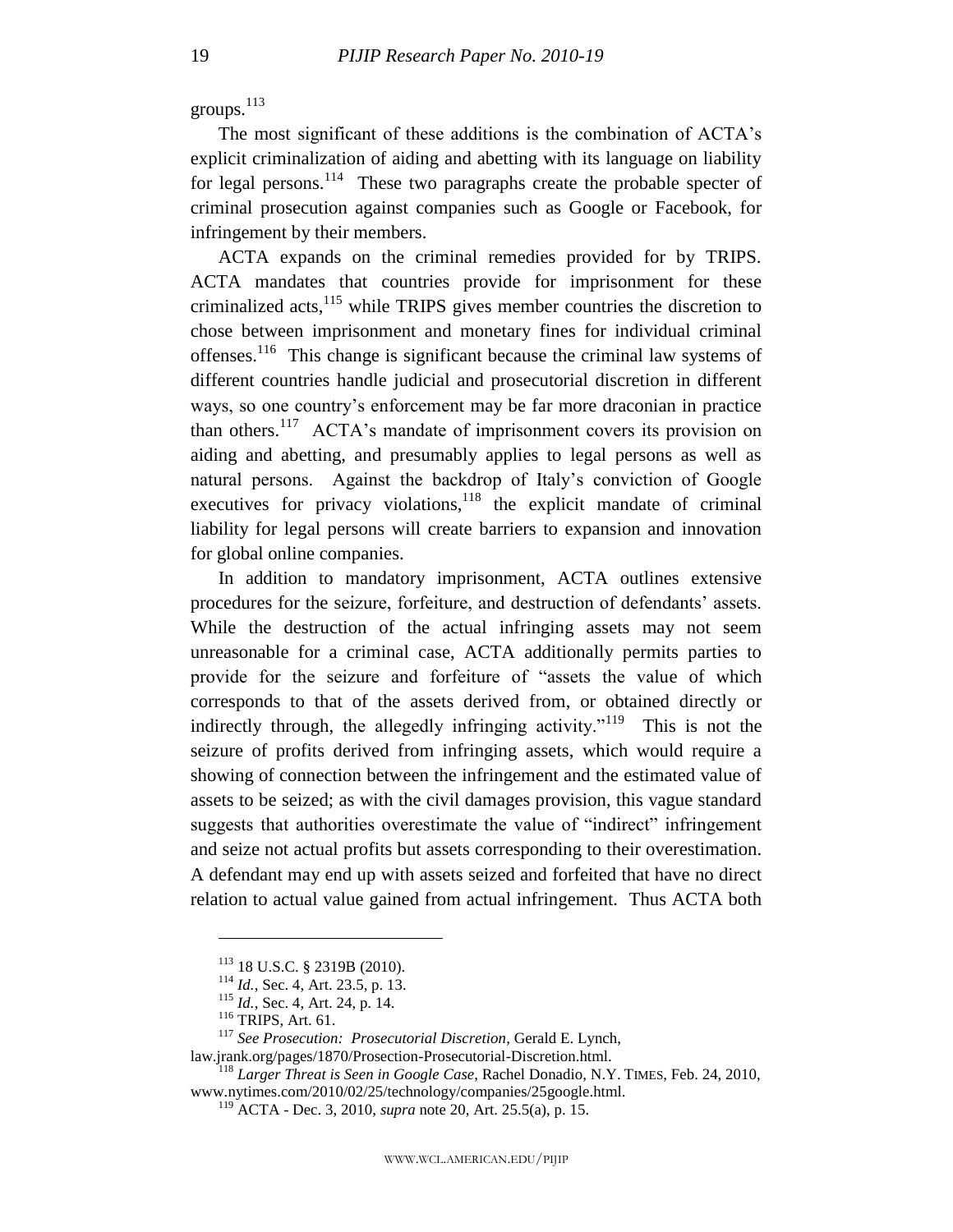lowers the international standard for what constitutes criminal infringement and recommends that parties seize and destroy infringers' assets unrelated to the infringement.

ACTA provides for ex officio criminal enforcement.<sup>120</sup> The use of ―competent authorities,‖ the same term used throughout Section 3 on Border Measures, suggests that ACTA envisions criminal enforcement initiated by border agents. The United States explicitly trumpeted this provision as a success. $^{121}$ 

## <span id="page-20-0"></span>*F. Enforcement of Intellectual Property Rights in the Digital Environment*

TRIPS does not contain digital enforcement provisions; the only place they appear in current international law is the WIPO Copyright Treaty. ACTA elevates the obligations outlined in the WIPO Copyright Treaty, not least by envisioning digital enforcement against trademarks in addition to copyright.<sup>122</sup> While ACTA does not create DMCA-like notice and takedown, it does contain a footnote suggesting that such procedures would satisfy the digital enforcement requirement.<sup>123</sup>

ACTA mandates enforcement procedures, both civil and criminal, against infringement taking place in the digital environment.<sup>124</sup> Such enforcement is to include the vague "expeditious remedies to prevent infringement," likely referring to injunctive relief or other prior restraints on electronic communication.<sup>125</sup> The WIPO Copyright treaty gives authors the exclusive right of authorizing the making available of copies of their works "through sale or other transfer of ownership."<sup>126</sup> How this "making" available" right applies in the digital environment is debatable, since while downloading may be infringement, posting a link to infringing content is not "transfer of ownership" in the traditional sense. ACTA contains language requiring enforcement against "the unlawful use of means of widespread distribution for infringing purposes."<sup>127</sup> This language requires parties to apply both civil and criminal enforcement procedures against "widespread distribution," presumably referring to peer-to-peer networks, and applying to uploads instead of just downloads. Instead of being liable

<sup>120</sup> *Id.*, Sec. 4, Art. 26, p. 15.

<sup>&</sup>lt;sup>121</sup> Talking points of the United States for TRIPS Council Meeting of October 26, 2010, http://keionline.org/node/1008.

<sup>122</sup> *Id.*, Sec. 5, Art. 27.2, 27.3, 27.4, pp. 15-16.

<sup>123</sup> *Id*., Sec. 5, Art. 27.2, n.13, p. 15.

<sup>&</sup>lt;sup>124</sup> *Id.*, Sec. 5, Art. 27.1, p. 15.

<sup>125</sup> *Id.*

<sup>126</sup> *Id*., Art. 6, p. 3.

<sup>&</sup>lt;sup>127</sup> *Id.*, Sec. 5, Art. 27.2, p. 15.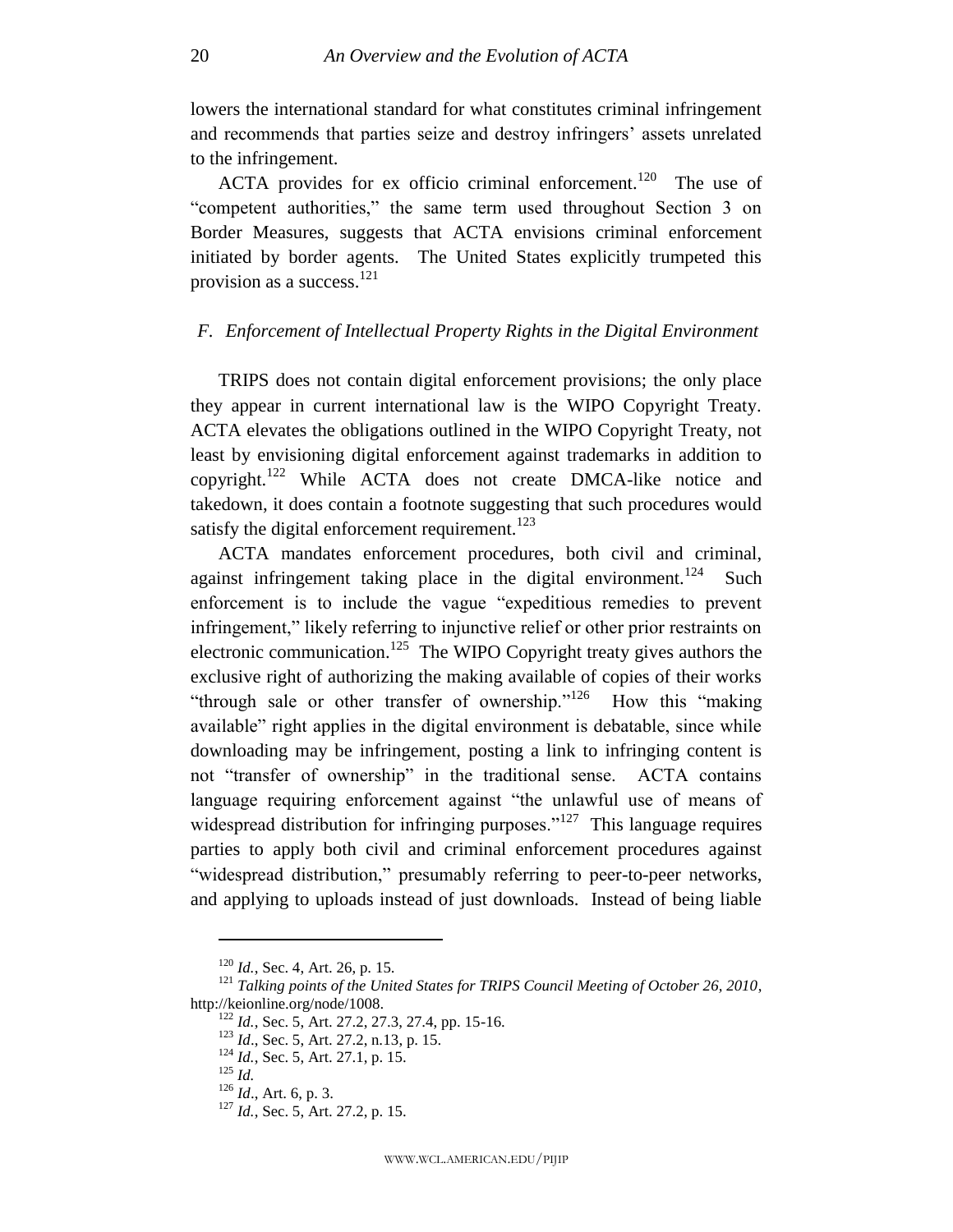for downloaded files only, a defendant under laws strictly following ACTA will be liable for uploads as well.

ACTA requires parties to "promote cooperative efforts within the business community" to address infringement in the digital environment.<sup>128</sup> When read in the context of previous draft language, this provision requires encouragement of what Annemarie Bridy has termed private ordering graduated response.<sup>129</sup> ACTA envisions governmental support of private arrangements between Internet Service Providers (ISPs) and right holders.<sup>130</sup> As with official legal regimes requiring graduated response, these arrangements may result in the termination of user accounts after suspected infringing activity, except outside of any governmental protections such as due process requirements.

The subsequent paragraph recommends that parties require online service providers (OSPs) to disclose user identities to right holders.<sup>131</sup> This close relationship between OSPs and right holders again points to the government encouragement of private ordering graduated response. ACTA recommends that parties give officials "the authority to order an online service provider to disclose expeditiously to a right holder information sufficient to identify a subscriber whose account was allegedly used for infringement."<sup>132</sup>

Recently added language provides for at least some balance in the digital sphere. The digital enforcement provisions include three articulations of the following phrase or variations on it: "These procedures" shall be implemented in a manner that avoids the creation of barriers to legitimate activity, including electronic commerce, and, consistent with that Party's law, preserves fundamental principles such as freedom of expression, fair process, and privacy."<sup>133</sup> However, in the first instance this language is footnoted by a provision envisioning U.S. Digital Millennium Copyright Act (DMCA)-like proceedings concerning limitations on liability for online service providers.<sup>134</sup> Furthermore, given ACTA's own history with regards to limitations and exceptions, it is likely that the digital enforcement proceedings will be exported from the agreement into later agreements without the balancing language.

The second half of ACTA's digital enforcement section concerns circumvention of technological protection, like the DMCA. Here, the treaty

<sup>128</sup> *Id.*, Sec. 5, Art. 27.3, p. 16.

<sup>129</sup> Bridy, *supra* note [28.](#page-7-0)

<sup>130</sup> *Id.*

<sup>131</sup> ACTA - Dec. 3, 2010, *supra* note [20,](#page-5-1) Sec. 5, Art. 27.4, p. 15.

<sup>132</sup> *Id.*, Sec. 5, Art. 27.4, p. 15.

<sup>133</sup> *Id.*, Sec. 5, Art. 27.2, 27.3, 27.4, pp. 15-16.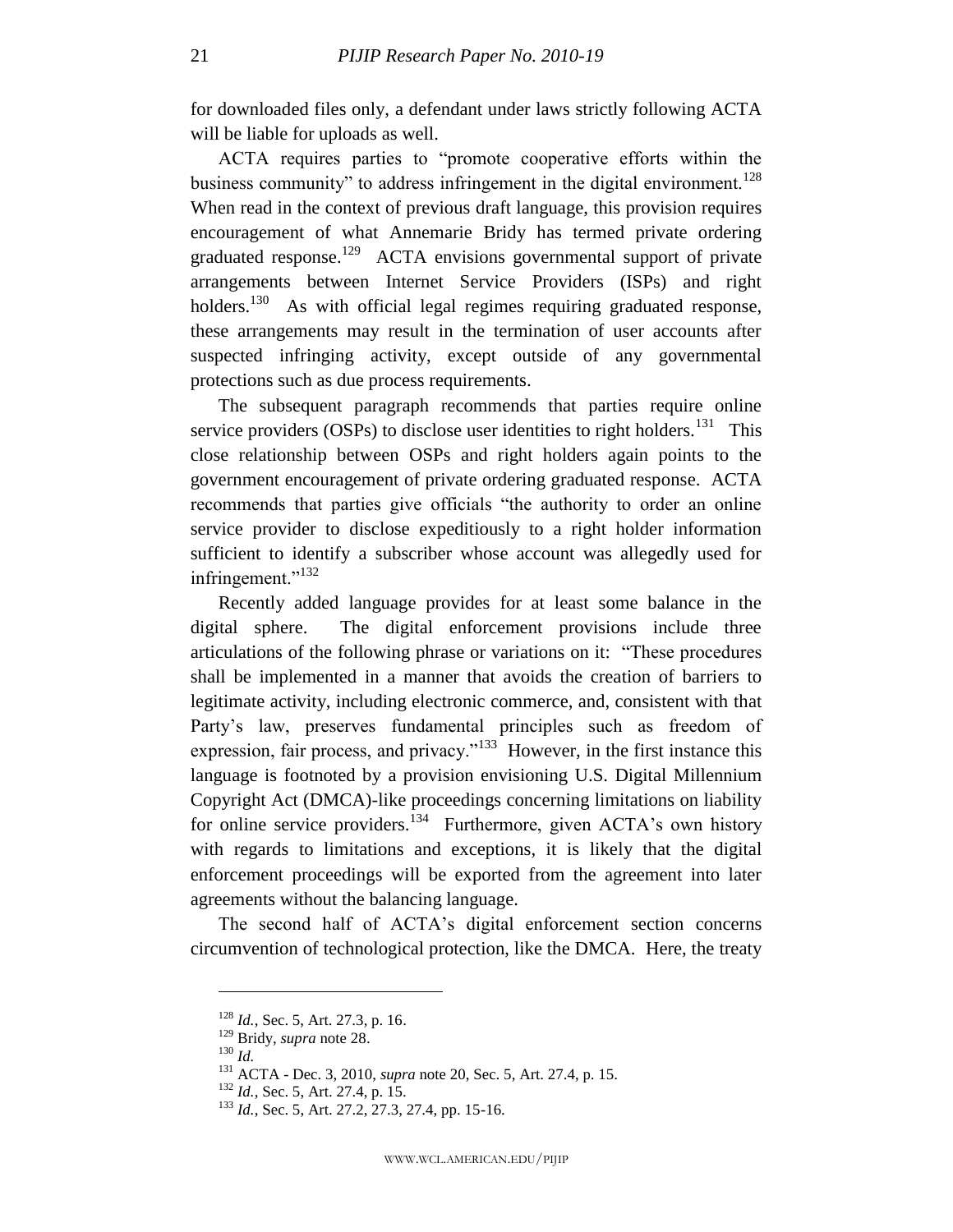significantly changes international law. The WIPO Copyright Treaty requires parties to "provide adequate legal protection . . . against the circumvention of effective technological measures that are used by authors in connection with the exercise of their rights . . . and that restrict acts, in respect of their works, which are not authorized by the authors concerned or permitted by law."<sup>135</sup> This language is imported into  $ACTA$ .<sup>136</sup> ACTA additionally uses a definition to expand international law, defining "effective technological measures" as technology designed to prevent unauthorized acts, deemed "effective" when works are controlled "through the application of a relevant access control or protection process, such as encryption or scrambling, or a copy control mechanism, which achieves the objective of protection." $137$  Lousy or poorly designed digital rights management, in other words, can be deemed "effective" and therefore protectable for purposes of the law so long as it (1) is technology and (2) "achieves the objective of protection."

More significantly, ACTA adds a new paragraph on circumvention to international law. ACTA requires parties to prohibit the "offering to the public by marketing" of a device, product, or service as a means of circumventing effective technological measures.<sup>138</sup> This language doesn't indicate that sales must actually be made for the marketing to be illegal. ACTA also prohibits the manufacture, importation, or distribution of a device, product, or service that "has only a limited commercially significant purpose other than circumventing an effective technological measure."<sup>139</sup> This language squelches innovation, as new products or programs that have not yet found a market will be prohibited under this language so long as it can be shown that they circumvent technological measures. Smaller startup ventures will be careful to touch anything concerning media playback if big rights-holding companies can sue them at founding for not showing an adequate alternative market.

ACTA imports the WIPO Copyright Treaty's language on Rights Management, mandating legal remedies against persons knowingly removing digital rights management or knowingly distributing works that have had digital rights management removed. $140$  Significantly, ACTA adds making available to the public to the list banning distribution of works whose DRM has been removed. As mentioned, "making available" has

<sup>134</sup> *Id.*, Sec. 5, Art. 27.2, n.13, p. 15.

<sup>&</sup>lt;sup>135</sup> WIPO Copyright Treaty, Art. 11, p. 4.

<sup>136</sup> *Id.*, Sec. 5, Art. 27.5, p. 16.

<sup>137</sup> *Id.*, Sec. 5, Art. 27.5, n. 14, p. 16.

<sup>138</sup> *Id.*, Art. 27.6(a)(ii), p. 16.

<sup>&</sup>lt;sup>139</sup> *Id.*, Sec. 5, Art. 27.6(b)(ii), p. 16.

<sup>140</sup> *Compare cf.* WIPO Copyright Treaty, Art. 12, *with* Sec. 5, Art. 27.7, p. 17.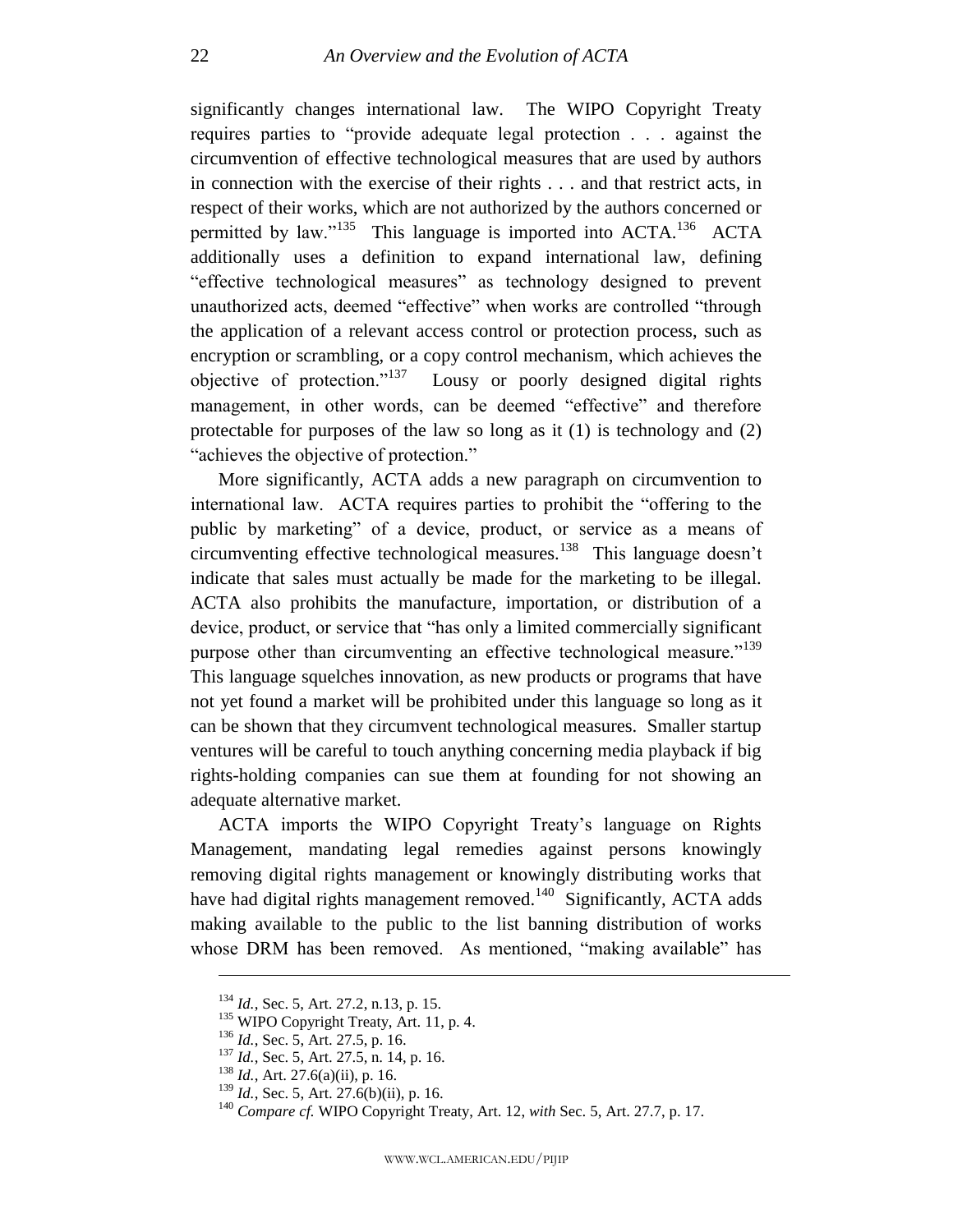become a euphemism in some countries for peer-to-peer file sharing, and its addition to the international prohibition against circumventing DRM makes it clear that peer-to-peer networks are now targeted under anticircumvention provisions as well.

This is the only section of ACTA where limitations and exceptions are mentioned. ACTA, like the WIPO Copyright Treaty, permits parties to adopt or maintain appropriate limitations or exceptions to implementations of technological protection measures.<sup>141</sup> ACTA does not include WIPO's additional language, which prohibits parties from relying on the language of the treaty to devise rights management systems that would (a) impose formalities not permitted under the Berne Convention, (b) prohibit the free movement of goods, or (c) impede the enjoyment of rights under the treaty.<sup>142</sup>

## <span id="page-23-0"></span>*G. Enforcement Practices*

ACTA requires the establishment of certain kinds of infrastructure within each party's internal enforcement mechanisms. This required infrastructure includes: training for specialized expertise on IP enforcement; the collection and analysis of statistical data on infringement; internal coordination among and joint actions by enforcement authorities; and the establishment of formal or informal mechanisms for authorities to hear the views of right holders "and other relevant stakeholders."<sup>143</sup> These requirements use government resources and mechanisms to benefit right holders, especially by requiring data collection on the part of the government, and requiring mechanisms to be put in place for hearing right holders' concerns. The promotion of internal coordination between different enforcement authorities within a country is also problematic; criminal investigations, in particular, should not—for purposes of privacy and the protection of other civil liberties—be cross-managed with civil or border investigations.

At the border, too, ACTA encourages consultation with right holders, and increased enforcement cooperation, this time between different countries.<sup>144</sup> ACTA suggests that parties cooperate by having the party of import inform the party of export of the individuals involved with the exportation of seized goods, and thus encourages cross-border

<sup>141</sup> ACTA - Dec. 3, 2010, *supra* note [20,](#page-5-1) Sec. 5, Art. 27.8, p. 17.

<sup>&</sup>lt;sup>142</sup> WIPO Copyright Treaty, n. 10, p. 9.

<sup>143</sup> ACTA - Dec. 3, 2010, *supra* note [20,](#page-5-1) Ch. 3, Art. 28, p. 18.

<sup>144</sup> *Id.*, Ch. 3, Art. 29.1, p. 18.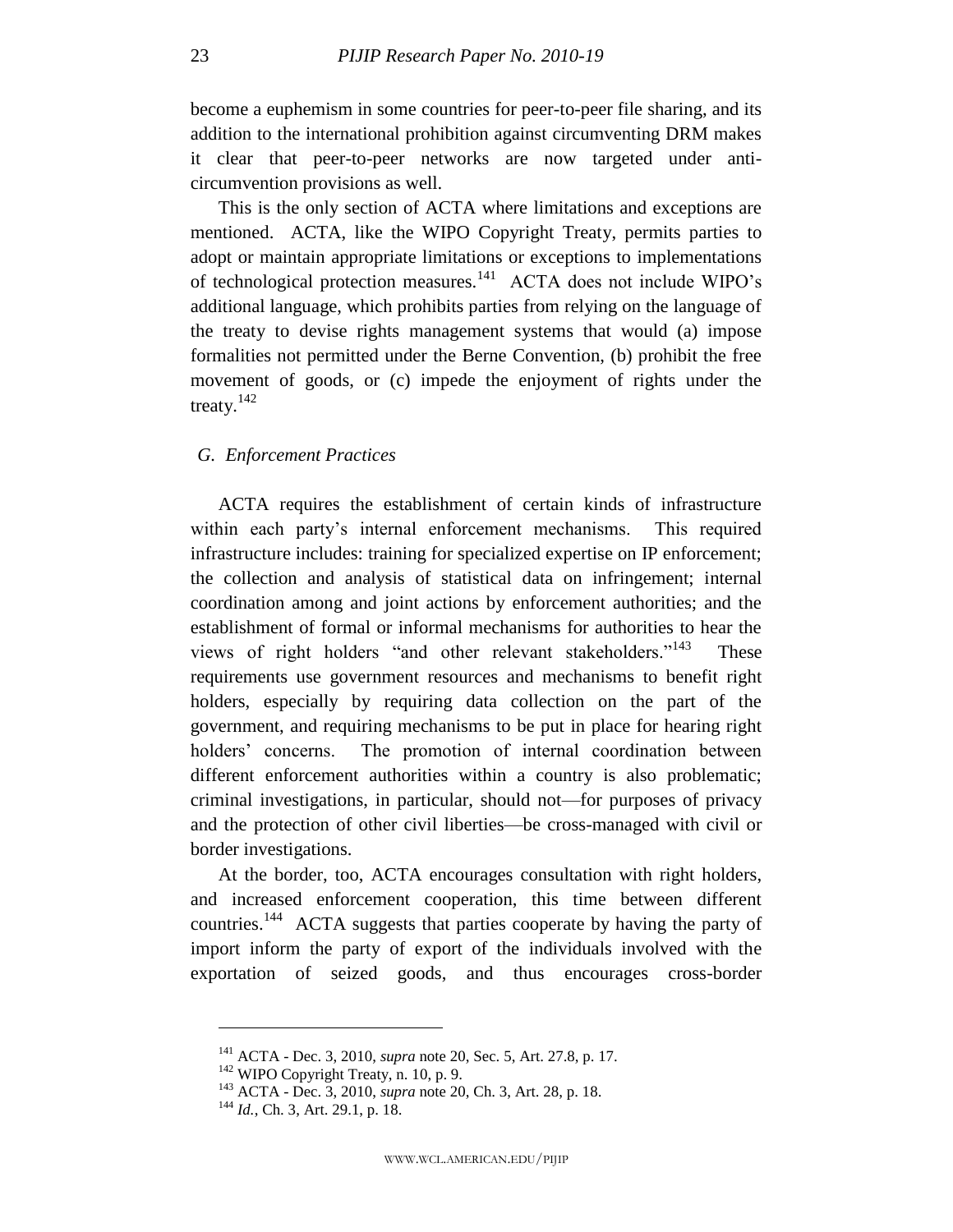enforcement.<sup>145</sup>

Two of ACTA's articles on enforcement procedures do not concern enforcement at all. They concern propaganda. ACTA requires parties to "publish or otherwise make available to the public"<sup>146</sup> information about infringement and enforcement mechanisms, and requires parties to "enhance public awareness of the importance of respecting intellectual property rights and the detrimental effects of intellectual property rights infringement."<sup>147</sup> It is hard to read this last statement as anything other than the co-opting of government resources by private parties with an agenda regarding public perception. Governments don't waste enforcement resources circulating advertisements against theft or vandalism, or even environmental crimes; it is hard to understand why they should be required by international law to invest resources in publicity about intellectual property rights infringement.

## <span id="page-24-0"></span>*H. International Cooperation*

ACTA requires that parties cooperate in cross-border enforcement efforts, and envisions this as including criminal enforcement and border measures, although that inclusion is permissive rather than mandatory.<sup>148</sup> ACTA requires parties to exchange statistical data, information on best practices, information on legislative and regulatory measures, and innocuously, "other information as appropriate and mutually agreed."<sup>149</sup> This vague provision could encompass a large amount of shared information, implicating concerns about privacy and freedom of speech when shared between parties with differing legal standards on civil liberties. The reference to sharing "other information as appropriate and mutually agreed" replaced language in ACTA's earlier drafts stating that competent authorities shall have the ability to share information to ensure the proper application of laws or prosecute infringement. It is likely that the original phrase was removed in negotiations to quiet any discomfort over creating infrastructure for universal information-sharing between countries.

ACTA again harnesses government resources to enforce private rights, requiring that governments provide capacity building and technical assistance to other countries.<sup>150</sup> ACTA envisions that such capacity

<sup>145</sup> *Id.*, Ch. 3, Art. 29.2, p. 18.

<sup>146</sup> *Id.*, Art. 30, p. 19.

<sup>147</sup> *Id.*, Ch. 3, Art. 31, p. 19.

<sup>148</sup> *Id*., Ch. 4, Art. 33.2, p. 19.

<sup>149</sup> *Id.*, Ch. 4, Art. 34, p. 19.

<sup>&</sup>lt;sup>150</sup> *Id.*, Ch. 4, Art. 35, pp. 20-21.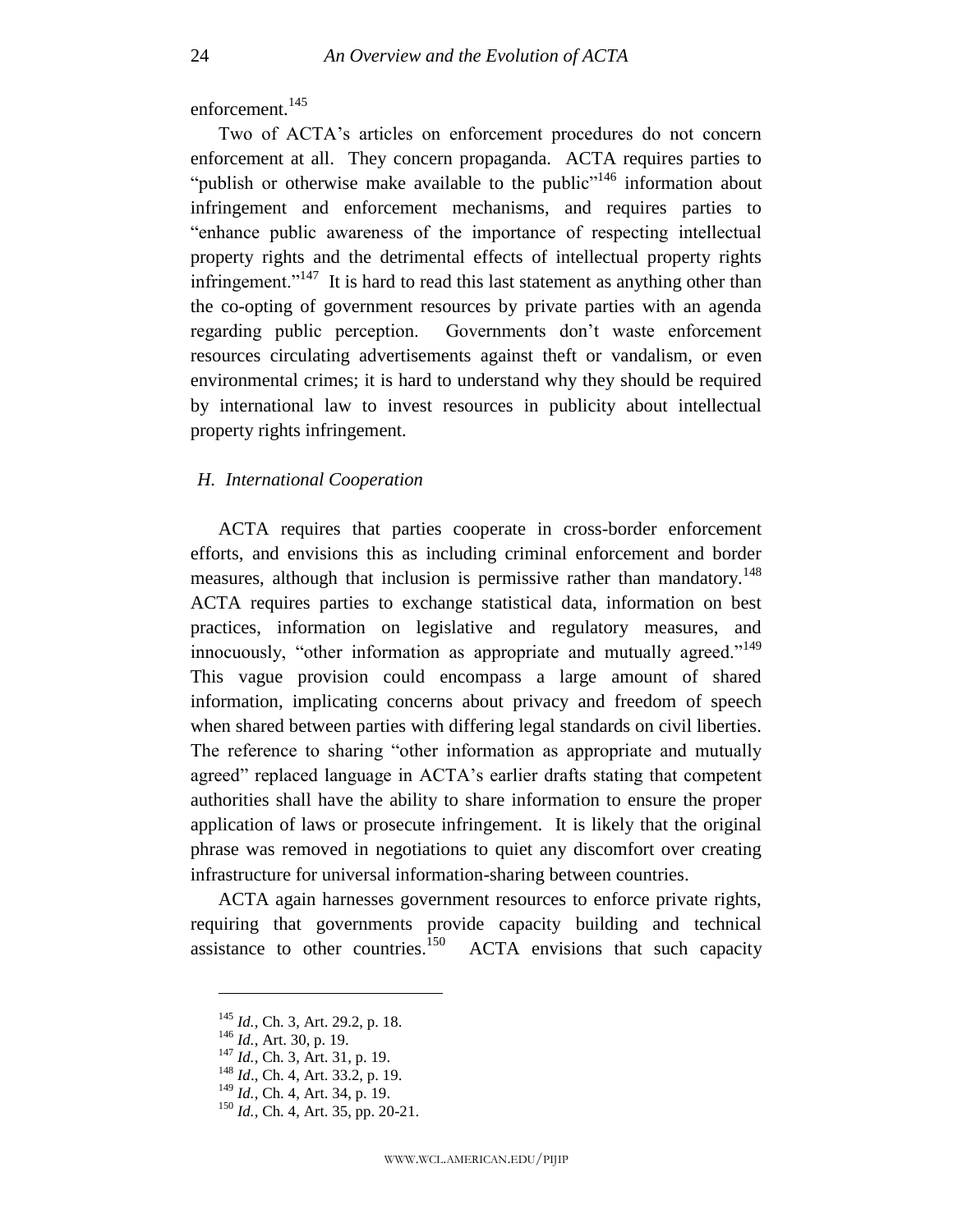building may be done "in conjunction with relevant private sector or international organizations."<sup>151</sup> Right holders, in other words, can have a say in how foreign enforcement systems are built, using domestic government resources to build them.

#### <span id="page-25-0"></span>*I. Institutional Arrangements*

As has been widely—and appropriately—much discussed, ACTA negotiations represent a deliberate shift away from existing international regimes for the enforcement of IP rights.<sup>152</sup> ACTA creates a new institution for international IP enforcement: the ACTA Committee.<sup>153</sup> Composed of at least one member of each party to the agreement, the Committee convenes at least once every year.<sup>154</sup> The Committee is responsible for reviewing implementation of the agreement, and for considering any amendments and the "development" of the agreement. The Committee, which operates by consensus,<sup>155</sup> also approves any terms of accession for new parties. The working language of the Committee is English.<sup>156</sup> The Committee is encouraged to establish working groups and committees, seek the advice of non-governmental persons or groups (*i.e.* right holders), endorse best practice guidelines, and share information and best practices including techniques with third parties.<sup>157</sup>

The Committee is prohibited from supervising investigations of specific cases,<sup>158</sup> but is no longer explicitly required to defer to the dispute resolution settlement of the WTO, indicating that ACTA is envisioned as a stand-alone agreement.<sup>159</sup>

ACTA does not provide for transparency in the Committee's operations. There is no provision for observers of the Committee's operations, as is permitted in  $W \text{IPO}.^{160}$  In fact, ACTA requires that any written consultations between parties concerning the implementation of the

<sup>151</sup> *Id.*, Ch. 4, Art. 35.3, p. 21.

<sup>152</sup> *See, e.g.*, Sell, *supra* not[e 6.](#page-4-0)

<sup>153</sup> ACTA - Dec. 3, 2010, *supra* note [20,](#page-5-1) Ch. 5, Art. 36, p. 20.

<sup>154</sup> *Id.*, Art. 36.6, p. 22.

<sup>155</sup> *Id.*, Art. 36.5, p. 22.

<sup>156</sup> *Id*.

<sup>157</sup> *Id.*, Art. 36.3, p. 22.

<sup>158</sup> *Id.*, Art. 36.7, p. 23.

<sup>159</sup> ACTA April draft, *supra* note [17,](#page-5-3) Ch. 5 Art. 5.1.2(c) n. 74, p. 33 (providing that the ―application of this provision shall not conflict with the rules and implementation of the Dispute Settlement Understanding of the World Trade Organization").

 $160$  ACTA states only that the Committee "may" at its discretion eventually adopt rules and procedures that "address such matters as granting observer status."  $\angle$  ACTA - Dec. 3, 2010, *supra* note [20,](#page-5-1) Art. 36.5(b), p. 23.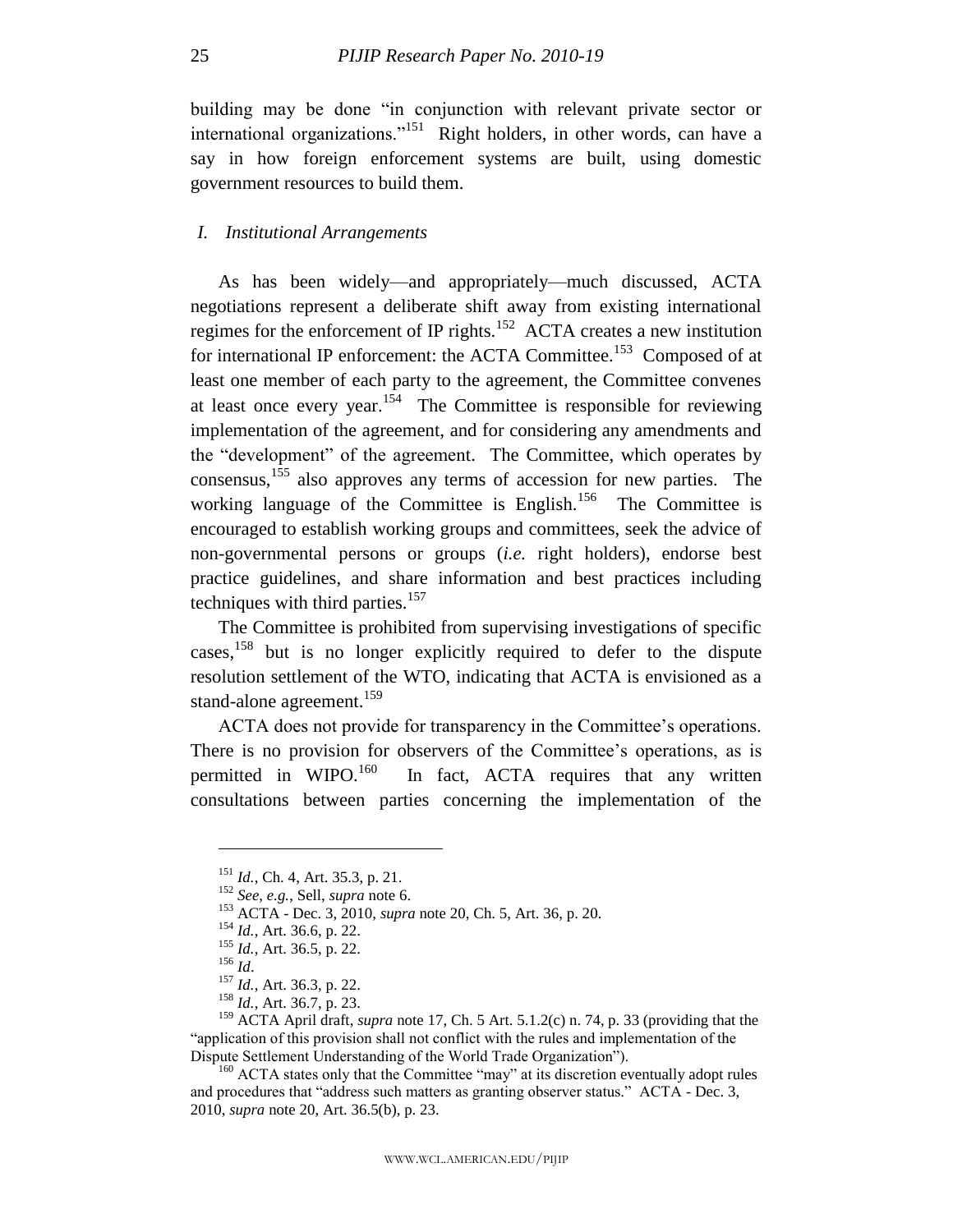agreement be kept confidential.<sup>161</sup>

## <span id="page-26-0"></span>*J. Final Provisions*

The negotiating countries appear to be rushing to implement ACTA. It enters into force thirty days after the sixth country deposits its instrument of acceptance.<sup>162</sup> Since thirty-eight countries<sup>163</sup> have been involved in negotiations, this represents a fast sign-on period with a low barrier to consensus. There are barriers to entry for new members. Earlier drafts of ACTA permitted any members of WIPO to apply to join.  $164$  The final draft permits only members of the WTO to apply to accede to the agreement, with the Committee to decide the terms of accession.<sup>165</sup>

It will be difficult to change ACTA's provisions, for better or worse. Amending ACTA requires both Committee and unanimous party approval. Any amendments will be presented to the Committee for approval, which then decides whether to present them to the parties at large. For the agreement to be amended, all the parties must ratify or approve the amendment.<sup>166</sup>

#### IV. ACTA'S EVOLUTION

<span id="page-26-1"></span>This section compares the final draft of December 3, 2010 with the Public Predecisional/Deliberative Draft of April, 2010. The comparisons are edifying. On the one hand, as several have noted,  $167$  the December 3 draft does not contain some of the major provisions from the April draft most notably, the notice-and-takedown provision of the Digital Enforcement chapter, and the expansive definition of criminal infringement. On the other hand, the December 3 draft does generally cover a more expansive set of IP rights; wherever the April draft left the option of covering all IP rights or just copyright and trademark, the December 3 draft chose to cover all IP rights (with the exception of patents, which are exempted at least from the Border Measures chapter). The December draft also often chooses the more maximalist of two options proposed in the

<sup>161</sup> *Id.*, Art. 38.2, p. 24.

<sup>162</sup> *Id*., Art. 40, p. 25.

<sup>&</sup>lt;sup>163</sup> *Id.*, Art. 39, n. 17, p. 25.

<sup>164</sup> ACTA Draft - April 2010, *supra* note [17,](#page-5-3) Art. 6.1.1, p. 37.

<sup>165</sup> *Id.*, Art. 6.5, p. 24.

<sup>166</sup> *Id*., Art. 6.4, p. 23.

<sup>167</sup> Kenneth Corbin, *Final ACTA Draft Spares Groups' Worst Fears*, Oct. 11, 2010,

www.internetnews.com/government/article.php/3907641/Final-Acta-Draft-Spares-Groups-Worst-Fears.htm.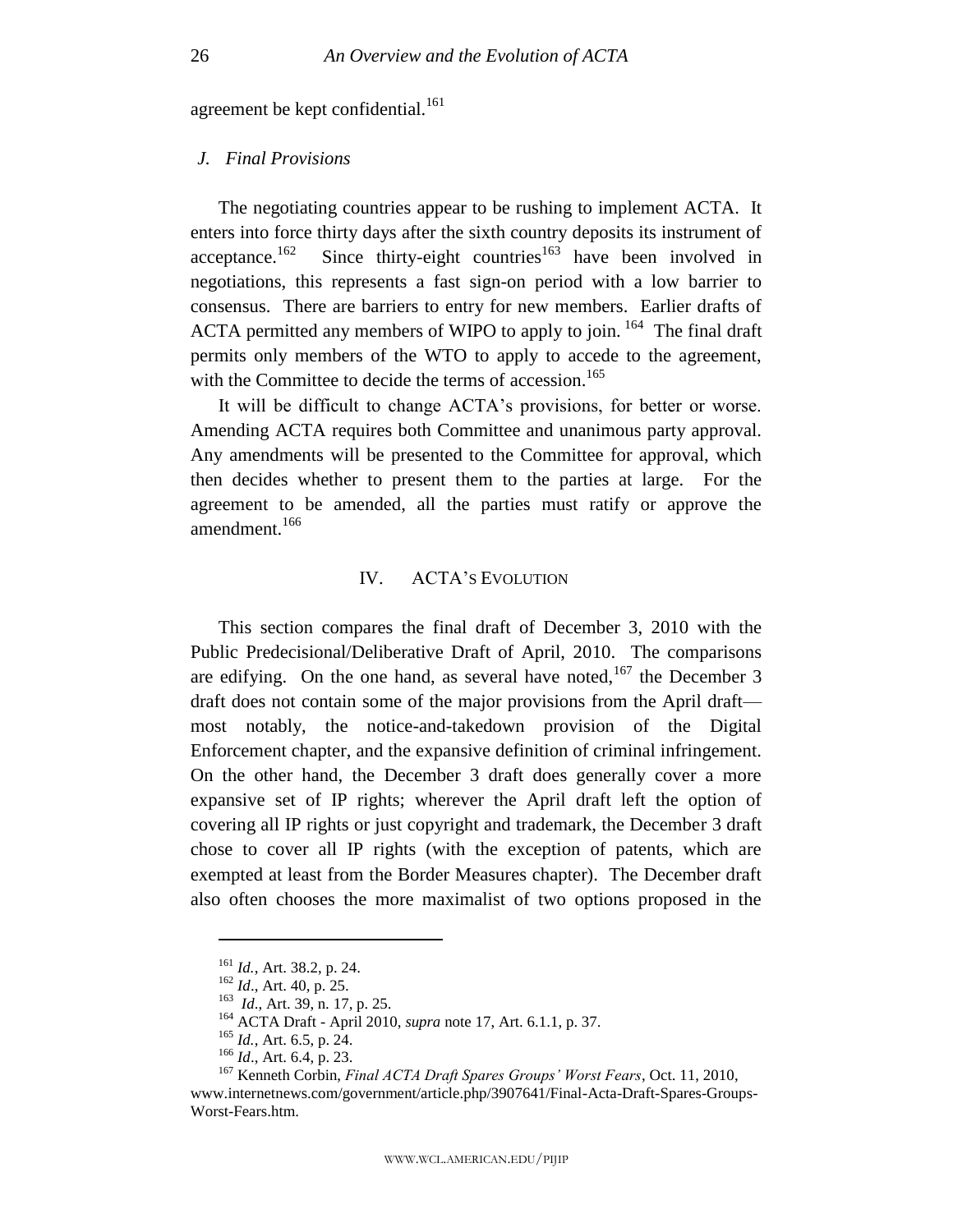provisional April draft.

Other differences between the two drafts provide definitional context for some of the vaguer language of the December 3 draft: when the December draft is vague, the original language of the April draft may provide explanation for what the parties initially intended. These contextualizations are not meant to be used for reading ACTA's language to bind parties to the April draft, just to clarify that parties may be going into the agreement with a clearer understanding of terms than a lay reader gets from the December 3 language alone.

Finally, comparing these two drafts provides a realistic outline of what provisions parties will push for in future agreements. Whatever did not make it into the December draft or whatever was added to the December draft that the April draft did not have indicates the language maximalist parties will push for in the absence of tempering negotiating forces in future agreements such as the Trans-Pacific Partnership Agreement (TPP). ACTA's latest incarnation does not mark the end of notice-and-takedown regimes, or the end of expansions of criminalized infringement.

This section starts by outlining the ways in which the December 3 draft either chose or inserted more stringent language in comparison to the April draft. It then turns to the several areas where vague language in the December draft may be contextualized by the April draft. It closes with an outline of April provisions that are likely to come up in future plurilateral agreements.

## <span id="page-27-0"></span>*A. Ways in which the December 3 Draft Expands on the April Draft*

Several have noted that the December 3 draft of ACTA is in some ways less draconian than the April draft. The December draft, however, does present significant maximizing changes from the April draft. In celebrating the comparative leniency of the December draft, it is important to hold negotiators accountable for the more maximizing choices they made as well.

#### <span id="page-27-1"></span>1. Scope of Rights Covered

The most significant expansive change between the April draft and December 3 draft is the scope of the IP rights the agreement addresses. As discussed above, the ACTA definition of "intellectual property rights" includes all IP rights covered in TRIPS Sections 1 through 7, which includes industrial designs, patents, the layout designs of integrated circuits, and "undisclosed information." The April draft of ACTA evidenced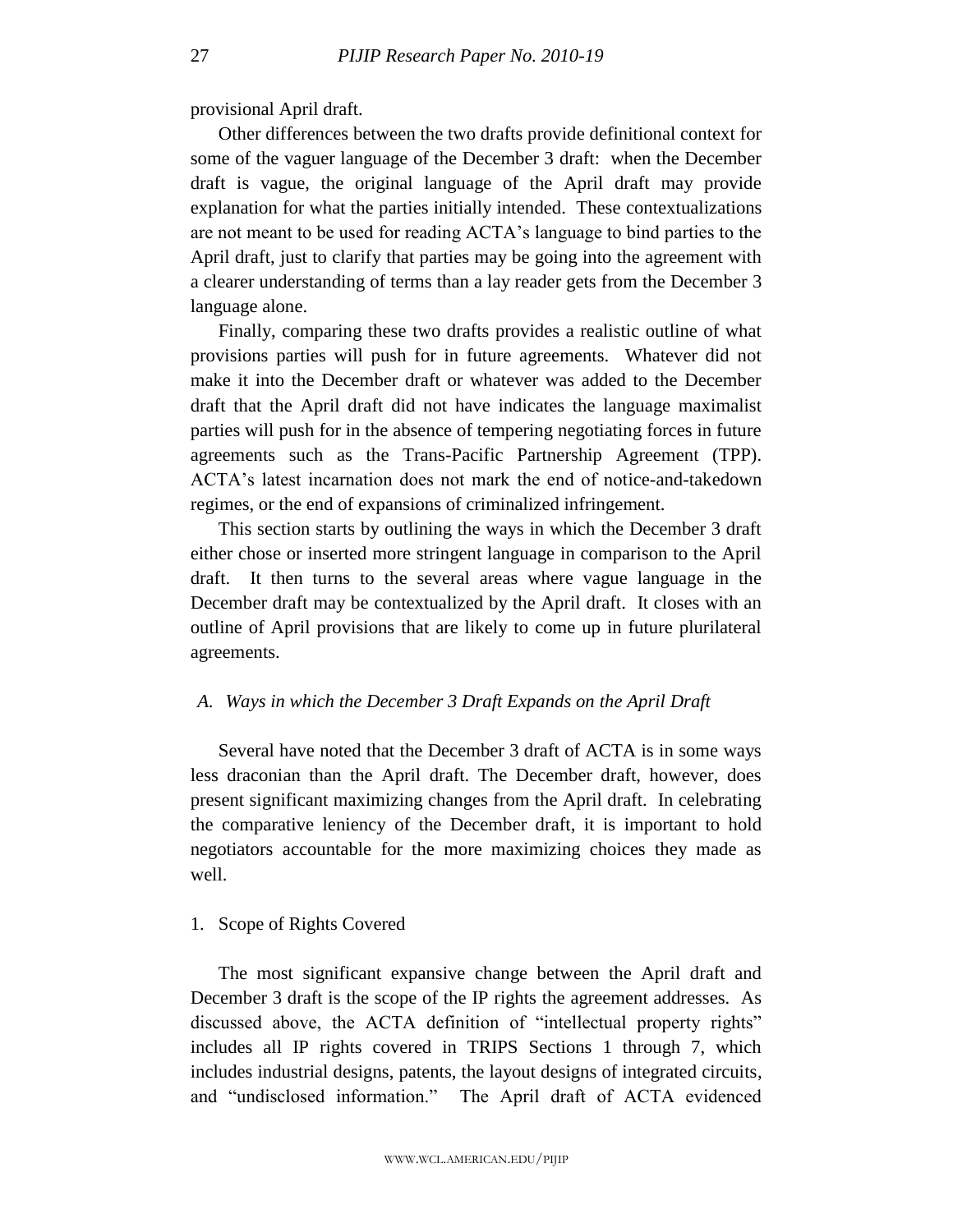discussion between the parties on the scope of rights to be covered by different provisions of the agreement: civil enforcement, border measures, enforcement in the digital environment, enforcement practices and coordination, and international cooperation. In each of these provisions the April draft evidenced indecisiveness on whether ACTA would cover intellectual property rights more generally, or copyrights and trademarks more specifically. And in each of the above sections—civil enforcement, border measures, enforcement in the digital environment, enforcement practices and coordination, and international cooperation—the December draft applies ACTA to *all* intellectual property rights. The only exceptions to this broad coverage are (1) the exclusion of patents from the border measures provision,<sup>168</sup> and (2) language permitting, but not requiring, parties to exclude patents and trade secrets from civil enforcement measures.<sup>169</sup> The default coverage for ACTA's civil enforcement section, as discussed above, includes patents.

#### <span id="page-28-0"></span>2. Definitions

The December draft presents more stringent language than the April draft in its definitions of (1) the de minimis allowance for border measures and (2) counterfeit and pirated goods.

#### *a. De Minimis*

Both versions of ACTA, like TRIPS, contain an exception for de minimis shipments in the border measures section. The April draft proposed including the full TRIPS de minimis provision, which outlines an explicit exception for goods "sent in small consignments."<sup>170</sup>The December draft states, however, that goods of a commercial nature sent in small consignments are explicitly *included* in border enforcement instead of exempted under the de minimis provision.<sup>171</sup>

## *b. Counterfeit and Pirated Goods*

The December draft also presents a broader definition of "counterfeit" and "pirated" goods than the April draft. The definitions of "counterfeit" trademark goods" and "pirated copyright goods" in the April draft stated

<sup>168</sup> ACTA - Dec. 3, 2010, *supra* note [20,](#page-5-1) Sec. 3, n.6, p. 9.

<sup>169</sup> *Id.*, Sec. 2, n. 2, p. 6.

<sup>170</sup> ACTA Draft - April 2010, *supra* note [17,](#page-5-3) Art. 2.X, p. 10.

<sup>171</sup> *Id.*, Sec. 3, Art. 14.1, p. 9.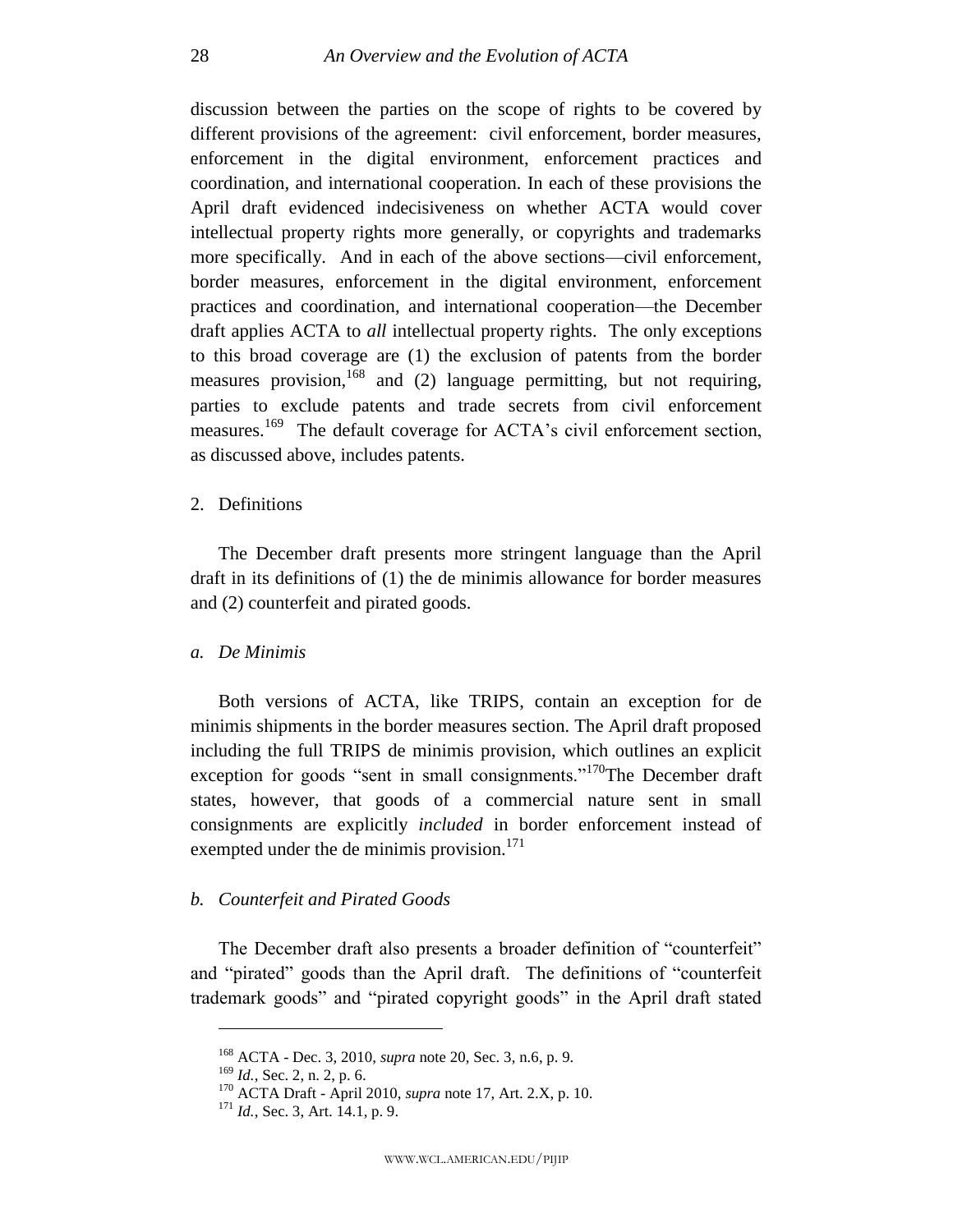that the goods are infringing if they infringe "under the law of the country in which the procedures set out" in the border measures section.<sup>172</sup> This means that under the April draft, if you shipped goods through a third country, that country could seize them as counterfeit or pirated if they violated that country's laws *on border measures*.

The December draft is more expansive. In the December draft, the definitions for "counterfeit" and "pirated" goods state that goods infringe if they infringe under law set out in the border measures provision, the civil enforcement provision, the criminal enforcement provision, and the digital enforcement provision.<sup>173</sup> Thus, under the December draft, if your goods go through the third-party country and do not infringe their laws on border measures but infringe under the laws on digital enforcement, they can be seized under the language of the December draft.

## *c. Choosing "Shall" over "May"*

In several places, the December draft chooses to require action by party members instead of permitting it, by choosing to use the word "shall" instead of "may." For example, in April parties were debating whether border measures "shall" or "may" apply to exports;  $^{174}$  in the December draft, parties are required to apply border measures to exports.<sup>175</sup> Parties are required in the December draft to "promote cooperation" between authorities responsible for enforcement of IP rights, instead of being permitted to foster such cooperation as they deem appropriate.<sup>176</sup> Parties are also required to "endeavor to exchange" information with other parties,  $177$  instead of permissively being allowed to "promote" information sharing. $178$ 

## *d. Other Maximizing Changes*

The December draft contains other areas of maximizing changes when compared to the April draft and what was up for discussion then. I outline these changes by section below.

## *i. Civil Enforcement*

<sup>172</sup> *Id*., Art. 2.6.1, Option 1, n. 25, n. 26, p. 10.

<sup>173</sup> ACTA - Dec. 3, 2010, *supra* note [20,](#page-5-1) Sec. 2, Art. 5, pp. 3-4.

<sup>174</sup> ACTA Draft - April 2010, *supra* note [17,](#page-5-3) Art. 2.6.1, p. 10.

<sup>175</sup> ACTA - Dec. 3, 2010, *supra* note [20,](#page-5-1) Sec. 3, Art. 16.1, p. 10.

<sup>176</sup> *Id.*, Ch 4, Art. 33.2, p. 20.

<sup>177</sup> *Id.*, Ch 4, Art. 34, p. 20.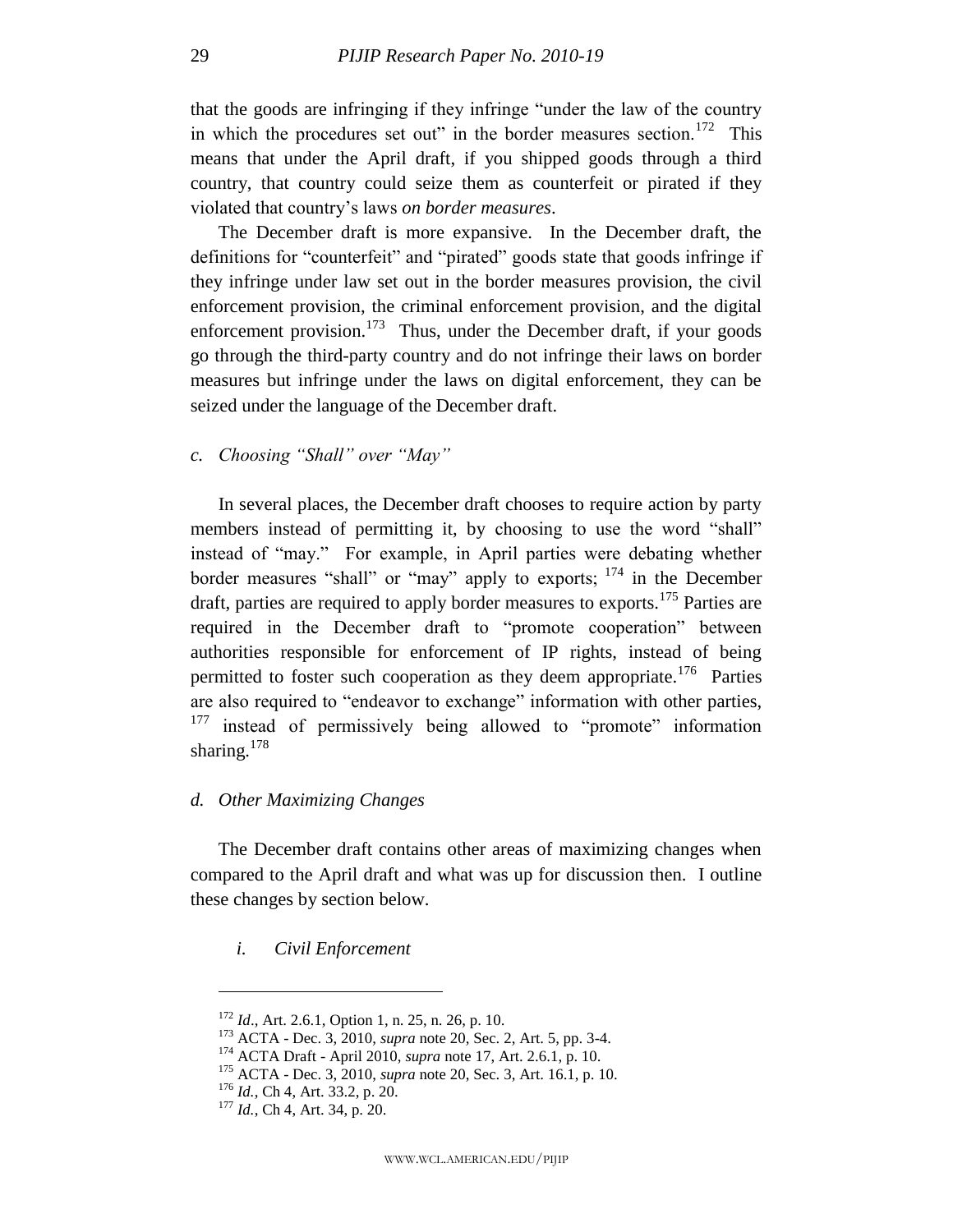In April, parties debated the exclusion of language regarding payment by infringers of "any other expenses as provided for under the Party's domestic  $law''^{179}$  in addition to court costs and attorney's fees. This payment is now included in the attorneys' fees paragraph.<sup>180</sup>

In April, parties debated including an alternative to destroying infringing goods: having the goods "recalled, [or] definitively removed from the channel of commerce."<sup>181</sup> Now parties must give authorities the power to order that goods be destroyed without compensation, not just recalled or removed from commerce.<sup>182</sup>

The December draft<sup>183</sup> chose not to include a paragraph from the April draft requiring parties to take into account both proportionality and any third party interest when ordering destruction of goods.<sup>184</sup>

Under the December draft, "provisional measures" can be used to prevent an infringement even if the infringement is not imminent.<sup>185</sup>

## *ii. Border Measures*

The December draft allows right holders to apply "to detain" the goods as a border measure, instead of merely suspending their eventual release.<sup>186</sup>

The April draft explicitly permitted parties to provide for applications by right holders to apply to multiple shipments "or in the alternative specified" shipments.<sup>187</sup> The December draft permits parties to apply such applications to multiple shipments instead of mandating it, $188$  but removes the explicit alternative that a party may instead apply such applications only to specified shipments. The cost to right holders of applying for suspension of multiple shipments is much lower; the cost to the government, however, is higher.

*iii. Criminal Enforcement*

<sup>178</sup> ACTA Draft - April 2010, *supra* note [17,](#page-5-3) Art. 3.2.1, p. 26.

<sup>179</sup> ACTA Draft - April 2010, *supra* note [17,](#page-5-3) Art. 2.2.5, p. 6.

<sup>180</sup> ACTA - Dec. 3, 2010, *supra* note [20,](#page-5-1) Sec. 2. Art. 9.5, p. 7.

<sup>181</sup> ACTA Draft - April 2010, *supra* note [17,](#page-5-3) Sec. 2, Art. 2.3.1, p 8.

<sup>182</sup> ACTA - Dec. 3, 2010, *supra* note [20,](#page-5-1) Art. 10.1, p. 7.

<sup>183</sup> *Id.*, Art. 10, p. 7.

<sup>184</sup> ACTA Draft - April 2010, *supra* note [17,](#page-5-3) Art 2.3.4, p 7.

<sup>185</sup> ACTA - Dec. 3, 2010, *supra* note [20,](#page-5-1) Art. 12, p. 8; ACTA Draft - April 2010, *supra*  note [17,](#page-5-3) Art. 2.5.X, p. 8.

<sup>186</sup> ACTA - Dec. 3, 2010, *supra* note [20,](#page-5-1) Art. 17.2, pp. 10-11; April Art. 2.6, p. 10.

<sup>187</sup> ACTA Draft - April 2010, *supra* note [17,](#page-5-3) Art. 2.3 p. 11

<sup>188</sup> ACTA - Dec. 3, 2010, *supra* note [20,](#page-5-1) Art. 17.2, p. 10.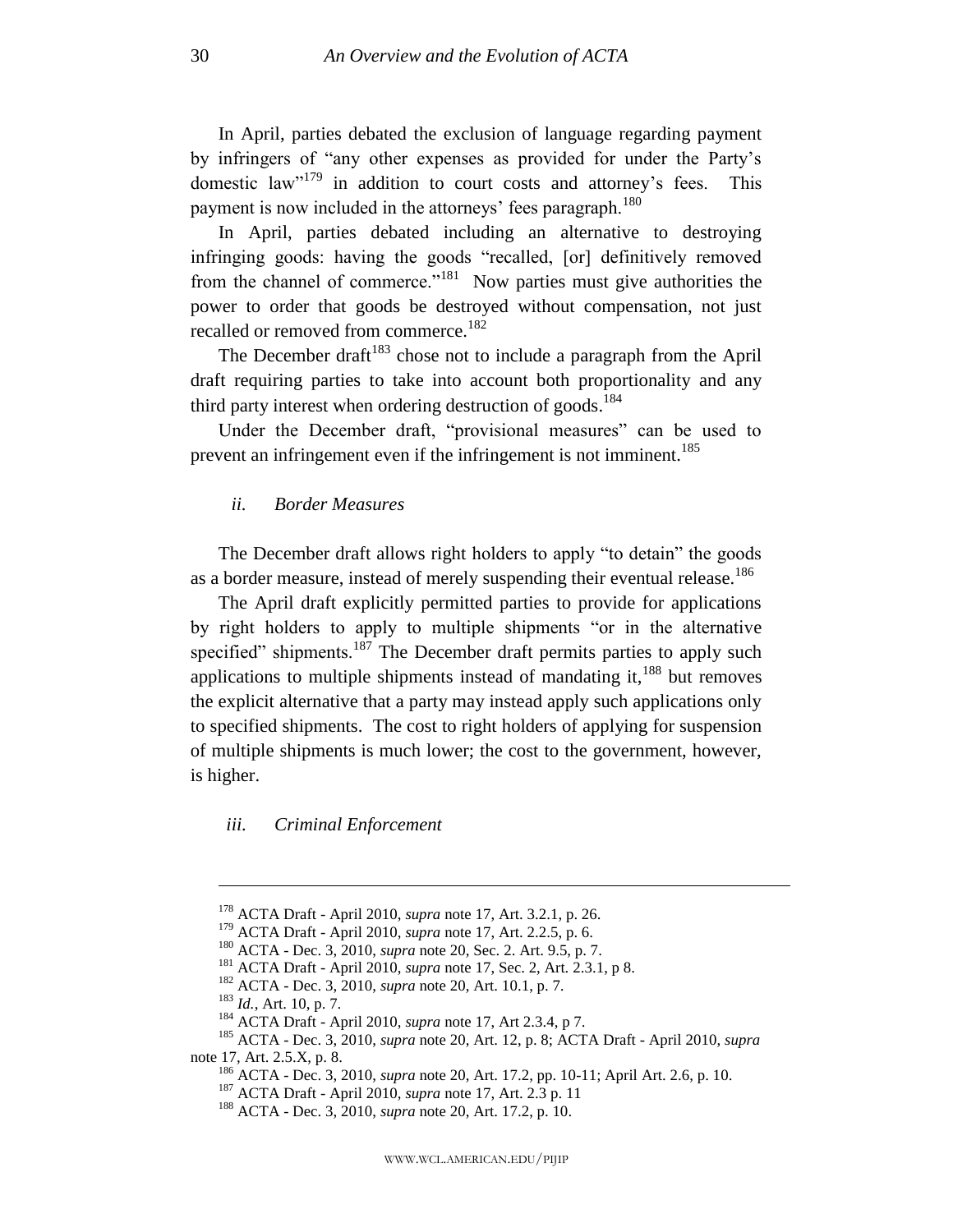One of the ways in which ACTA expands criminal enforcement is by criminalizing trademark-infringing labels and packaging. The December draft chose more draconian language regarding their criminalization. The April draft considered criminalizing willful importation and domestic "trafficking" of labels or packaging;<sup>189</sup> the December draft chose to replace "trafficking" with "domestic use," criminalizing those who use the trademark-violating packaging, not just those who sell it.<sup>190</sup>

The April draft also involved discussion as to whether ACTA would criminalize packaging intended to be "used for willful trademark counterfeiting"<sup>191</sup> or the harsher standard chosen by the December draft, criminalizing packaging "used in the course of trade on goods or in relation to services which are identical to goods or services for which trademark is registered."<sup>192</sup> So under the December draft, the offender need not willfully counterfeit to be criminally liable, if an infringing label is applied to the same kind of goods as the original product.

The liability of legal persons was also up for debate in the April draft, which proposed liability that may be criminal or non-criminal.<sup>193</sup> The December draft explicitly requires parties to adopt measures to establish ―the liability, which may be criminal, of legal persons‖ for otherwise criminal offenses. 194

In the provision on penalties and the provisions on seizure, forfeiture, and destruction of goods, the December draft broadens the application of these penalties to all criminal offenses—including the provision of labels, the filming of movies in movie theaters, and aiding and abetting—rather than just willful trademark counterfeiting or copyright piracy on a commercial scale. $195$ 

The April draft contained the option to limit seizure of suspected counterfeit trademark goods or pirated copyright goods to "at least . . . serious offenses" instead of all offenses.<sup>196</sup> The December draft applies seizure of goods to all offenses.<sup>197</sup>

The December draft gives officials the authority to order forfeiture or destruction.<sup>198</sup> The April draft debated whether to give authorities the

<sup>189</sup> ACTA Draft - April 2010, *supra* note [17,](#page-5-3) Sec. 3, Art. 2.14.2, p. 15.

<sup>190</sup> ACTA - Dec. 3, 2010, *supra* note [20,](#page-5-1) Art. 23.2, p. 13.

<sup>191</sup> ACTA Draft - April 2010, *supra* note [17,](#page-5-3) Art. 2.14.2(b), p. 15.

<sup>192</sup> ACTA - Dec. 3, 2010, *supra* note [20,](#page-5-1) Art. 23.2(b), p. 13.

<sup>193</sup> ACTA Draft - April 2010, *supra* note [17,](#page-5-3) Art. 2.15.1, p. 16.

<sup>194</sup> ACTA - Dec. 3, 2010, *supra* note [20,](#page-5-1) Art. 23.5 p. 13.

<sup>195</sup> *Compare* ACTA - Dec. 3, 2010, *supra* note [20,](#page-5-1) Art. 24, p. 14 *and id*. art. 25.1, 25.3,

<sup>25.4,</sup> p. 14 *with* ACTA Draft - April 2010, *supra* note [17,](#page-5-3) Art. 2.15.3, pp. 16-17.

<sup>196</sup> ACTA Draft - April 2010, *supra* note [17,](#page-5-3) Art. 2.16.1, p. 17.

<sup>197</sup> ACTA - Dec. 3, 2010, *supra* note [20](#page-5-1) Art. 25.1 p. 14.

<sup>198</sup> *Id.*, Art. 25.3 p. 14.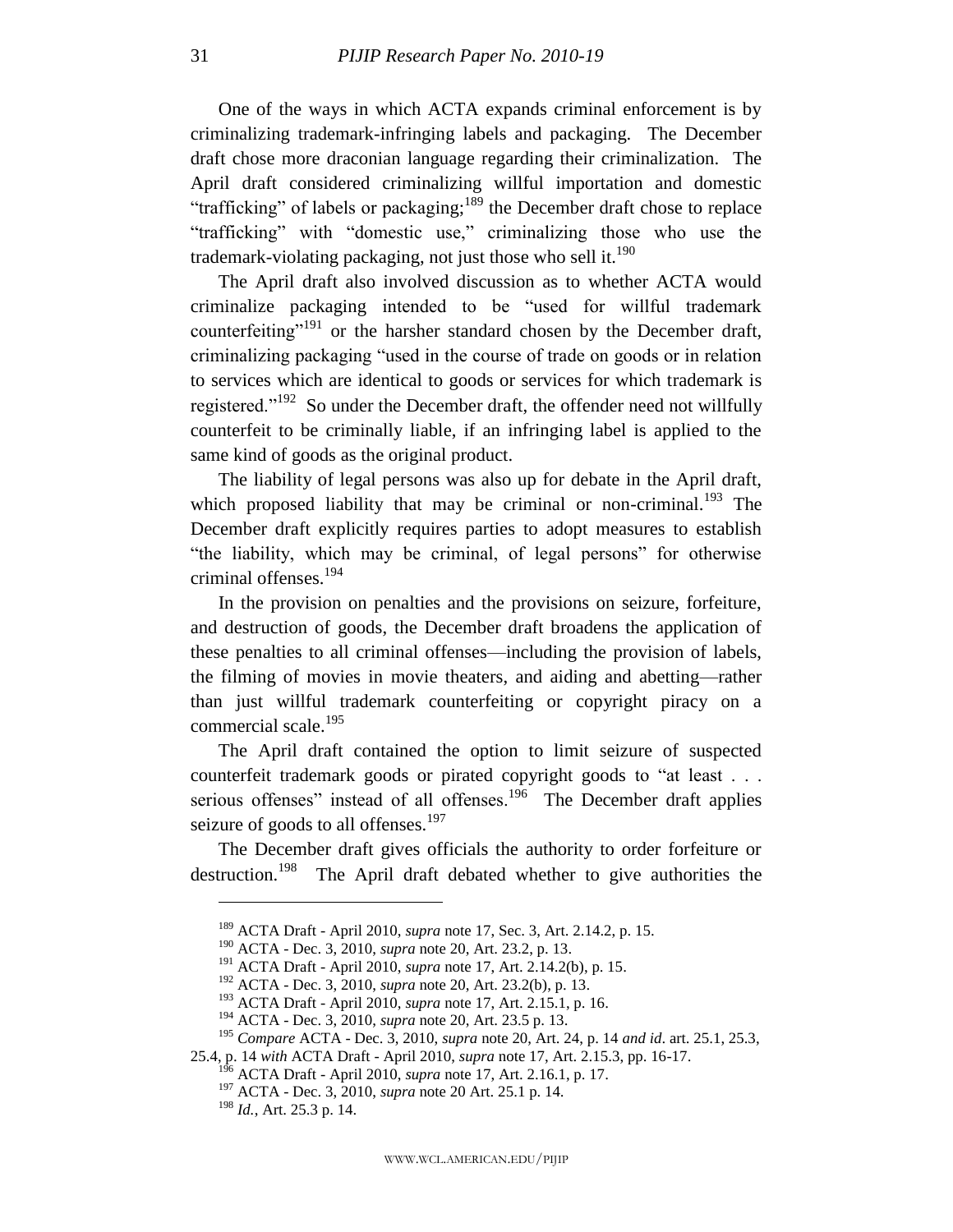authority to order "[confiscation/][forfeiture [and/] or] destruction [where appropriate].<sup> $199$ </sup> In the next provision, again, the April draft provides for "confiscation" as an alternative to forfeiture of assets the value of which corresponds to assets obtained from infringing activity.<sup>200</sup> Confiscation may consist of a shorter duration, while forfeiture appears be permanent.

The December draft changes the word "defendant"<sup>201</sup> to "infringer," indicating that forfeiture or destruction may take place before or independent of legal proceedings on the merits. $202$ 

The April draft proposed that authorities be able to order either fines or the seizure of assets;  $2^{03}$  the December draft provides that authorities order the seizure of assets only, which is a more draconian measure than fines.<sup>204</sup> The December draft does not include April's proposed Art. 2.X on the rights of defendants and third parties, which requires that each signatory party "ensure that the rights of the defendants and third parties shall be duly protected and guaranteed."<sup>205</sup>

## *iv. Enforcement in the Digital Environment*

Generally, the December draft eliminates the most controversial language on enforcement in the digital environment. However, it does include a footnote suggesting that signatory parties create "a regime providing for limitations on the liability of . . . online service providers while preserving the legitimate interests of right holders."<sup>206</sup> This footnote does not contain any of April's language about preventing parties from imposing a general monitoring requirement on providers.<sup>207</sup>

In the area of the circumvention of technological protection, the December draft is harsher than the April draft in several respects. The December draft used the US definition of "willful" for technological circumvention, without labeling it as such, defining "willful" as "knowingly or with reasonable grounds to know."<sup>208</sup> The December draft also added protection against "the offering to the public by marketing of a device  $\dots$  as a means of circumventing an effective technological measure."<sup>209</sup>

<sup>199</sup> ACTA Draft - April 2010, *supra* note [17,](#page-5-3) Art. 2.16.2, p. 17.

<sup>200</sup> *Id.*, Art. 2.16.2(d), p. 18.

<sup>201</sup> *Id.*, Art. 2.16.2, p. 18.

<sup>202</sup> ACTA - Dec. 3, 2010, *supra* note [20,](#page-5-1) arts. 25.3 & 25.4, p. 14.

<sup>203</sup> ACTA Draft - April 2010, *supra* note [17,](#page-5-3) Art. 2.16.1(a) n. 42, p. 17.

<sup>204</sup> ACTA - Dec. 3, 2010, *supra* note [20,](#page-5-1) Art. 25.5(a), p. 15.

<sup>205</sup> ACTA Draft - April 2010, *supra* note [17,](#page-5-3) Sec. 3, Art. 2.X, p. 18.

<sup>206</sup> ACTA - Dec. 3, 2010, *supra* note [20,](#page-5-1) Sec. 5., Art. 27.2, n.13, p. 15.

<sup>207</sup> *Compare* p. 21 *with* n. 13, p. 15.

<sup>208</sup> ACTA - Dec. 3, 2010, *supra* note [20,](#page-5-1) Sec. 5. Art. 27.6(a)(i), p. 16.

<sup>209</sup> *Id.*, Art. 27.6(a)(ii), p. 16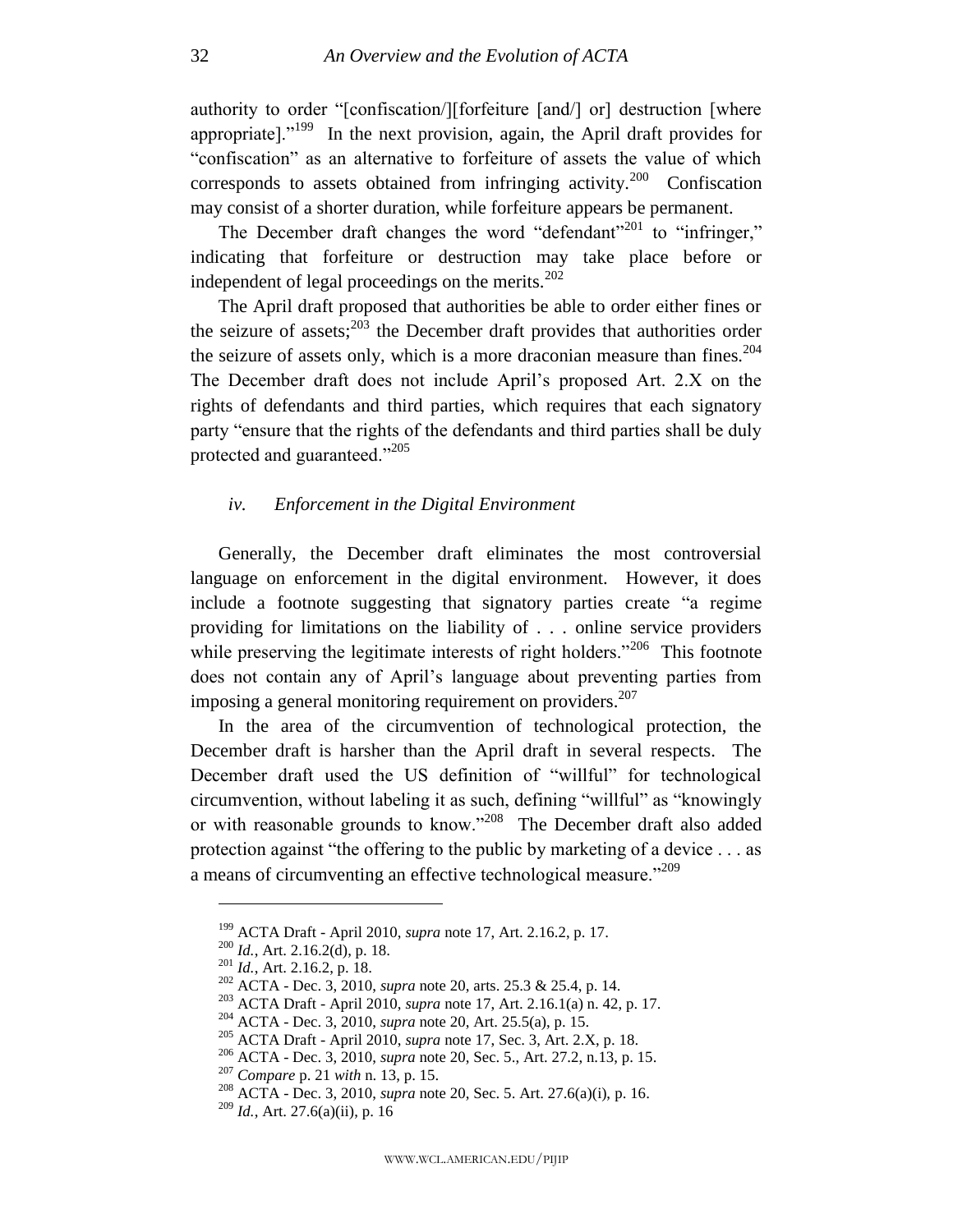In the April draft, parties debated whether criminal or civil remedies should apply to removing digital rights management (DRM) and distributing works whose DRM had been removed should be subject to criminal or civil remedies. $2^{10}$  The December draft includes language implying that criminal penalties are included, stating that civil remedies, which apply when offenders have "reasonable grounds to know" that the works have had their DRM removed, $^{211}$  are included among other remedies, which apply when the offender acted knowingly.

The December language on limitations or exceptions to the enforcement of technological measures adds the word "appropriate" before "limitations" or exceptions,‖ restricting which limitations and exceptions may be applied.<sup>212</sup>

## *v. Enforcement Practices*

The provision on enforcement practices dictates the mandatory enforcement structures each signatory party must build domestically, and what information-sharing parties must promote. The December draft requires each party to both promote internal coordination among its competent authorities and "facilitate joint actions by" those competent authorities, $2^{13}$  where the April draft requires only the promotion of internal coordination and not joint action.<sup>214</sup>

In the area of information-sharing, the December draft adds a paragraph allowing parties seizing infringing imported goods to provide the party of export with information necessary to identify parties and goods involved in the exportation, and permits the exporting party to take action against those parties and future shipments.<sup>215</sup>

In its section on procedural transparency, the December draft rejected April language requiring parties to make available to the public information "within a reasonable period of time."<sup>216</sup> Instead, there is no time constraint on when parties must reveal information to the public. $217$ 

*vi. Institutional Arrangements*

<sup>210</sup> ACTA Draft - April 2010, *supra* note [17,](#page-5-3) Art. 2.18.4, p. 22.

<sup>211</sup> ACTA - Dec. 3, 2010, *supra* note [20,](#page-5-1) Art. 27.7 p. 17.

<sup>212</sup> ACTA - Dec. 3, 2010, *supra* note [20,](#page-5-1) Art. 27.8 p. 17; ACTA Draft - April 2010, *supra* note [17,](#page-5-3) Art. 2.18.7 p. 24.

<sup>213</sup> ACTA - Dec. 3, 2010, *supra* note [20,](#page-5-1) Art. 28.3, p. 18.

<sup>214</sup> ACTA Draft - April 2010, *supra* note [17,](#page-5-3) Art. 4.1.3, p. 29.

<sup>215</sup> ACTA - Dec. 3, 2010, *supra* note [20,](#page-5-1) Art. 29.2 p. 18.

<sup>216</sup> ACTA Draft - April 2010, *supra* note [17,](#page-5-3) Art. 4.3.1, p. 30.

<sup>217</sup> ACTA - Dec. 3, 2010, *supra* note [20,](#page-5-1) Art. 30, pp. 18-19.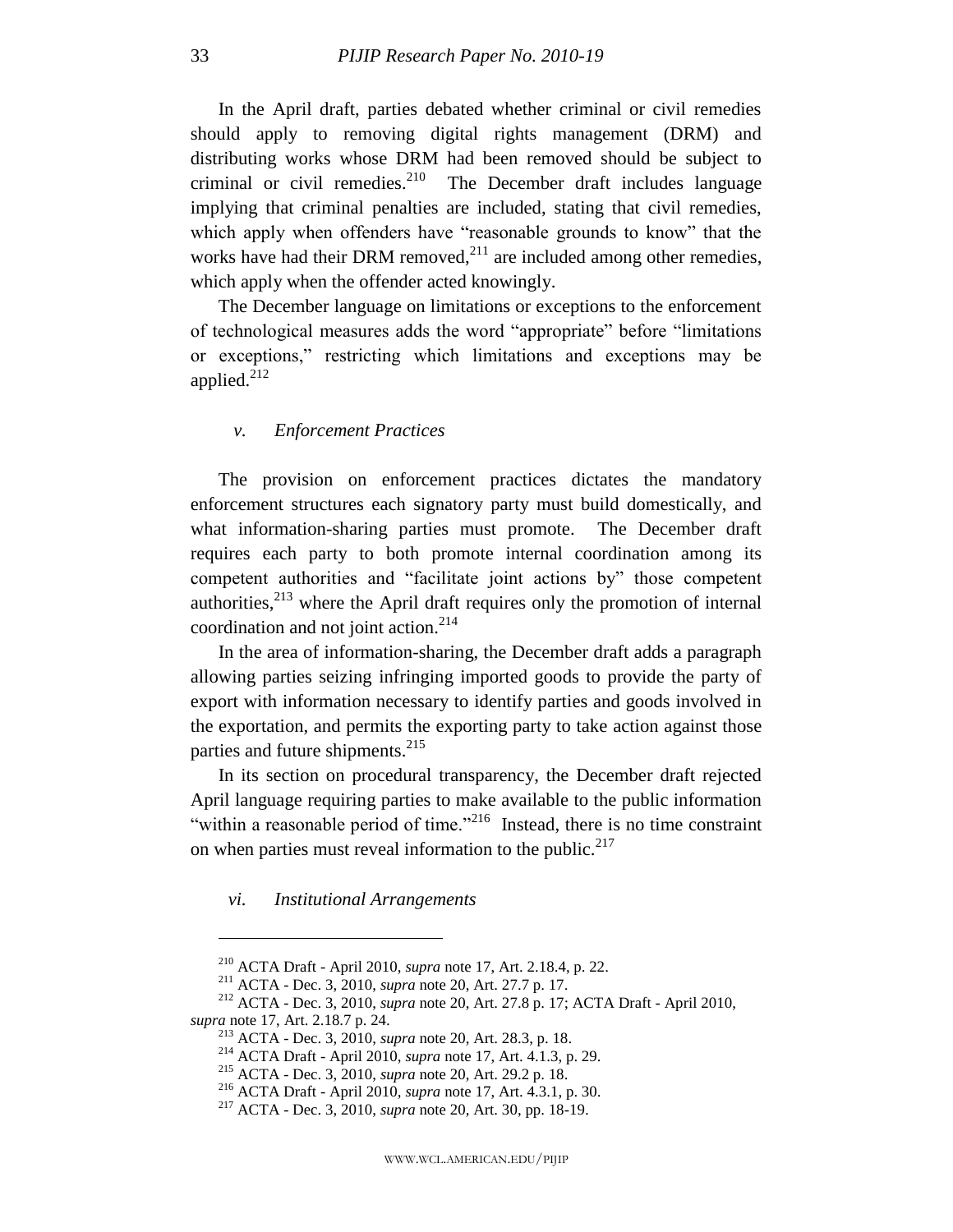ACTA creates a new institution, the ACTA Committee, and the December draft leaves out language requiring a "periodic mutual evaluation process of the implementation of the Agreement by the parties, according to the principles of equal treatment and a fair hearing,<sup>218</sup> and requiring that any development of the Agreement "does not duplicate other international efforts regarding the enforcement of intellectual property rights. $2^{219}$ 

The December draft is not explicitly subjected to WTO dispute resolution mechanisms. The draft omits an important April footnote requiring that "this provision shall not conflict with the rules and implementation of the Dispute Settlement Understanding of the World Trade Organization."<sup>220</sup>

The current draft also vastly expands the section on "consultation" from the April draft, to allow parties to request consultations with another party on the implementation of the Agreement.<sup>221</sup> Instead of clarifying that such consultations shall not conflict with WTO dispute resolution, ACTA's December draft states that the consultations will be "without prejudice to the rights of either Party in any other proceeding," including WTO proceedings.<sup>222</sup> This envisions ACTA's consultation proceedings as being a separate, parallel track to the WTO instead of subject to it as the earlier draft language suggested.

In another example of ACTA utilizing government resources for the benefit of right holders, the December draft adds language suggesting that the Committee "share information and best practices with third parties on reducing intellectual property rights infringements, including techniques for identifying and monitoring piracy and counterfeiting.<sup>7223</sup> The April draft did not explicitly mention sharing such information with third parties.<sup>224</sup>

The provision on Institutional Arrangements no longer includes language on transparency, requiring prompt publication of laws, regulations, and administrative rulings.<sup>225</sup> This language is now included only in the chapter on Enforcement Practices,  $226$  and the publication is not required to be prompt or timely. The December draft also entirely cuts

<sup>218</sup> ACTA Draft - April 2010, *supra* note [17,](#page-5-3) Art 5.1.2(a), p. 33.

<sup>219</sup> ACTA Draft - April 2010, *supra* note [17,](#page-5-3) Art. 5.1.2(b), p 33.

<sup>220</sup> *Compare* ACTA Draft - April 2010, *supra* note [17,](#page-5-3) Art. 5.1.2(c), n. 74, p. 33 *with* ACTA– Dec. 3, 2010, *supra* not[e 20,](#page-5-1) Ch. 5 Art. 36.1, p. 20.

<sup>221</sup> ACTA Draft - April 2010, *supra* note [17,](#page-5-3) Art. 5.5, p. 36.

<sup>222</sup> ACTA - Dec. 3, 2010, *supra* note [20,](#page-5-1) Art. 38.2 p. 24.

<sup>223</sup> *Id.*, Art. 36.3(d) p. 22.

<sup>224</sup> *Compare with* ACTA Draft - April 2010, *supra* note [17,](#page-5-3) Art. 5.1.3 pp 33-34.

<sup>225</sup> ACTA Draft - April 2010, *supra* note [17,](#page-5-3) Art. 5.4, p. 35.

<sup>226</sup> ACTA - Dec. 3, 2010, *supra* note [20,](#page-5-1) Art. 30, pp. 18-19.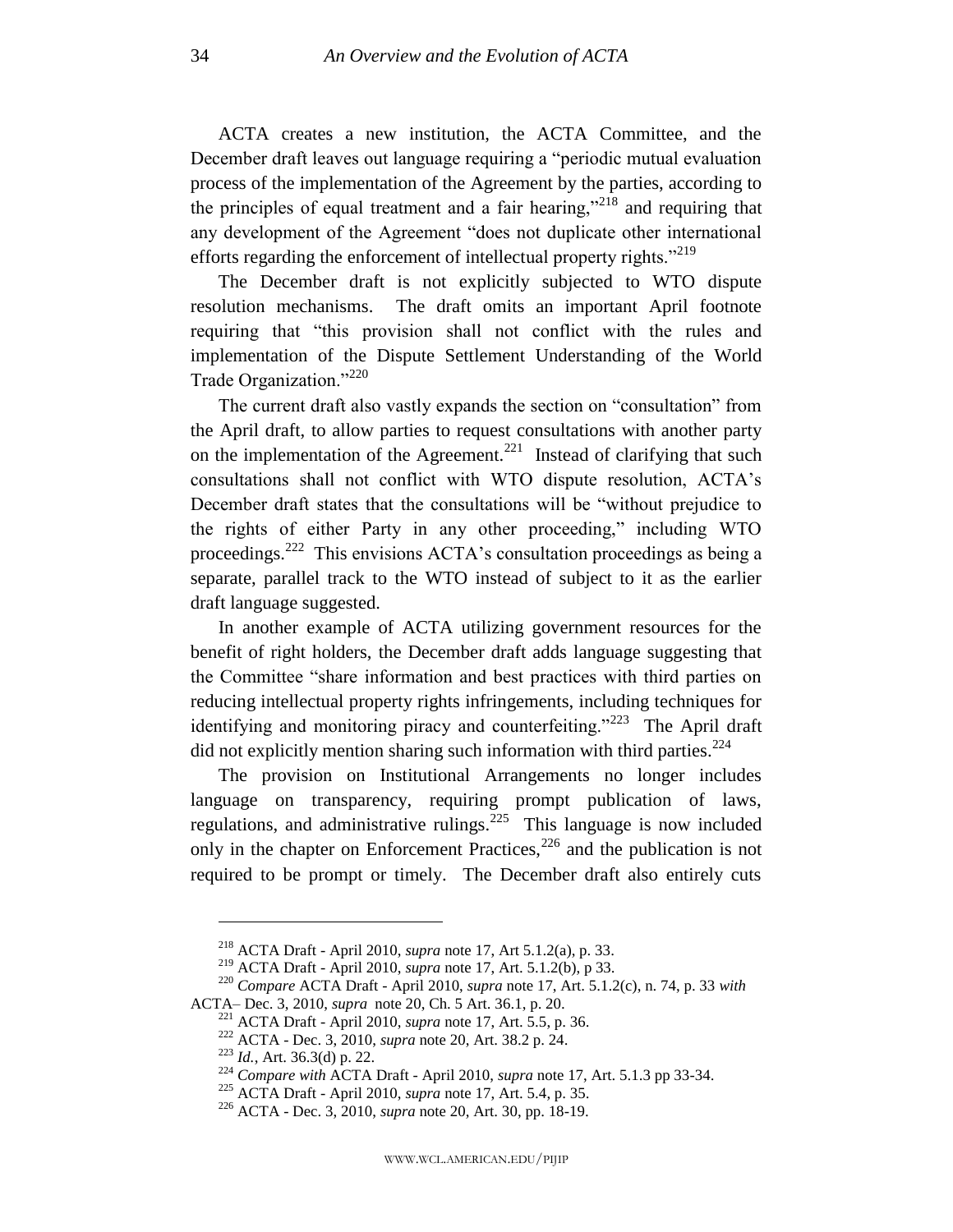language on allowing non-party and nongovernmental entities to observe or monitor Committee sessions.<sup>227</sup> This prevents transparency, closing out nongovernmental groups from participation and observance.

## *vii. Final Provision*

The Agreement enters into force in 30 days from the last signature of its first six parties, as opposed to three months as proposed in the April draft.<sup>228</sup> This gives potential signatories less time to study the text to comply with its provisions.

Only a member of the WTO may apply to accede to  $ACTA$ .<sup>229</sup> The April draft proposed allowing members of WIPO, or WTO, or of the UN to apply.<sup>230</sup> WIPO and the UN contain less stringent IP agreements than the WTO, so this prescreens membership for maximalist countries subject to existing international enforcement mechanisms.

The April draft contemplated allowing new parties to join based on a two-thirds majority of the Committee, while the December draft requires consensus between committee members, making ACTA harder to join. This creates a closed door whereby the original signatories have an immense amount of power in being able to single-handedly veto other countries from joining the agreement, or control the terms of accession.<sup>231</sup>

#### <span id="page-35-0"></span>*B. Contextualizing Vague Language*

This section addresses places in which the December draft provides vague or broad language, looking to the original language from the April draft to get a sense of what the December language might actually mean. Again, I do not propose using the April draft to define terms in the December draft—just to understand how parties themselves might understand the text.

## <span id="page-35-1"></span>1. Liability of Government Officials

In the December draft, it is not clear what Article 6.4 (on restricting

<sup>227</sup> ACTA Draft - April 2010, *supra* note [17,](#page-5-3) Art. 5.6, p. 36.

<sup>228</sup> ACTA– Dec. 3, 2010, *supra* note [20,](#page-5-1) Ch. 6 Art. 40, p. 25; ACTA Draft - April

<sup>2010,</sup> *supra* note [17,](#page-5-3) Ch. 6 Art. 6.2, p. 38.

<sup>229</sup> ACTA - Dec. 3, 2010, *supra* note [20,](#page-5-1) Art. 43.1, p. 24.

<sup>230</sup> ACTA Draft - April 2010, *supra* note [17,](#page-5-3) Art. 6.1.1, p. 37.

<sup>231</sup> ACTA Draft - April 2010, *supra* note [17,](#page-5-3) Art. 6.1.1, p. 37; ACTA – Dec. 3, 2010, *supra* note [20,](#page-5-1) Art. 43.2, p. 26.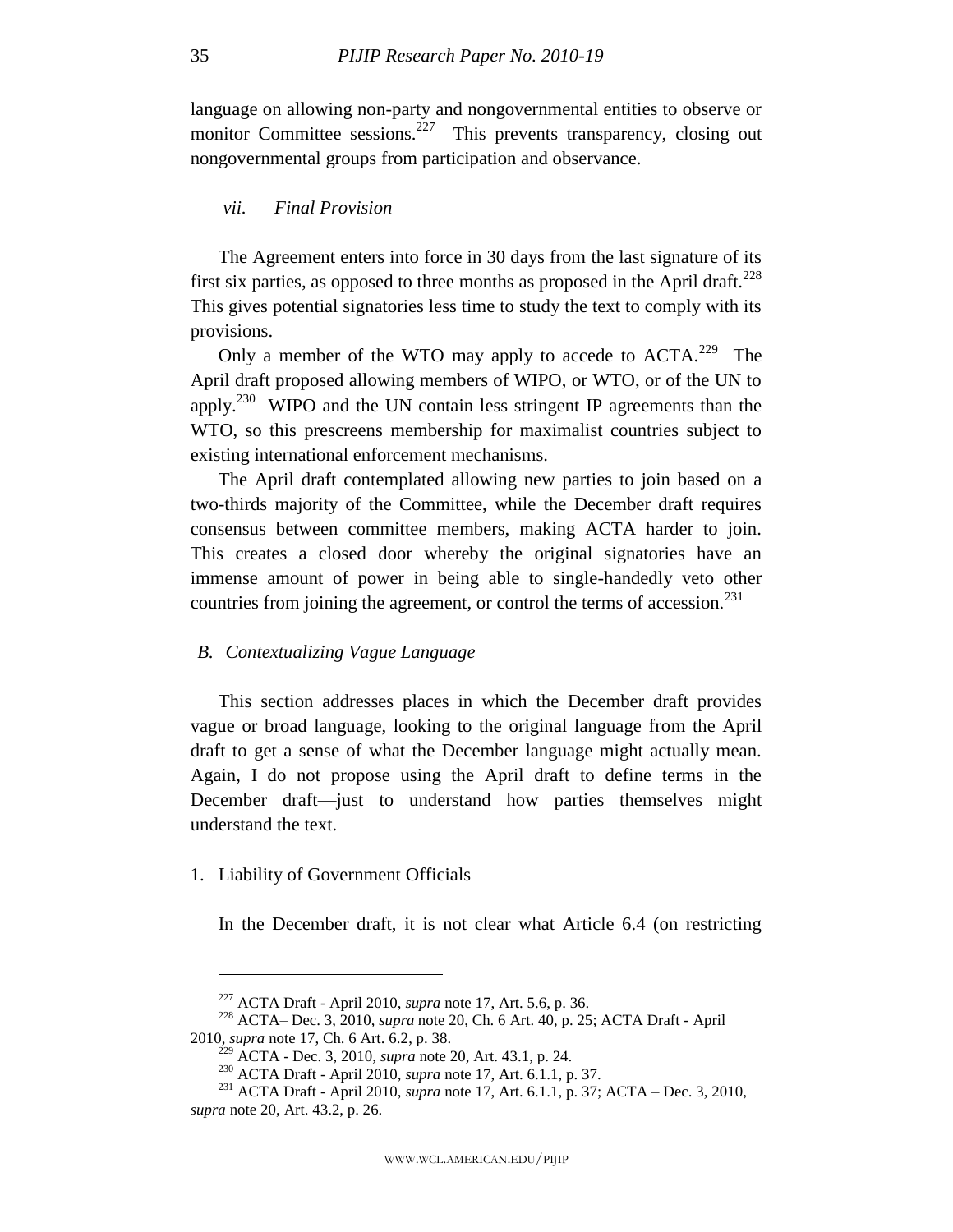liability for government officials) means.<sup>232</sup> The December draft states that "[n]o provision of this Chapter shall be construed to require a Party to make its officials subject to liability for acts undertaken in the performance of their official duties.<sup> $233$ </sup> It is not clear whether the liability refers to liability for infringements, or liability for damages incurred during enforcement. The April draft indicates that it may include both. The April draft explains that parties intended to insert a provision "on limitations on remedies available against use by governments as well as exemptions of public authorities and official [sic] from liability."<sup>234</sup> The first half of this language appears to limit government liability for IP infringements; the second, however, may refer instead to the now excluded language from the border measures section stating that "each Party shall provide measures" concerning the liability of competent authorities in the execution of their duties."<sup>235</sup> This indicates that parties expect to be able to limit the liability of border authorities for damages incurred during the execution of enforcement.

<span id="page-36-0"></span>2. Injunctions and Preliminary Measures

The December draft adds language in the injunctions section providing injunctions "where appropriate, to a third party."<sup>236</sup> There is no indication in the December draft of who these third parties might be. But the April draft proposes allowing injunctions against an "[infringing] intermediary whose services are being used by a third party to infringe an intellectual property right."<sup>237</sup> The April language indicates that injunctions against third parties in the December draft may in fact be referring to injunctions against ISPs or other digital intermediaries.

In the civil enforcement provisions, the December draft refers to "provisional measures" where the April draft used to refer explicitly to interlocutory injunctions.<sup>238</sup> In April, "provisional measures" were defined as being measures employed "even before commencement of proceedings on the merits. $1239$  The use of the term "provisional measures" instead of "interlocutory injunction," plus the change in the December draft of the

<sup>232</sup> ACTA - Dec. 3, 2010, *supra* note [20,](#page-5-1) Sec. 1, Art. 6.4, p. 5.

<sup>233</sup> *Id.*, Art. 6.4, p. 5.

<sup>234</sup> ACTA Draft - April 2010, *supra* note [17,](#page-5-3) Ch. 2, Art. 2.X.4, p. 4.

<sup>235</sup> ACTA Draft - April 2010, *supra* note [17,](#page-5-3) Sec. 2. Art. 2.X.1 p. 14.

<sup>236</sup> ACTA - Dec. 3, 2010, *supra* note [20,](#page-5-1) Sec. 2., Art. 8.1, p. 6.

<sup>237</sup> ACTA Draft - April 2010, *supra* note [17,](#page-5-3) Sec 1, Art. 2.5.X, p. 8.

<sup>238</sup> ACTA - Dec. 3, 2010, *supra* note [20,](#page-5-1) Art. 12, p. 8; ACTA Draft - April 2010, *supra*  note [17,](#page-5-3) Art. 2.5, p. 8.

<sup>239</sup> ACTA Draft - April 2010, *supra* note [17,](#page-5-3) Art. 2.5.X, p. 8.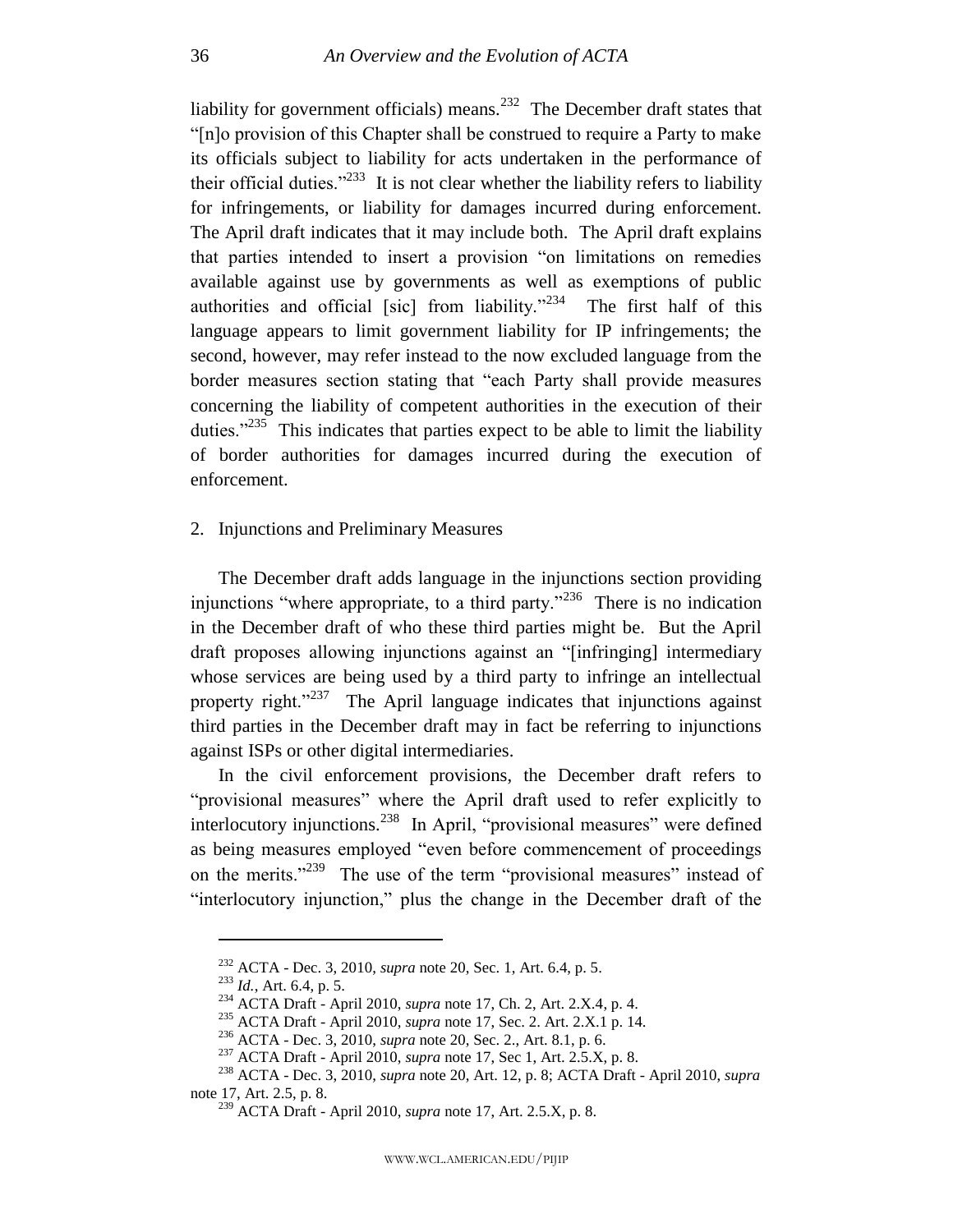word "plaintiff" to "applicant" indicates that these provisional measures are meant to occur before the commencement of legal proceedings, instead of after proceedings on the merits have occurred.<sup>240</sup>

## <span id="page-37-0"></span>3. Ex Officio in Border Measures

The December draft appears not to contain an explicit section on ex officio action in border measures. However, the language from the April draft is for the most part still there; it is now split between Art 16.1 and 16.2, which provide that customs authorities may act upon their own initiative. $241$ 

<span id="page-37-1"></span>4. Relationships Between Right Holders and Other Businesses

The December draft obscures the deliberate development of relationships between online service providers and right holders. The April draft originally proposed developing mutually supportive relationships between online service providers and right holders—i.e., encouraging private ordering graduate response whereby OSPs cooperate with right holders to monitor users and curtail site access.  $242$  The December language is more generalized: "Each Party shall endeavor to promote cooperative efforts within the business community to effectively address trademark and copyright or related rights infringement."<sup>243</sup> This language is a euphemism for what was originally proposed in the April draft encouraging a relationship between right holders and online service providers.

#### <span id="page-37-2"></span>5. Circumvention of Technological Measures

In the section on circumvention of technological measures, the December draft uses the vague term "protection."<sup>244</sup> The April draft contextualizes that criminal penalties may be included in the parties' understanding of "protection." The April draft used in the place of "protection" "civil remedies or/as well as criminal penalties in appropriate cases of willful conduct." $245$ 

<sup>240</sup> ACTA - Dec. 3, 2010, *supra* note [20,](#page-5-1) Art. 12.4, p. 8.

<sup>241</sup> ACTA– Dec. 3, 2010, *supra* note [20,](#page-5-1) Art. 16.1 & 16.2, p. 10; ACTA Draft - April 2010, *supra* note [17,](#page-5-3) Art. 2.7, p. 11.

<sup>242</sup> ACTA Draft - April 2010, *supra* note [17,](#page-5-3) Art. 2.18.3*quater*, p. 22.

<sup>243</sup> ACTA - Dec. 3, 2010, *supra* note [20,](#page-5-1) Sec. 5, Art. 27.3, p. 16.

<sup>244</sup> *Id.*, Sec. 5, Art. 27.6, p. 16.

<sup>245</sup> ACTA Draft - April 2010, *supra* note [17,](#page-5-3) Sec. 5. Art. 2.18.6, p. 23.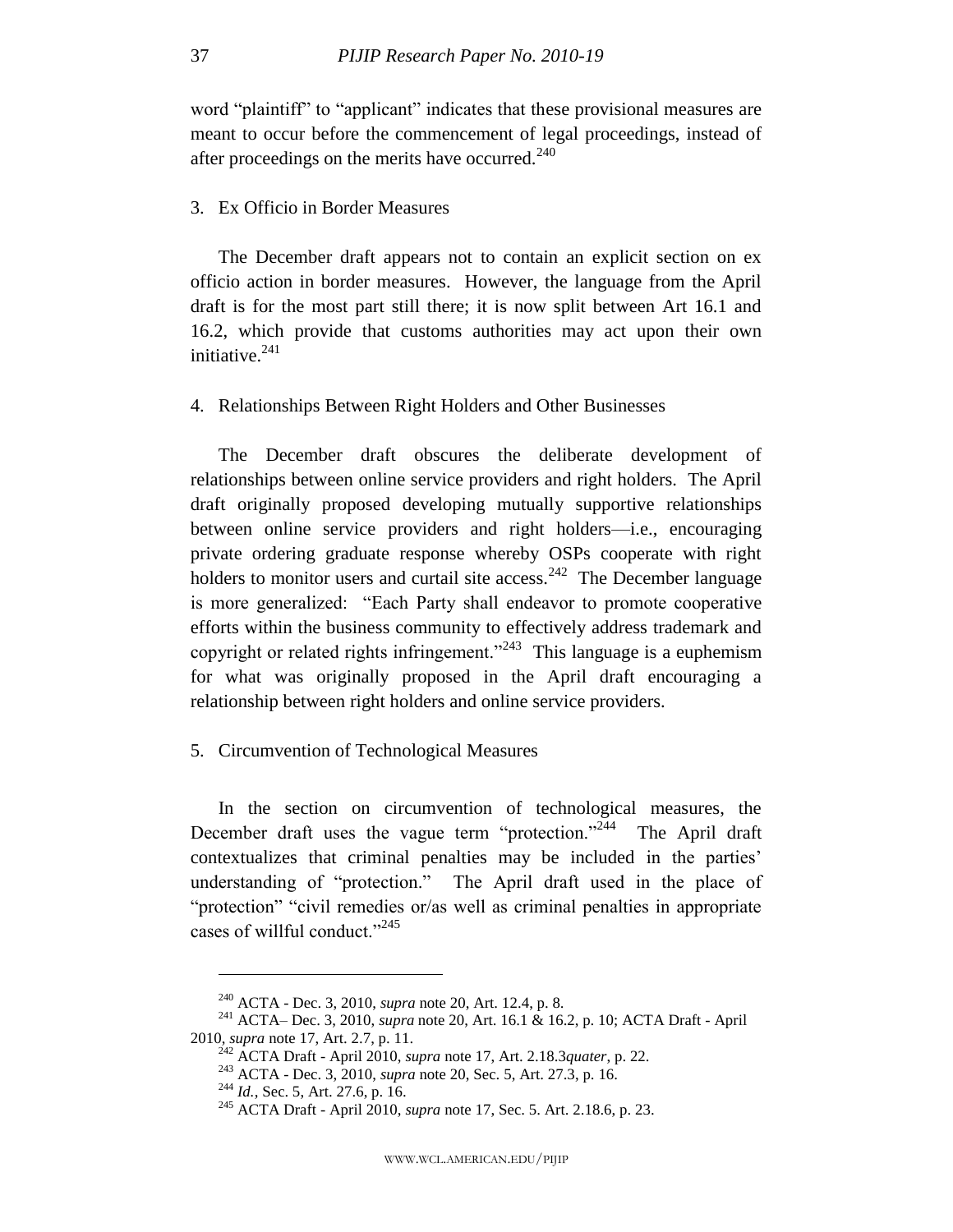## <span id="page-38-0"></span>6. Domestic Coordination and Enforcement

In the section on domestic enforcement practices and coordination, the April draft contained language suggesting that "[o]ne means of implementation is through specialized law enforcement authorities for the investigation and prosecution of cases concerning the infringement of intellectual property rights. $1246$  The aim of the current section on domestic enforcement might be the creation of such specialized law enforcement authorities.<sup>247</sup>

## <span id="page-38-1"></span>7. Sharing Information

Where the December draft discusses sharing information with the "appropriate competent authorities of other Parties on border enforcement," they are likely referring to "border authorities or custom authorities" as described in the April draft. $^{248}$ 

The December draft language on sharing information with the authorities of other parties<sup>249</sup> replaces two portions of the April draft, one of which refers to exchanging data during enforcement proceedings, $250$  while the other refers to more generally sharing broad "approaches that are developed to provide greater effectiveness."<sup>251</sup> The December draft appears to refer to data exchange during the course of enforcement procedures (―including relevant information to better identify and target shipments for inspection.") rather than sharing broad, non-case-specific approaches to law enforcement.<sup>252</sup>

The December draft on information sharing contains three paragraphs: sharing statistical information, sharing information on legislative and regulatory measures, and "(c) other information as appropriate and mutually agreed".<sup>253</sup> The April draft contained only two: one on statistical data,  $254$ and one on legislative and regulatory measures.<sup>255</sup>

<sup>246</sup> *Id.*, Art. 4.1.1, p. 29.

<sup>247</sup> ACTA - Dec. 3, 2010, *supra* note [20,](#page-5-1) Ch. 3, Art. 28, p. 18.

<sup>248</sup> ACTA - Dec. 3, 2010, *supra* note [20,](#page-5-1) Art. 29.1(b) p. 18; ACTA Draft - April 2010, *supra* note [17,](#page-5-3) Art. 3.2.1, p 30.

<sup>249</sup> ACTA - Dec. 3, 2010, *supra* note [20,](#page-5-1) Art. 29.1, p. 18.

<sup>250</sup> ACTA Draft - April 2010, *supra* note [17,](#page-5-3) Art. 4.2.1(b), p. 30.

<sup>251</sup> *Id*., Art. 4.2.1(c), p. 30.

<sup>252</sup> ACTA - Dec. 3, 2010, *supra* note [20,](#page-5-1) Art. 29.1(b), p. 18.

<sup>253</sup> *Id*., Ch. 4, Art. 34, p. 20.

<sup>254</sup> ACTA Draft - April 2010, *supra* note [17,](#page-5-3) Art. 3.2.1(a), p. 26.

<sup>255</sup> *Id.*, Art. 3.2.1(b), p. 26.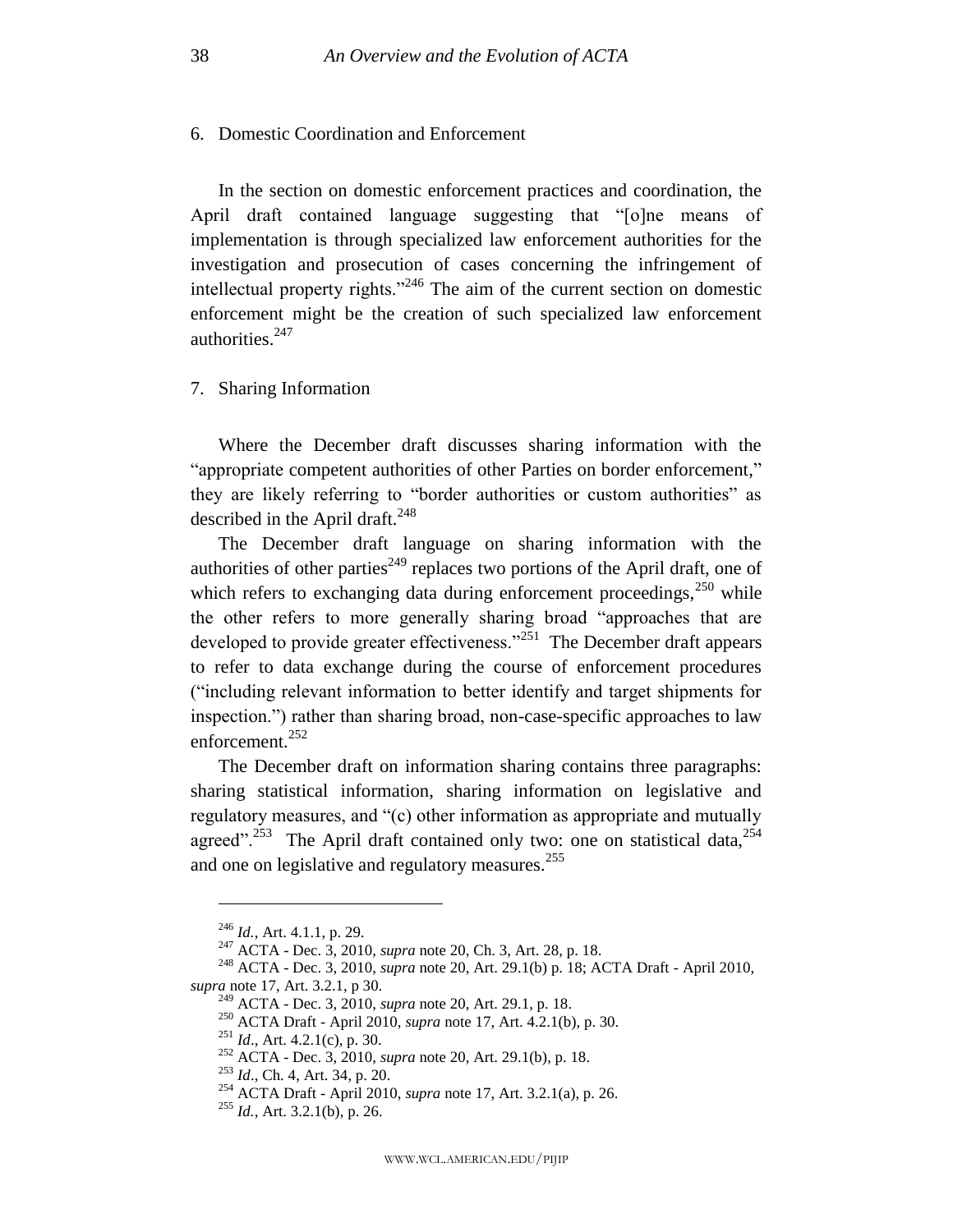However, the April draft contained a third, separate paragraph that may give some context to the "other information" language in the December draft. This third paragraph requires parties to share "either on request or on its own initiative" information necessary to enforce, prevent, investigate, or prosecute IP infringement.<sup>256</sup> This enforcement paragraph is now missing from the December draft. Parties are still encouraged to form mutually agreed arrangements for sharing "other information", and the April draft envisions that "other information" as being information for prosecution and other enforcement.<sup>257</sup>

<span id="page-39-0"></span>8. Capacity Building

The capacity-building language in the December draft no longer contains repeated references to developing countries, but the inclusion of the label "developing countries" in the April draft indicates that capacity building is meant to apply to them.<sup>258</sup>

<span id="page-39-1"></span>9. Dispute Resolution

The December agreement, as mentioned, cuts language allowing the ACTA committee to perform dispute resolution under ACTA.<sup>259</sup> However, in its generalized language on what the Committee shall do, the December draft says that the Committee shall "(e) consider any other matter that may affect the implementation and operation of this Agreement.<sup> $260$ </sup> In April, the word "implementation" did not exist in this description.<sup>261</sup> "Implementation" may turn out to be a stand-in for dispute resolution.

## <span id="page-39-2"></span>*C. What Was Cut from the December Draft and Will Come Up in the Future*

This section addresses perhaps the most significant result of comparing the April and December drafts of ACTA: what has been left out of the final product. Multiple ACTA parties are also parties to the newly developing

<sup>256</sup> *Id.*, Art. 3.2.2 p. 26.

 $257$  The April draft also contained another paragraph on enforcement cooperation which has been cut. *Id.*, Ch. 3, Art. 3.1.3, p. 25.

<sup>258</sup> ACTA - Dec. 3, 2010, *supra* note [20,](#page-5-1) Art. 33, p. 20; ACTA Draft - April 2010, *supra* note [17,](#page-5-3) Art. 3.3, pp. 26-27.

<sup>259</sup> ACTA Draft - April 2010, *supra* note [17,](#page-5-3) Ch. 5 Art. 5.1.2(c) p. 33; Oct. Art. 36.2, p. 22.

<sup>260</sup> ACTA - Dec. 3, 2010, *supra* note [20,](#page-5-1) Art. 36.2(e) p 22.

<sup>261</sup> ACTA Draft - April 2010, *supra* note [17,](#page-5-3) Art. 5.1.2(d), p. 33.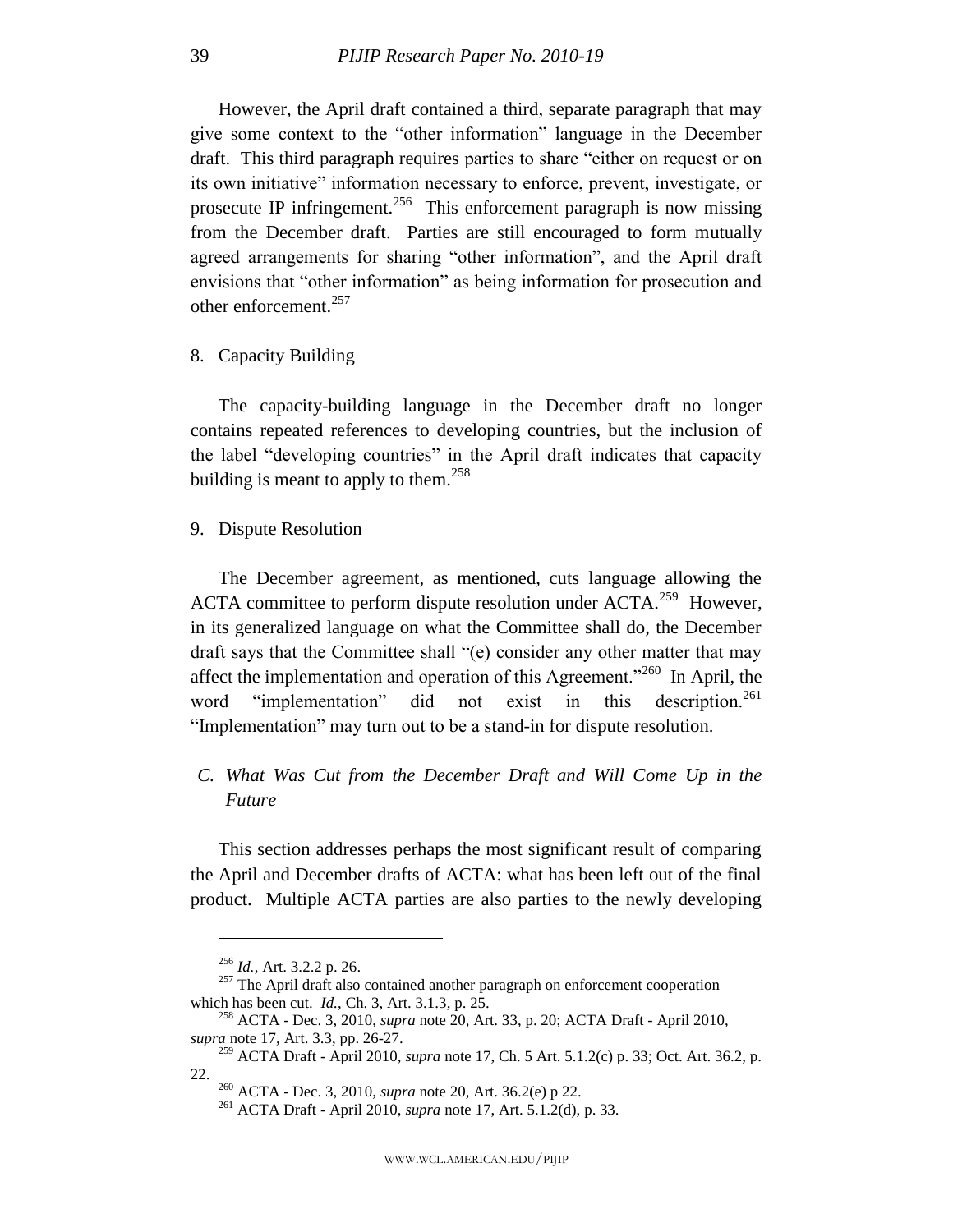Trans-Pacific Partnership (TPP), for example, which is plurilateral in nature, formed outside of existing international institutions, and addresses intellectual property rights.<sup>262</sup> The final draft of ACTA excludes ISP liability measures, and comparatively narrowed the definition of criminal offenses. It is likely that parties to ACTA will try to reinstate rejected provisions of ACTA in future agreements such as the TPP.

## <span id="page-40-0"></span>1. What May Be Mandatory instead of Permissive in Future Agreements

Future agreements may, like the April draft, mandate that the destruction of goods "shall" be carried out at the expense of the infringer.<sup>263</sup> They may mandate instead of permit<sup> $264$ </sup> applying border measures to transshipped goods.<sup>265</sup> They may mandate criminal enforcement against recording movies in movie theaters, or distributing such copies.<sup>266</sup>

Future agreements may mandate that parties cooperate internationally on criminal law enforcement and border measures. The December draft chose to permit parties to participate in international cooperation on criminal law enforcement and border measures, while the April draft said that cooperation definitively "includes" both criminal law enforcement and border measures.<sup>267</sup>

The drafts evidence conflict over requirements for capacity building at the expense of signatory parties. The April draft mandated that parties "shall provide" for capacity building.<sup>268</sup> The December draft requires that parties merely "shall endeavor to provide" capacity building instead.<sup>269</sup> Future agreements may require parties to shoulder such costs.

#### <span id="page-40-1"></span>2. Criminal Enforcement

 $\overline{a}$ 

The criminalization standard in the older drafts of ACTA was significantly more stringent than the standard adopted in the December draft, and is likely to be reintroduced in future agreements. The December draft requires criminalization of "acts carried out on a commercial scale

<sup>262</sup>*See* www.ustr.gov/trade-agreements/free-trade-agreements/trans-pacificpartnership/tpp-outreach-and-updates. The USTR announced that it is conducting "an unprecedented fifty-state domestic outreach strategy for TPP."

<sup>263</sup> ACTA - Dec. 3, 2010, *supra* note [20,S](#page-5-1)ec. 2, Art. 10.3 p. 7; ACTA Draft - April 2010, *supra* note [17,](#page-5-3) Art. 2.3.3, p. 7.

<sup>&</sup>lt;sup>4</sup> ACTA- Dec. 3, 2010, *supra* note 20, Art 16.2, p. 10.

<sup>265</sup> ACTA Draft - April 2010, *supra* note [17,](#page-5-3) Art. 2.6.1, p. 10.

<sup>266</sup> *Id.* Art. 2.X.2, p. 10.

<sup>267</sup> *Id*., Art. 33.2. p. 20; ACTA Draft - April 2010, *supra* not[e 17,](#page-5-3) Art. 3.1.2, p. 25.

<sup>268</sup> ACTA Draft - April 2010, *supra* note [17,](#page-5-3) Art. 3.3.1, p. 26.

<sup>269</sup> ACTA - Dec. 3, 2010, *supra* note [20,](#page-5-1) Art. 35.1, p. 20.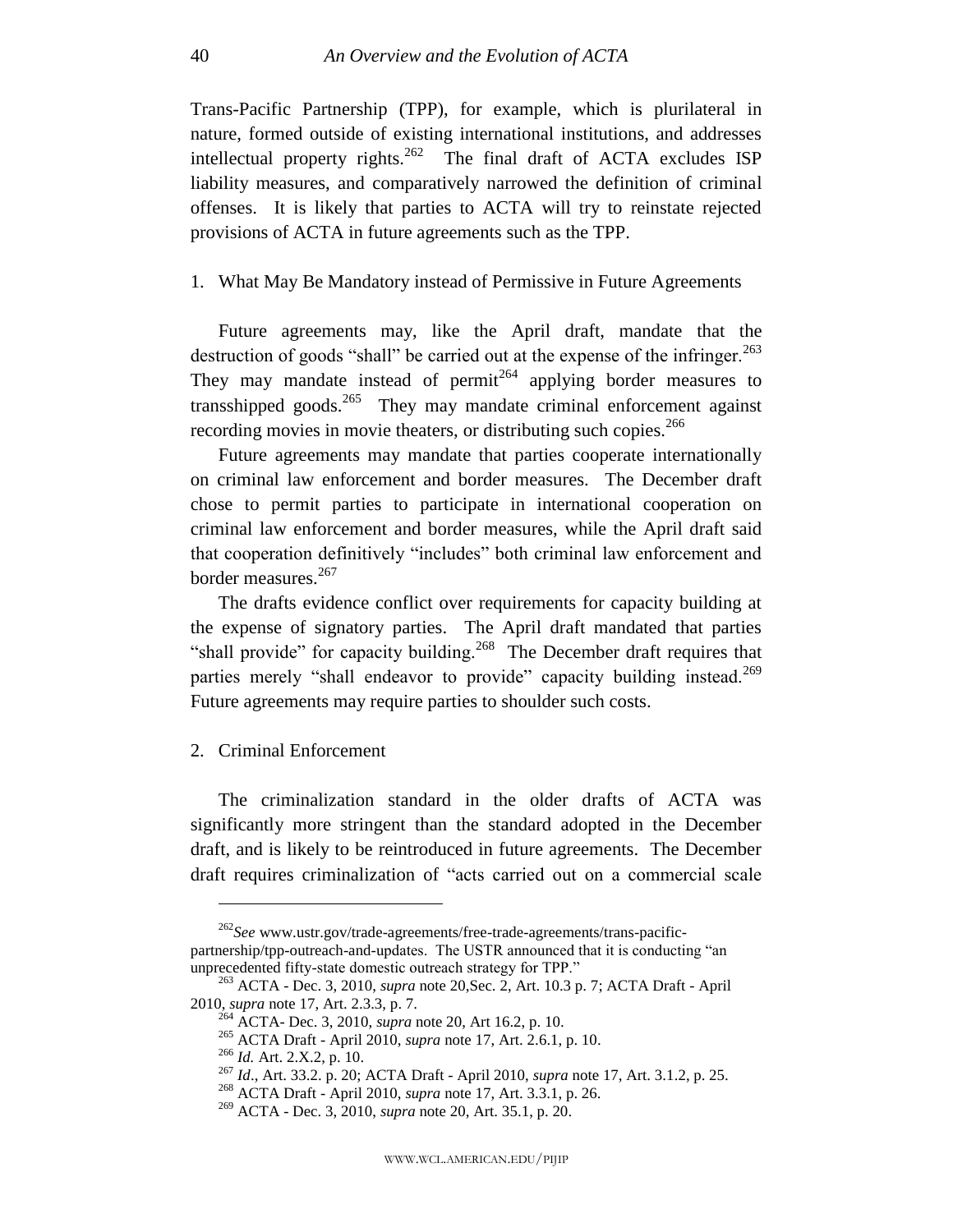[which] include at least those carried out as commercial activities for direct or indirect economic or commercial advantage. $1270$  The broader standard from the April draft, however, criminalizes (a) significant willful infringement with no direct or indirect motivation of financial gain, and (b) infringement for the purposes of commercial advantage or financial gain with financial gain including the receipt of anything of value.<sup>271</sup> In U.S. law at least, this standard has led to the criminalization of copyright infringement for personal use over a certain monetary amount, within a certain amount of time.<sup>272</sup> Other countries may be reluctant to apply such broad criminalization to such a large percentage of their population.

Future agreements may criminalize "inciting" in addition to "aiding and abetting."<sup>273</sup> Gwen Hinze of EFF has pointed out that this language in the April draft comes from failed proposed EU law.<sup>274</sup>

Future agreements may include April's language suggesting imprisonment of legal persons.<sup>275</sup> They may also exclude ACTA's current language stating that parties are not obligated to impose imprisonment and monetary fines in parallel, thereby increasing penalties for infringement.<sup>276</sup> Future agreements may apply ex officio criminal enforcement in all cases, instead of "in appropriate cases."<sup>277</sup>

<span id="page-41-0"></span>3. Notice and Takedown

Future agreements will likely revive the specter of international noticeand-takedown provisions. ACTA's April draft gave at least a flavor of what such provisions might look like. The April draft proposed essentially two options for digital enforcement provisions: one proposed by the United States,<sup>278</sup> and one by the EU.<sup>279</sup> Each proposed (1) a categorization system for different kinds of intermediary activity, and (2) a system of actions by intermediaries to remedy infringement and escape liability, such as notice

<sup>270</sup> *Id.*, Sec. 4, Art. 23.1, p. 13.

<sup>271</sup> ACTA Draft - April 2010, *supra* note [17,](#page-5-3) Art. 2.14.1, p. 15.

<sup>272</sup> No Electronic Theft (NET) Act, Pub. L. 105-147, *codified at* 17 U.S.C. §§ 101, 506, 507; 18 U.S.C. §§ 2319, 2320; 28 U.S.C. § 1498.

<sup>273</sup> ACTA - Dec. 3, 2010, *supra* note [20,](#page-5-1) Sec. 4, Art. 23.4. p. 13; ACTA Draft - April 2010, *supra* note [17,](#page-5-3) Art. 2.15.2, p. 16.

<sup>274</sup> Gwen Hinze, *Preliminary Analysis of the Officially Released ACTA Text*, Apr. 22, 2010, www.eff.org/deeplinks/2010/04/eff-analysis-officially-released-acta-text.

<sup>275</sup> ACTA - Dec. 3, 2010, *supra* note [20,](#page-5-1) Art. 24, p. 14; ACTA Draft - April 2010, *supra* note [17,](#page-5-3) Art. 2.15.3(b), pp. 16-17.

<sup>276</sup> ACTA - Dec. 3, 2010, *supra* note [20,](#page-5-1) Art. 24, n. 12, p. 14

<sup>277</sup> ACTA - Dec. 3, 2010, *supra* note [20,](#page-5-1) Art. 26, p. 15; ACTA Draft - April 2010, *supra* note [17,](#page-5-3) Art. 2.17, p. 18.

<sup>278</sup> ACTA Draft - April 2010, *supra* note [17,](#page-5-3) Art. 2.18, Option 1, p. 19.

<sup>279</sup> *Id*., Art. 2.18, Option 2, p. 20.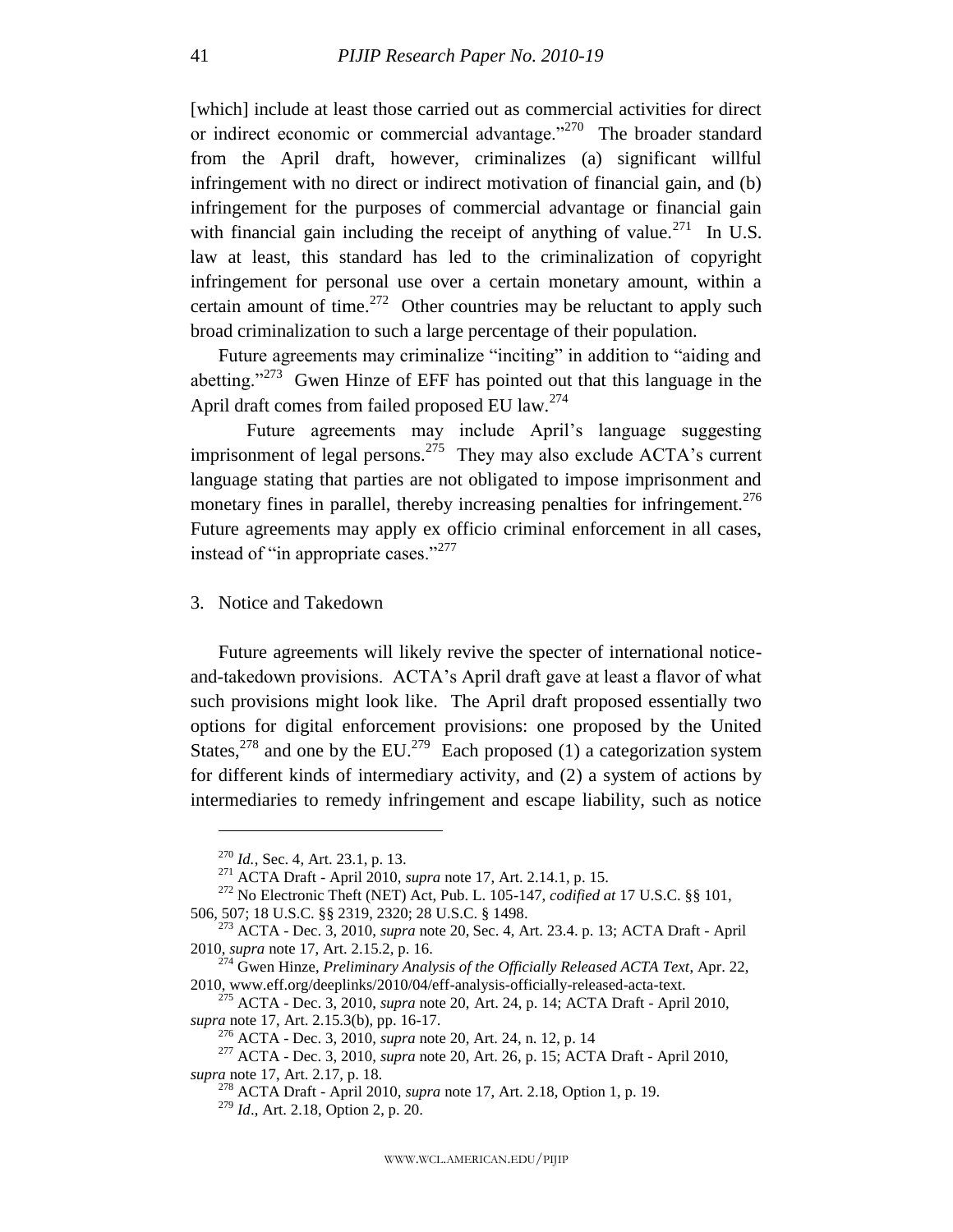and takedown. Both provisions applied to all intellectual property rights, not just copyright as the DMCA does in the United States.

The U.S.-proposed provisions do not purely export the Digital Millennium Copyright Act (DMCA), but instead describe a system resembling the DMCA but without balancing provisions. They establish three categories for intermediary activity: (1) automatic technical processes, (2) independent actions of a provider's users, and (3) hyperlinking.<sup>280</sup> It should be noted that actual U.S. law does not use these categories, and describes not three but four categories of intermediary activity, raising the question of how such provisions would map onto U.S. law. The U.S. proposed provisions of the April draft of ACTA refer to termination policies to be adopted by an ISP or  $OSP<sup>.281</sup>$  They establish notice-and-takedown without allowing for (1) sanctions against right holders who abuse the system<sup>282</sup> or (2) incentives for ISPs and OSPs to contact subscribers to provide them with an opportunity to protest takedown.<sup>283</sup> Finally, the U.S.proposed provisions complicate and obscure the "mere conduit" category for ISPs, indicating that ISPs conducting network management (i.e. not being "solely a conduit") may be subject to notice-and-takedown under the April ACTA language.

<span id="page-42-0"></span>The second proposal for ISP liability limitations<sup>284</sup> comes from the EU and resembles the E-Commerce directive.<sup>285</sup> This option also establishes three categories of intermediary activity,<sup>286</sup> but they are three different categories from the U.S. proposal, again making it unclear where caching and hyperlinking would fit in. This provision proposes a lower knowledge standard for takedown than the actual E-Commerce directive, and permits graduated response by allowing parties to establish "procedures governing the removal or disabling of access to information" by ISPs operating as mere conduits.<sup>287</sup>

Like the U.S.-proposed provisions, these are not a pure export of existing EU law, and lack balancing elements from the E-Commerce directive. They lack the nod to freedom of expression that the E-Commerce directive contains. The proposed language restricting monitoring obligations when an ISP complies with safe harbors<sup>288</sup> is narrower than in

<sup>280</sup> *Id.*, Art. 2.18, Option 1, p. 20.

<sup>281</sup> *Id*., Art. 2.18, Option 1, p. 21.

<sup>282</sup> 17 U.S.C. § 512(f).

 $^{283}$  *Id.* § 512(g)(2).

<sup>284</sup> ACTA Draft - April 2010, *supra* note [17,](#page-5-3) Art. 2.18, Option 2, p. 20; Option 2, p. 21.

<sup>285</sup> EU E-Commerce Directive, Directive 2000/31/EC, O.J., L178, 17/7/2000.

<sup>286</sup> ACTA Draft - April 2010, *supra* note [17,](#page-5-3) Art. 2.18, Option 2, p. 20.

<sup>287</sup> *Id.*,, Art. 2.18, Option 2, p. 21.

<sup>288</sup> *Id*.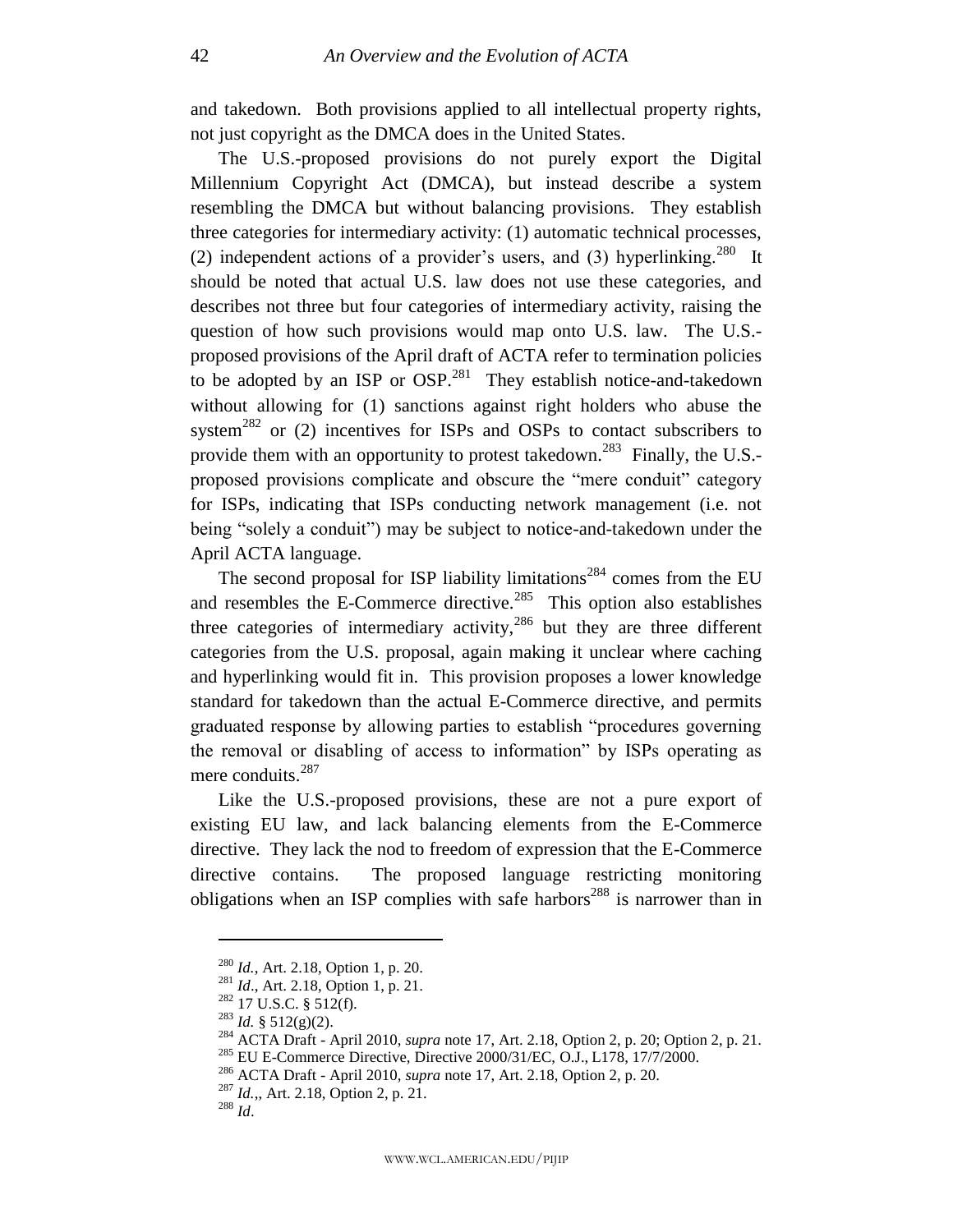EU law, which prevents member states more generally from imposing an obligation to monitor "the information which they transmit or store," regardless of compliance with safe harbors.<sup>289</sup>

The April draft of ACTA sets up a legal backdrop condusive to private ordering graduated response, by requiring that governments encourage the cooperation between ISPs and right holders. It allows right holders to contact ISPs directly for user information. It defines third-party liability,<sup>290</sup> implicating OSPs and ISPs, proposes sanctions for inciting, aiding and abetting infringement,<sup>291</sup> and proposes sanctions for legal persons,<sup>292</sup> all of which encourage ISPs to cooperate directly with right holders or risk suit or criminal penalties.

<span id="page-43-0"></span>4. Other

Future agreements may contain stiffer penalties. Patent infringement may be subject to attorneys' fees.<sup>293</sup> Authorities may be granted an expanded ability to order the destruction of all intellectual property rights, not just pirated copyright goods and counterfeit trademark goods.<sup>294</sup> Governments may no longer be permitted to decide "in exceptional circumstances‖ not to dispose of goods seized during border enforcement outside of the channels of commerce.<sup>295</sup>

The relationship between right holders and OSPs will be fostered, to the detriment of Internet users. A right holder may, in the future, have a lower standard of proof to meet before officials can order an OSP to disclose identifying information about subscribers. In the December draft, the right holder must file "a legally sufficient claim"<sup>296</sup> before an authority will order disclosure of identifying information, while in the April draft, the right holder need only have provided "effective notification" to the OSP rather than a judicial authority. $297$ 

In the area of technological circumvention, future agreements may encompass a wider span of violating products. Such agreements may protect against parts of products that are designed for circumvention,

<sup>289</sup> E-Commerce Directive, *supra* not[e 285,](#page-42-0) Arts. 12, 13, 14.

<sup>290</sup> ACTA Draft - April 2010, *supra* note [17,](#page-5-3) Art. 2.18.3, n. 47, p. 19.

<sup>291</sup> *Id.*, Art. 2.15.2, p. 16.

<sup>292</sup> *Id.*, Art. 2.15.1, p. 16.

<sup>293</sup> *Id.*, Sec. 2, Art. 2.2.5, p. 7.

<sup>294</sup> *Id.*, Sec. 2, Art. 2.3.1, p. 7.

<sup>295</sup> *Id.*, Art. 2.3.2, p. 7.

<sup>296</sup> *Id*., Art. 27.4, p. 16.

<sup>297</sup> *Id.*, Art. 2.18.3 *ter*., p. 21.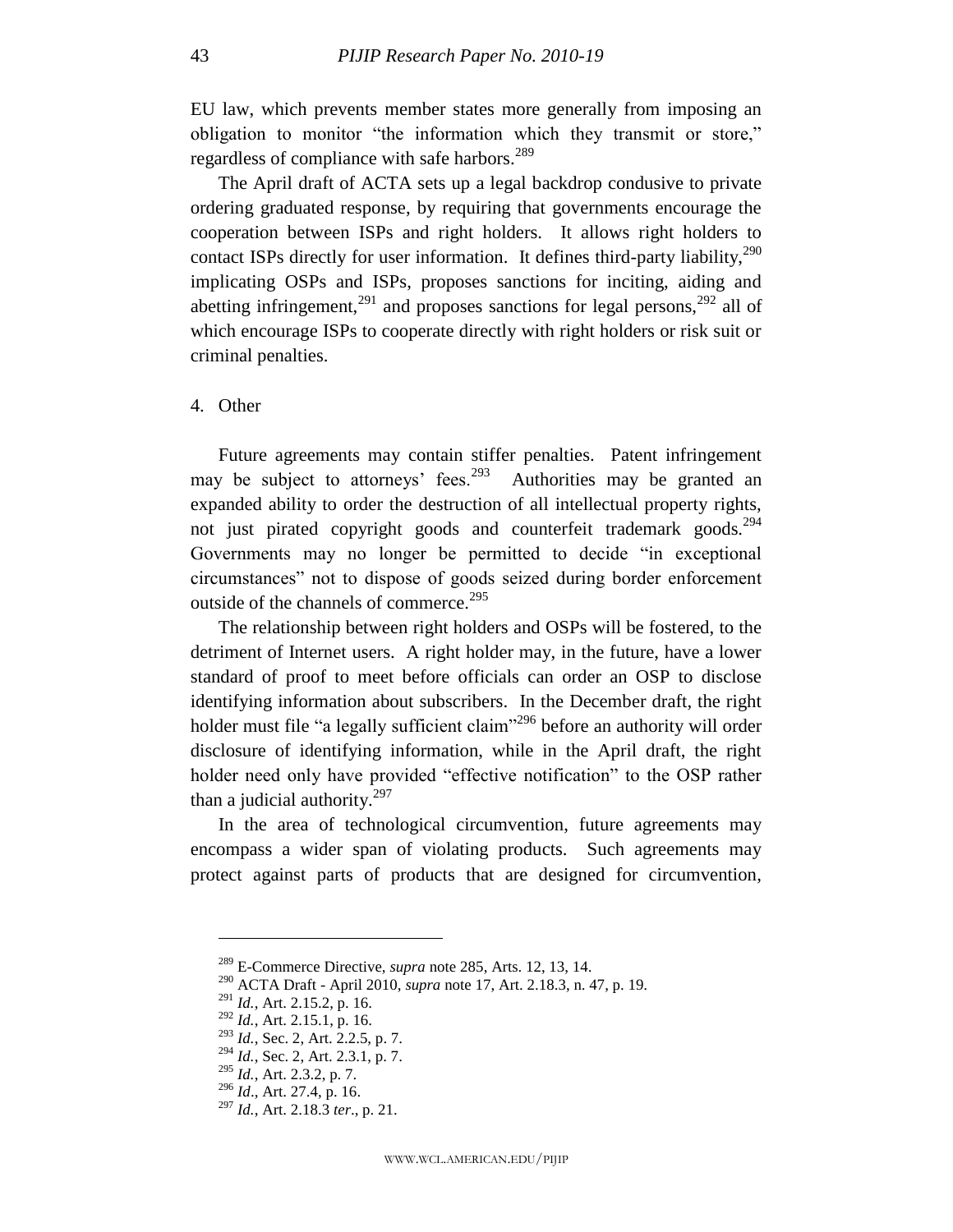instead of looking to whole products only, implicating more designs.<sup>298</sup> Future agreements may, like the April draft, state that each circumvention offense is a separate offense from infringement itself.<sup>299</sup> Parties may be obligated to require "that the design of  $\dots$  a  $\dots$  product provide for a response to any particular technological measure. $\frac{300}{200}$  And the ban on the distribution of works from which DRM has been removed may include "other subject matters specified under Article 14 of TRIPs" instead of just "works, performances, or phonograms."<sup>301</sup>

If the April draft is any indication, government resources will be further harnessed on the behalf of private right holders. In enforcement practices, parties may be required to develop specialized expertise "in order to ensure/promote effective enforcement of [IP rights] [copyright and trademark rights]," $302$  instead of "encourage[d]" to develop expertise on IP more generally.<sup>303</sup> This costs money and time. The April draft uses more mandatory language concerning government collection of statistical data (parties shall "endeavor to collect")<sup>304</sup> while the December draft is more passive ("shall promote collection and analysis of").<sup>305</sup> In the April draft, parties were required to publish "any statistical data that the Party may collect."<sup>306</sup> This harnesses government-collected statistical data for private use by private companies, by requiring such data to be communicated to the public and thereby to private companies. The April draft also required parties to create "educational [and dissemination] projects" that "may include joint initiatives with the private sector. $\cdot$ <sup>307</sup>

Parties may also be explicitly required to work more closely with right holders. The December draft permits parties to hear the views of right holders and other relevant stakeholders in domestic enforcement,<sup>308</sup> while the April draft actively suggested that parties "foster dialogue and information exchanges with shareholders.<sup>309</sup> In the intersection of privacy and use of government resources, the April draft proposed permitting border officials or other authorities to conduct audits of an importer's business

<sup>298</sup> *Id.*, Art. 2.18.4(b), p. 22.

<sup>299</sup> *Id.*, Art. 2.18.5, p. 23.

<sup>300</sup> ACTA - Dec. 3, 2010, *supra* note [20,](#page-5-1) Art. 2.18.6(b)(ii), n.15, p. 16.

<sup>301</sup> ACTA Draft - April 2010, *supra* note [17,](#page-5-3) Art. 2.18.6(b), p. 24; Art. 2.18.7(b), p. 17.

<sup>302</sup> *Id.*, Art. 4.1.1, p. 29.

<sup>303</sup> ACTA - Dec. 3, 2010, *supra* note [20,](#page-5-1) Art. 28.1, p. 18.

<sup>304</sup> ACTA Draft - April 2010, *supra* note [17,](#page-5-3) Art. 4.1.2, p. 29.

<sup>305</sup> ACTA - Dec. 3, 2010, *supra* note [20,](#page-5-1) Art. 28.2, p. 18.

<sup>306</sup> ACTA Draft - April 2010, *supra* note [17,](#page-5-3) Art. 4.3, Option 2(1), p. 31.

<sup>307</sup> *Id.*, Art. 4.4, p. 32.

<sup>308</sup> ACTA - Dec. 3, 2010, *supra* note [20,](#page-5-1) Art. 3.1.4, p. 18.

<sup>309</sup> ACTA Draft - April 2010, *supra* note [17,](#page-5-3) Art. 4.1.4, p. 29.